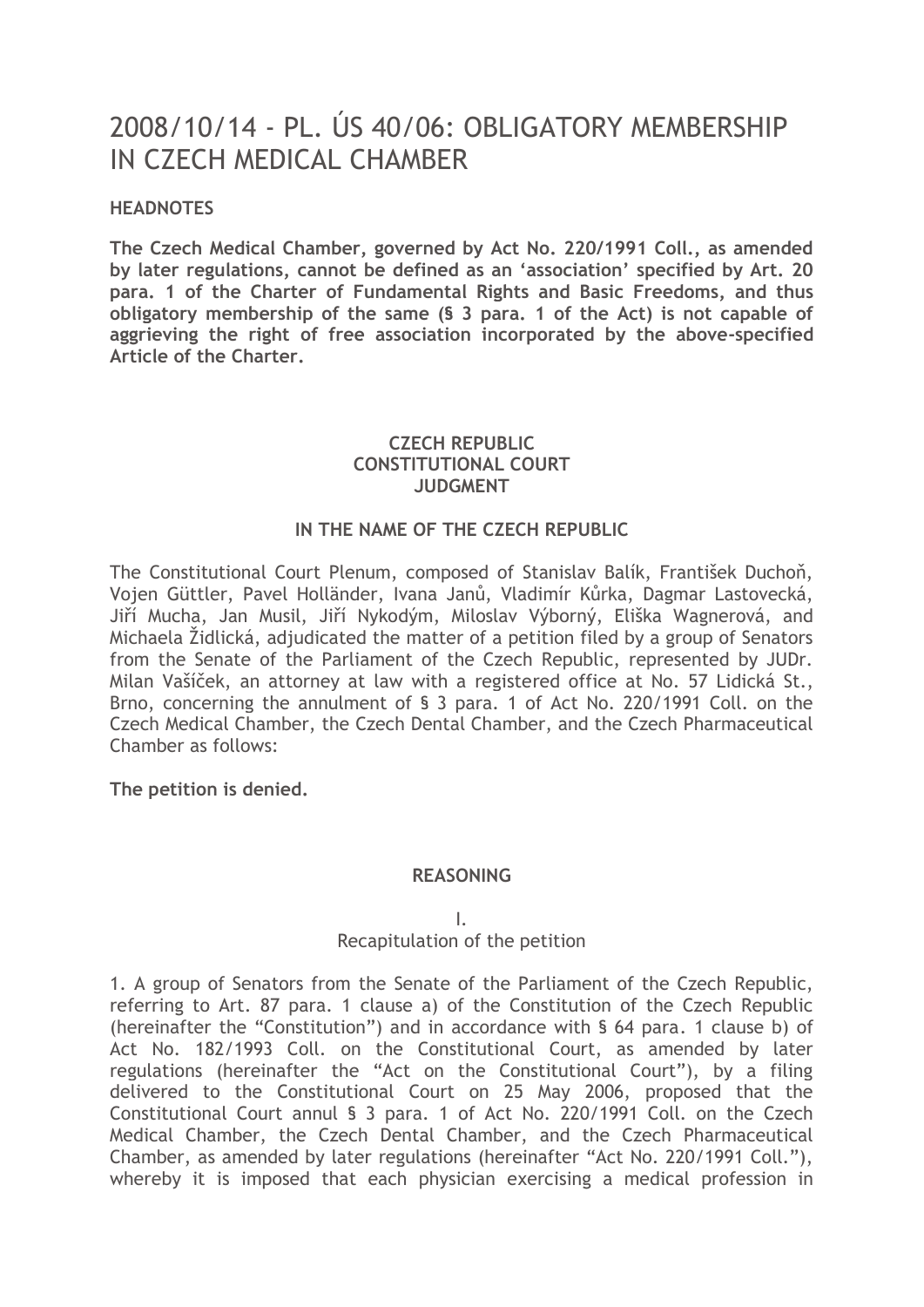medical and preventive care in the territory of the Czech Republic is obliged to be a member of the Czech Medical Chamber, due to a conflict of the above-specified regulation with the constitutional order, specifically with Art. 4 para. 4, Art. 20 para. 1, Art. 26 para. 1, and Art. 27 para. 1 of the Charter of Fundamental Rights and Basic Freedoms (hereinafter the "Charter").

2. The petitioners primarily expressed their conviction that "the right of free association also comprises the right not to associate, provided that the given entity is not interested in associating", and that the right freely "to associate" as specified by Art. 20 para. 1 of the Charter contains also the right "not to associate" covered by equal constitutional protection.

3. According to the petitioners, the principle of obligatory membership of the Czech Medical Chamber, "a public law corporation associating all physicians", forces each physician to choose between two constitutionally guaranteed rights: that of free exercise of profession (Art. 26 para. 1 of the Charter) and the right of free association or non-association (Art. 20 para. 1 of the Charter). If a physician wishes to "utilise" their right of free exercise of profession, they must obligatorily join "the organisation with which they (for example) do not want to identify themselves" and, vice versa, if a physician wishes to exercise their right to freely not associate, they can but waive their right of free exercise of profession.

4. The petitioners proclaim that when limiting fundamental rights and basic freedoms it is necessary to preserve their fundamentals and sense, and, therefore, "it is necessary to apply the least limitations which still lead to the achievement of the desired objective, and it is necessary to choose restrictions proportional to the significance of the pursued objective", while "the entire system of restrictions is then governed by the principle of subsidiarity, when no restriction can be made where the desired purpose could be achieved without any such restriction".

5. With respect to Art. 26 para. 2 of the Charter (Art. 4 para. 4), the need for the above-mentioned "choice" is acceptable, according to the petitioners, only when the same is necessary in order to achieve a constitutionally legitimate objective and only when the same is proportional "to the importance of the purpose in view".

6. The petitioners identify this purpose approved by constitutional law with an understandable necessity of creating a suitable regulatory framework for the profession of a physician, since such a profession requires extraordinary expertise and diligence, and the exercise of such a profession immediately affects essential interests of individual natural persons concerning the maintenance of their lives and good health. The petitioners acknowledge that "it is surely a legitimate and constitutionally acceptable objective of the state to strive for adequate regulation in the provision of medical care and to supervise the quality of the provided services", since "treatment affecting the physical integrity of individuals carried out by physicians often represents expertly and ethically extraordinarily demanding procedures which are, at the same time, irreversible or difficult to correct". According to the petitioners, supervision by the state is thus a legitimate interest capable of substantiating a restriction of fundamental rights and basic freedoms, and, therefore, "legislature has chosen a way" which "pursues a legitimate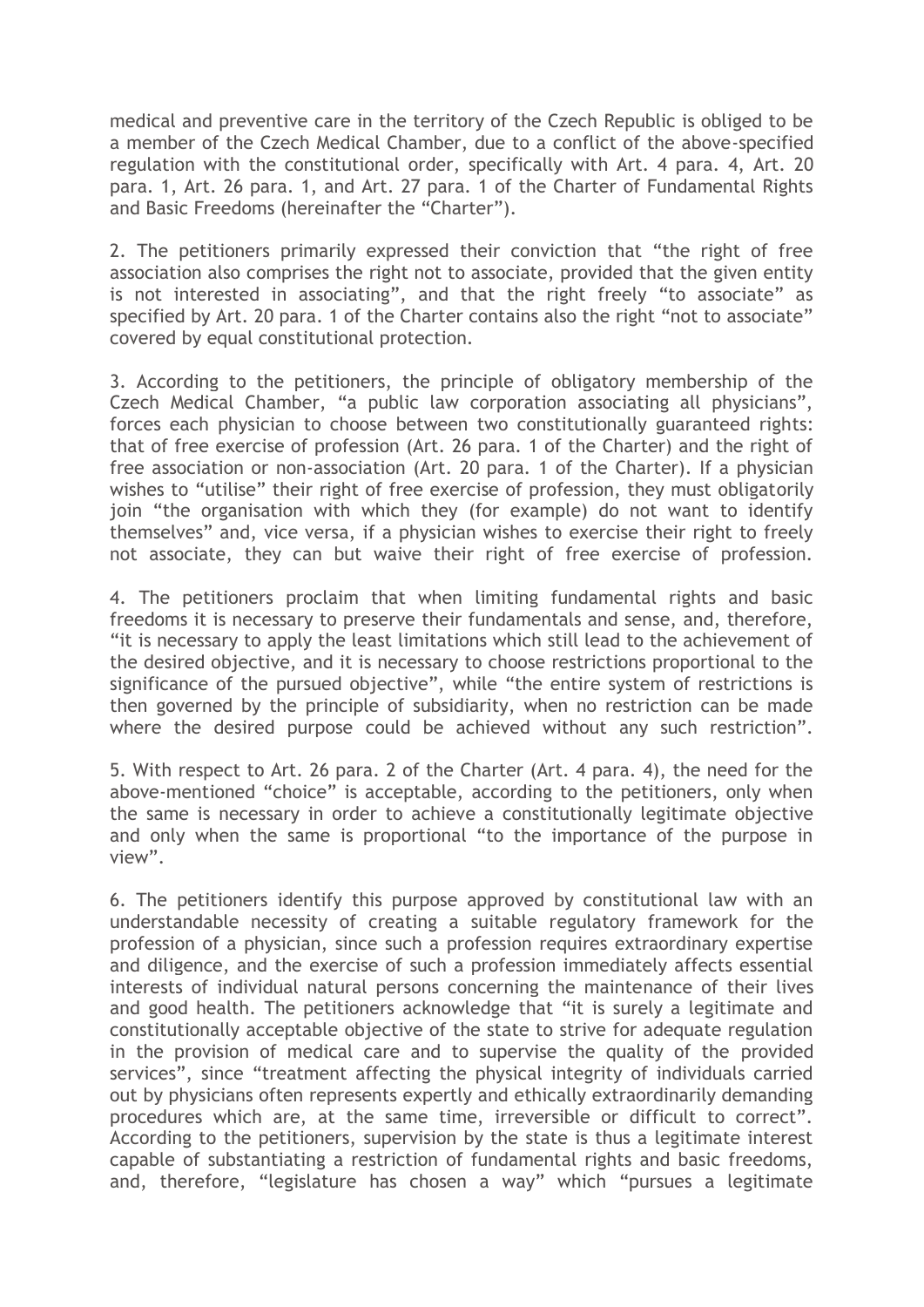objective"; the petitioners then do not question that the professional chamber (the Czech Medical Chamber) is capable of achieving this purpose through the supervision entrusted to it by law.

7. However, according to the petitioners, compulsory membership of the Czech Medical Chamber is not the only possibility of administering "public affairs in a health care service", in particular of supervising the exercise of the profession of physicians, and guaranteeing their professional qualifications. The Chamber is not necessary when "equally effective regulation" is available through "direct exercise of state administration", within the framework of which the state would define proficiency and other requirements for the exercise of the medical profession, and inspect, directly through its executive bodies, compliance with the same without forcing individual physicians to identify themselves with a "professional organisation" (that is without infringing the constitutionally guaranteed right of association or "non-association").

8. The petitioners declared, in support of the "pattern based on non-obligatory membership of the medical chamber", that the same "is largely applied in Europe", that it shows no particular disadvantages compared to the system existing in the Czech Republic, and since it does not affect the constitutionally guaranteed right of association, it is "more acceptable from the viewpoint of the constitutional order of the Czech Republic".

9. While, for instance, "association in a corporative body in the nature of a professional chamber is unambiguously necessary" in the case of advocacy, since exercise of advocacy "is very often aimed against the state, its interests and bodies, be it defence in criminal proceedings, suits against the state concerning compensation for loss, administrative actions, and suchlike", in the case of the medical profession there is no special reason for establishing supervision over the exercise of such a profession through a professional self-government, since, according to the petitioners, "there is no such sufficiently ambivalent relationship of the physicians to the state that would justify their necessary isolation from state administration – and would thus also enforce their obligatory membership of the chamber".

10. The petitioners then consider it important that the general public projects the attitudes held by the Czech Medical Chamber towards its individual members. This is seen as a precarious issue in particular due to the fact that the Czech Medical Chamber is "a corporation, i.e. a legal entity with its own actions, will, attitudes, reputation, objectives, and values", and "carries out actual activities, communicates with its environs, and participates in events which are perceived in a certain way by the public", "acts politically, makes declarations on economic and political issues, takes political stands, supports this or that government or nongovernment strategy for health care services, prefers procedures which are approved by one group of physicians and disapproved by another, etc.", and "is closely interconnected, in terms of personnel, with the Ministry of Health which exerts direct influence over the same". "This awareness, this reputation and effect of the Czech Medical Chamber" is, according to the petitioners, logically more or less transferred onto the members of the Chamber. Those who are identified by the public with the Chamber may be "displeased" that the public connects them with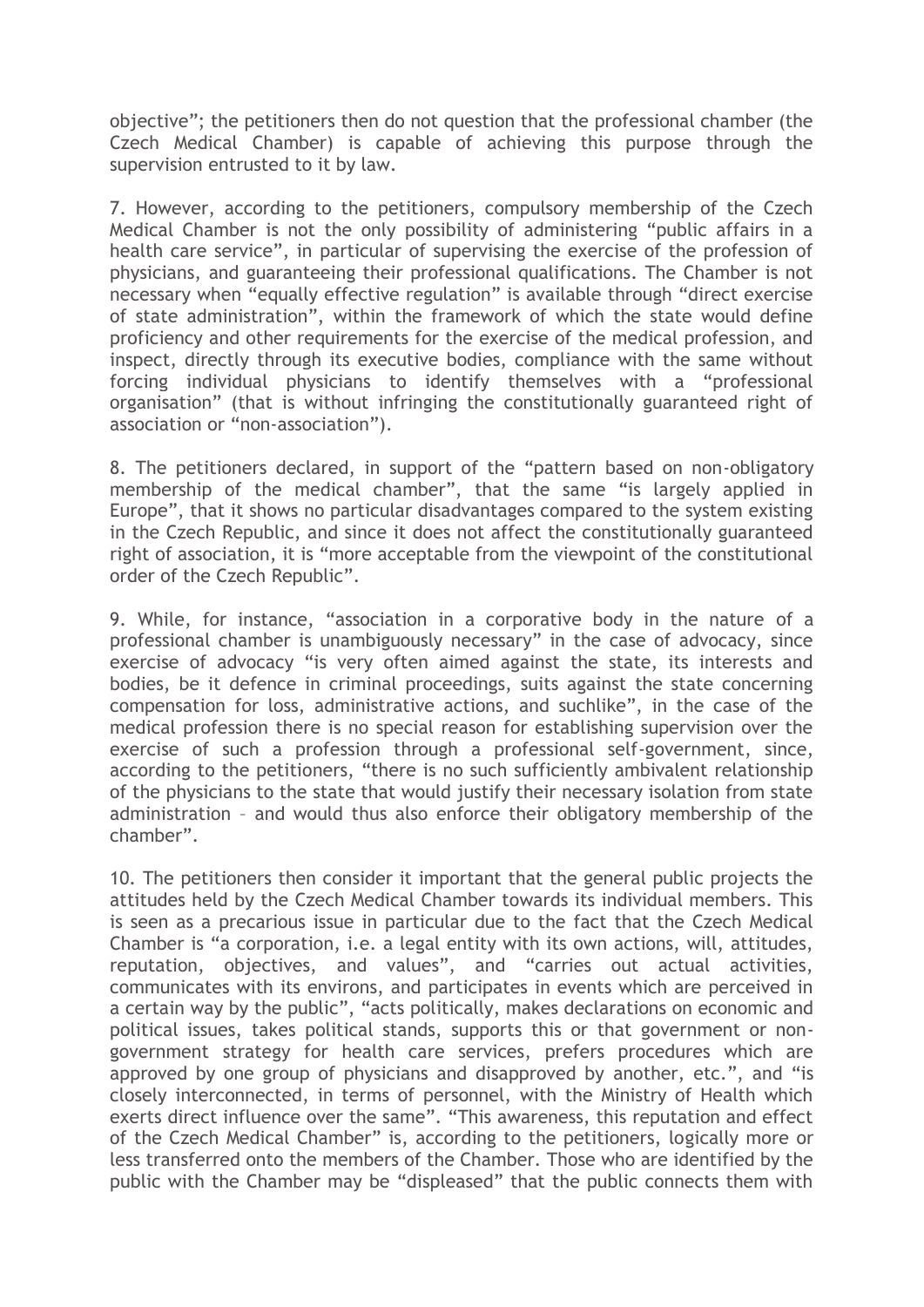activities with which they "fundamentally" disagree or which they consider to be an assault on their own interests.

11. According to the petitioners, the legislature has thus not respected the criterion of necessity as they restricted the constitutionally guaranteed rights of individuals, i.e. the freedom of association. Even though it was for a legitimate purpose, it was prepared "completely superfluously and thus unacceptably"; "unless such association is necessary – and comparison with foreign countries shows that it is not – there is no other way than to designate such forced membership as an unconstitutional requirement".

12. The petitioners finally stated their opinion that the Constitutional Court should "possibly" postpone the enforceability of a repealing judgment to some "suitable time" so that the legislature could adapt the strategy of the health care service to such membership of the Czech Medical Chamber which would not be obligatory.

#### II.

#### Statements, opinions and reply

13. The Constitutional Court, in accordance with the provisions of § 69 of the Act on the Constitutional Court, transmitted the petition for commencement of the proceedings to the parties to the proceedings – the Chamber of Deputies and the Senate of the Parliament of the Czech Republic. Beyond this statutory framework, the Constitutional Court also addressed the institutions concerned, that is the Ministry of Health, the Czech Medical Chamber, and the Czech Medical and Social Service Workers Union; their statements were then forwarded to the petitioners, who then submitted a reply to the same.

The Chamber of Deputies of the Parliament of the Czech Republic 14. In their statement dated 1 February 2007, signed by Ing. Miloslav Vlček, the Chairperson, the Chamber primarily stated that the legislature (the former Czech National Council) acted, in terms of handling the bill of Act No. 220/1991 Coll., in accordance with the prescribed procedure and in confidence that the adopted act is not in conflict with the Charter of Fundamental Rights and Basic Freedoms. According to the Chairperson of the Chamber of Deputies, the sponsors of the bill were aware that it goes beyond the concept of a number of chambers which are usually established "as prestigious associations", while the mission of medical chambers is directed towards the civic public, which the chambers wish to protect by controlling the quality of expert medical care; the chambers wish to work as a basic controlling element which would pursue the interests of patients in particular. According to the sponsors, the organisational principle chosen was the only one possible from a practical viewpoint; it was based on the possibility of limiting the right to freely associate which is granted by Art. 20 para. 3 of the Charter; took into account the right to protection of health incorporated in Art. 31 of the Charter; and, therefore, with respect to the professional aspects of such goods, it does not represent a disproportional limitation. The Chamber of Deputies pointed out that the annulment of § 3 para. 1 of Act No. 220/1991 Coll. without affecting the similar provisions of § 3 para. 2 and § 3 para. 3 of the same Act which regulate obligatory membership of the Czech Dental Chamber and the Czech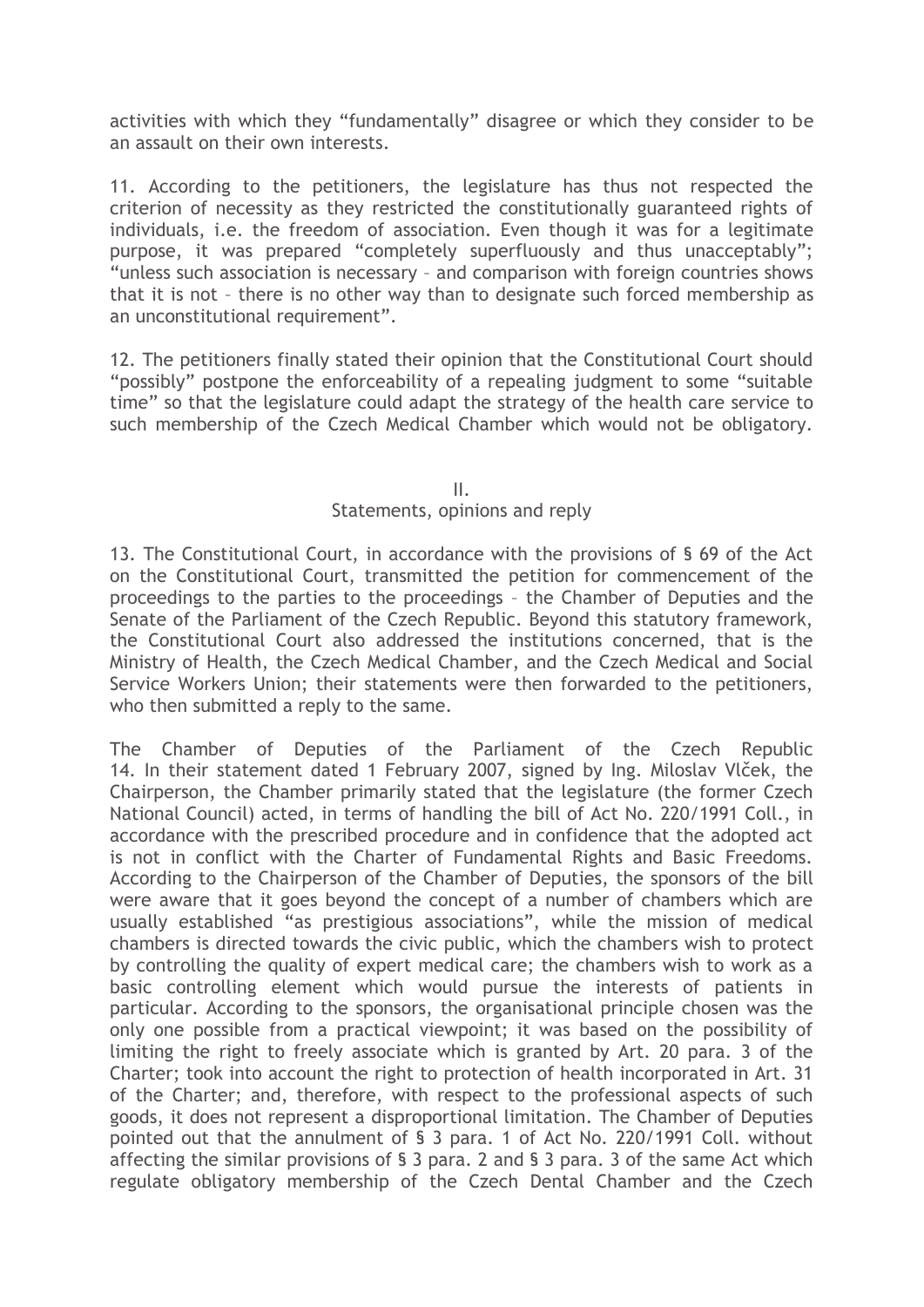Pharmaceutical Chamber, would necessarily be unsystematic and lead "to certain discrimination".

The Senate of the Parliament of the Czech Republic 15. The Senate of the Parliament of the Czech Republic did not participate in the legislative process (in relation to the contested provision), however, they did take part in subsequent legislative amendment to Act No. 220/1991 Coll., specifically that implemented by Act No. 285/2002 Coll. on Donating, Removing, and Transplanting Tissues and Organs, and on Amendment to Certain Acts (Transplantation Act), and Act No. 111/2007 Coll. whereby Act No. 20/1966 Coll. on Public Health Care, as amended by later regulations, and some other acts, are modified. With respect to the above, the Senate exercised its entitlement to submit a statement concerning the petitioners' proposal (a contr. Judgment of the Constitutional Court dated 27 June 2000, file Nos. Pl. ÚS 12/99, N 98/18 SbNU 355, 232/2000 Coll.).

16. The statement dated 2 February 2007, authorised by the President of the Senate, MUDr. Přemysl Sobotka, points out that "many medical professional chambers exist in the world with obligatory membership of physicians [of different scopes], such as those in Austria, Germany, Belgium, and France, while those in Ireland, Canada, and Great Britain feature obligatory registration", and that a similar issue (of obligatory membership of medical chamber) was dealt with by the European Court of Human Rights in a decision in the case of "Le Compte, Van Leuven and De Meyere v. Belgium, dated 23 June 1981, and Albert and Le Compte v. Belgium, dated 10 February 1983", in which it was concluded that the professional chamber (the Belgian Medical Association in the case under consideration) cannot be considered an association as specified by Art. 11 of the Convention on the Protection of Human Rights and Fundamental Freedoms (hereinafter the "Convention"), and thus "the obligation of physicians to register with the list of such an organisation and to be subject to the authority of its bodies does not result in any limitation, let alone suppression, of the right guaranteed by Art. 11 para. 1 of the Convention". What is to be considered, says the statement, is whether or not the obligation of each physician exercising medical profession in the territory of the Czech Republic to be a member of the Czech Medical Chamber may be qualified "analogically… also in relation to the Charter". In the statement, the President of the Senate also questioned incredulously as to why the petitioners did not contest the constitutionality of obligatory memberships of the Czech Dental Chamber and the Czech Pharmaceutical Chamber.

#### The Ministry of Health

17. The Ministry of Health (hereinafter the "Ministry"), represented by MUDr. Tomáš Julínek, the Minister, in their opinion dated 29 March 2007, stated that "however they acknowledge" the specific nature of self-governing public law corporations and their distinction both from clubs in the real sense of the word (voluntary associations) and from associations which serve to defend exclusively the socio-economic interests of their members, they do not perceive these circumstances as a condition completely sufficient for "non-application of Art. 20 and Art. 27 of the Charter of Fundamental Rights and Basic Freedoms to their full extent". Additionally, according to the Ministry, when evaluating the constitutional conformity of the legal regulation being contested, it is necessary to proceed not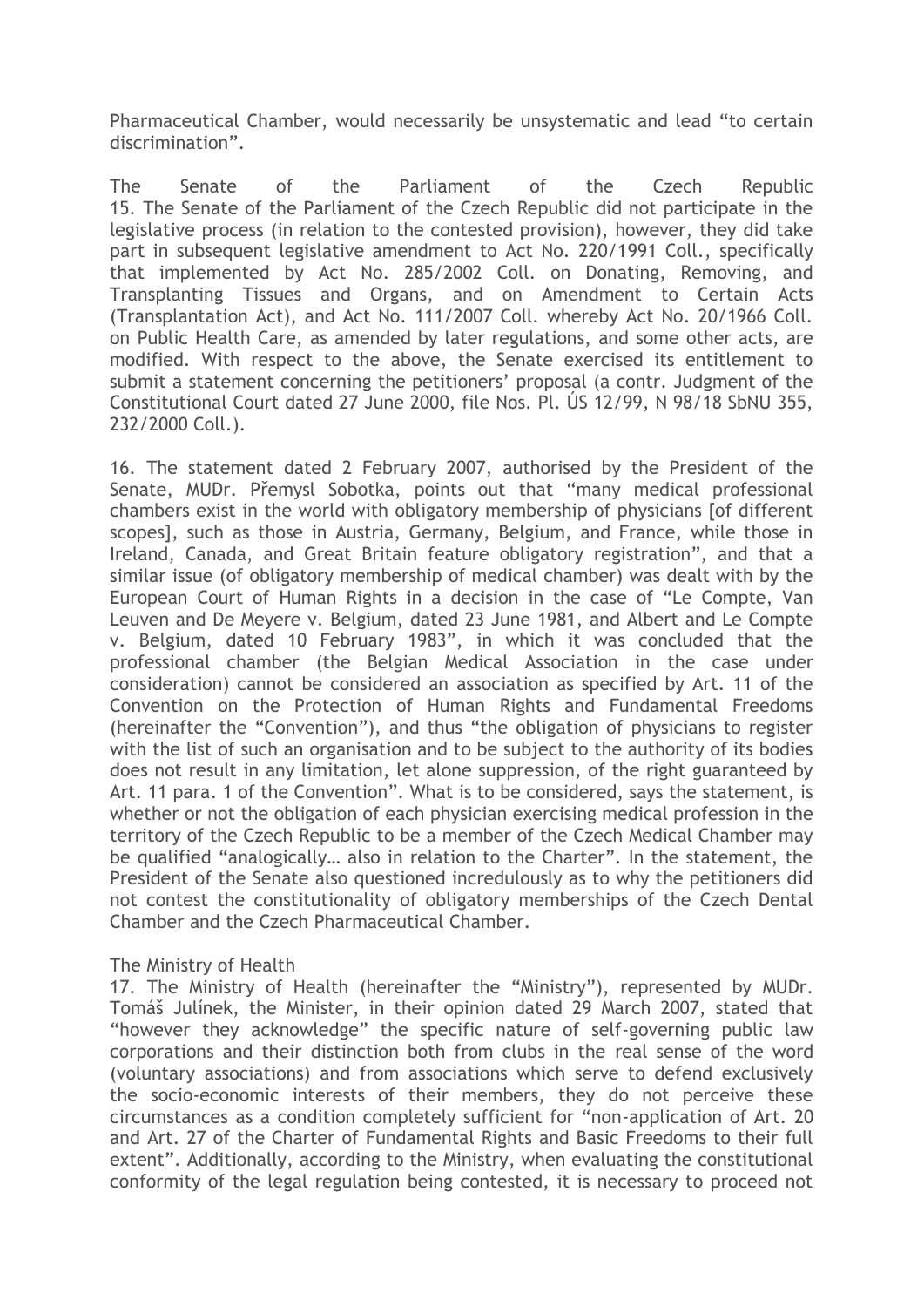only from Art. 20 and Art. 27, but also from Art. 26 of the Charter, in connection with Art. 4 para. 4 of the same, and examine whether the statutorily imposed obligatory membership of the professional chamber does or does not violate the very nature of the right to free choice of profession.

18. The Ministry recapitulated the three components of the test of proportionality, that is the criteria of suitability, necessity, and of measuring mutually conflicting values according to their "significance".

19. The Ministry holds the opinion that the criterion of suitability "is fulfilled at best only partly", since doubtlessly legitimate public interest may be "considerably more suitably" ensured by using the method of direct exercise of state administration, without any clash of interests between members (which are to be defended by such public law corporations) and society. A self-governing corporation with obligatory membership, according to the Ministry, "completely and clearly tends to behave, in a certain form, as a cartel; this, in comparison with the provision of services by the medical industry under standard, even if regulated, conditions, leads to reduced effectiveness of managing financial resources, as well as to a worsened quality of medical care". The Ministry also accentuated that "the extent of independence of the Czech Medical Chamber" is "unparalleled in comparison with European chambers endowed with the exercise of public power".

20. From the viewpoint of necessity, the principle of obligatory membership of the Czech Medical Chamber, according to the Ministry, is "definitely" not valid, since the pursued objective may again be achieved (for example) through "direct exercise of state administration". Even here the right to free choice of profession is limited, since "each physician must be aware that their activities will be supervised by an institution", but this system, believes the Ministry, is characterised by a greater "implied" independence of the state body undertaking direct exercise of the state administration in comparison with the Czech Medical Chamber, whose elective officers are clearly motivated by their electors to defend their own interests rather than those of potential competitors (candidates for membership), or the public interest, such as that "in thorough investigation of specific cases of failure by individual members of chambers".

21. With respect to the criterion of "significance", the Ministry believes it is true that, with respect to the indubitable public interest present, "no measure or imposed obligation which may lead to ensurance of maximum quality of care for human health may be considered improper with reference to an intrusion in a certain constitutionally guaranteed right", but it does not affect the argument on greater effectiveness and impartiality of supervision over the exercise of the medical profession by a state body, when compared with "a totally independent self-governing corporation". Nevertheless, the Ministry acknowledges that the conditions accompanying the origination and existence of membership (§ 4 and § 9 para. 2 of Act No. 220/1991 Coll.) do not represent an inadequate burden, and the obligation to pay contributions to the "Chamber" is also legitimate, naturally under the pre-condition of "adequacy of the amount of the same".

22. According to the Ministry, "two basic models" are applied in "European" circumstances. One of them presumes "a highly independent chamber with non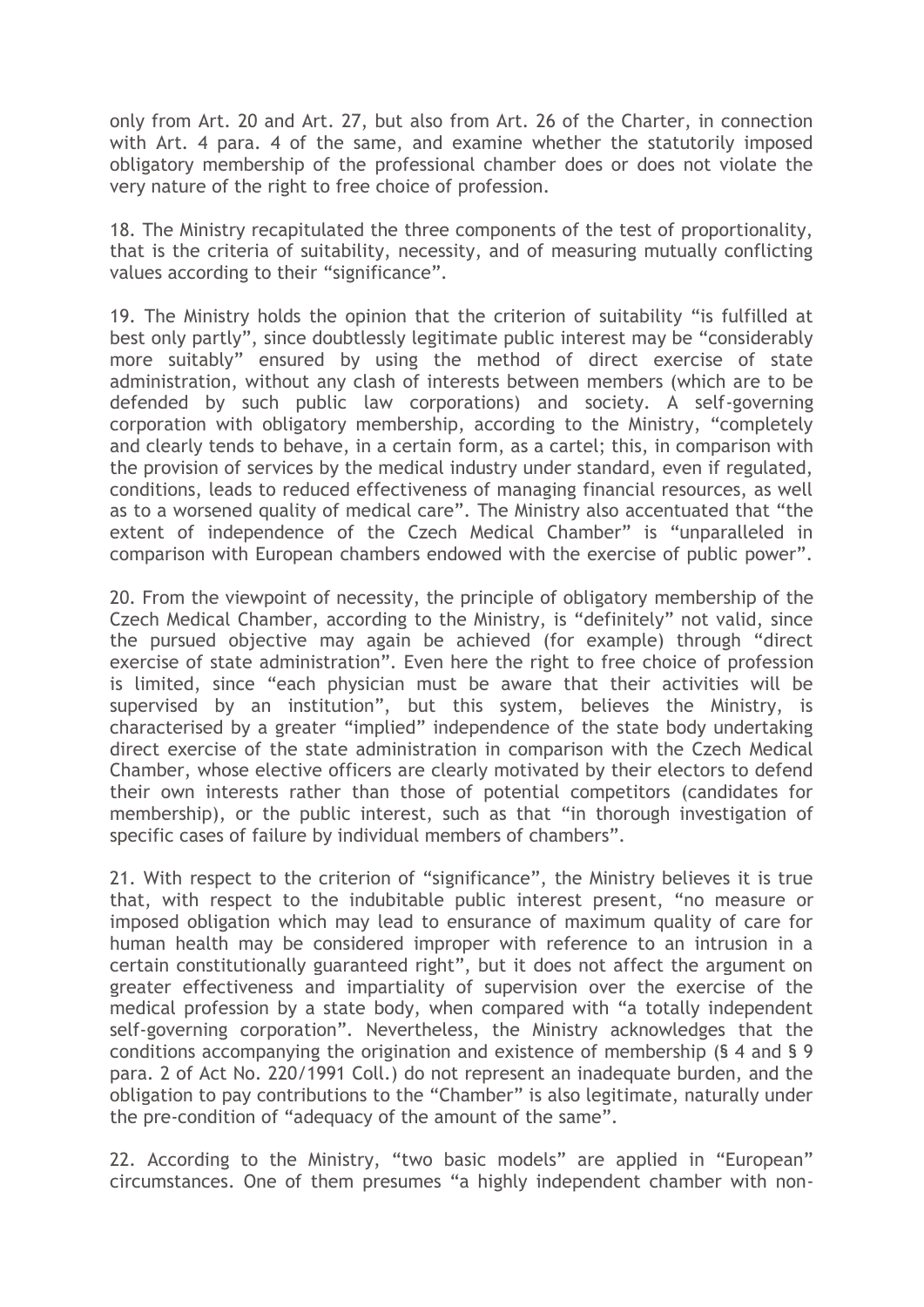obligatory membership and considerably limited exercise of public power"; the other is represented by "a chamber with obligatory membership and extensive competencies of public power, but to a large degree subject to control by an executive body". According to the Ministry, the Czech Medical Chamber represents a hybrid, which, not only by its statutory competencies "but also practical functioning", goes beyond the position of an independent, yet self-governing entity exercising public power and "exhibits a tendency to infringe areas regulated by Art. 27 of the Charter of Fundamental Rights and Basic Freedoms, in an attempt to enjoy the advantages of being both an ex lege corporation and a quasi trade union defending the economic and social interests of its members". Experience demonstrates, says the Ministry, that the above-mentioned roles are not always fully compatible, in particular when there is a conflict of interests between those of their members and the public, especially when the valid regulation is lacking a "safeguard" similar to the "significant inspection powers of the Ministry of Justice" over the Czech Bar Association.

## The Czech Medical Chamber

23. The Czech Medical Chamber (hereinafter the "Chamber"), acting through MUDr. Milan Kubek, its President, in a statement dated 6 February 2007, with respect to the issue of the position and powers of "professional chambers in a democratic law-based state", firstly pointed out "our nation's traditions of … selfgovernment" declared in the Preamble of the Charter and emphasised, as a starting point for the considerations to follow, that professional chambers, as public law corporations founded by law and endowed with a certain scope of public law powers, are crucially different from "clubs, trading companies, civic associations, and other legal associations", which, on the contrary, are of the nature of private law entities. The Chamber stated that the fact that the petition is aimed only against the Czech Medical Chamber, is unsystematic, "probably also politically motivated", and "remarkable".

24. As for contested obligatory membership, the Chamber stated "the issue that somebody is obligatorily a part of a professional chamber does not mean membership in terms of a club, in spite of the fact that Act No. 220/1991 Coll. uses this term; it means the granting of rights (but not obligations) to participate in such a self-government". That is why Art. 20 and Art. 27 of the Charter cannot be applied to professional chambers, since they apply only to private law corporations. The term "member" of the Czech Medical Chamber is positioned equally with the term "citizen of a state" or "inhabitant of a municipality", and the inappropriateness of using the category of "membership" may be demonstrated, in the opinion of the Chamber, using Act No. 85/1996 Coll. on Advocacy, which consciously avoids this category and uses the concept of 'obligatory registration'. The possible transfer of powers of the Czech Medical Chamber to the state is not, according to the Chamber, "an issue of constitutional law but one of political decision", and necessarily this would lead to annulment of Act No. 220/1991 Coll. in entirety. Subsequently, it would be necessary to establish an "agency" to take over the agenda of the Czech Medical Chamber. This would mean not only a commitment of the state to "pay for the same", but, in particular, lead to problems with setting up a "team of officers" which would be able to "administer" the present powers of the Chamber, given the professional specificity of the exercise of medical profession. As for the issue of measuring the "values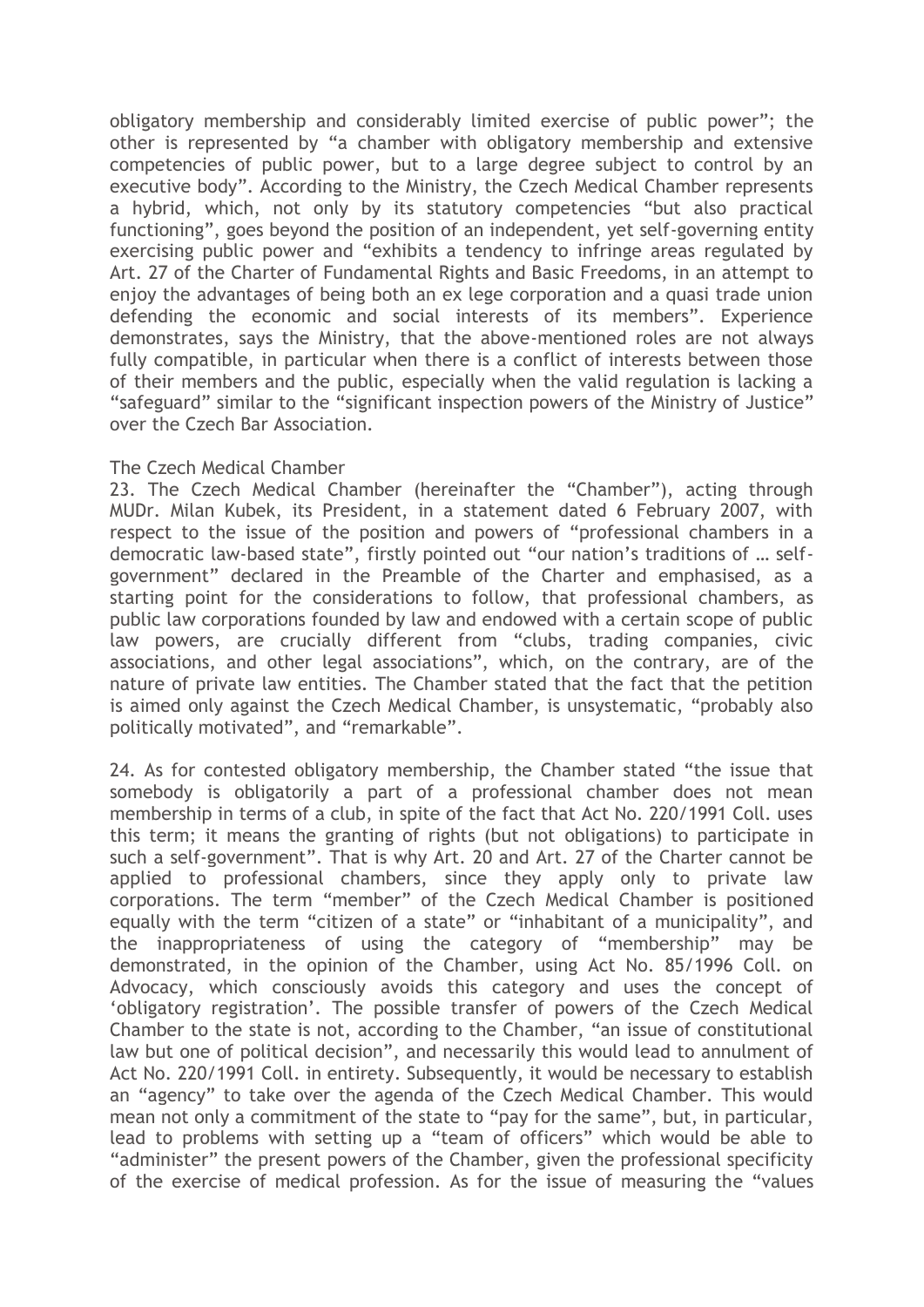protected" by constitutional law "and their alleged conflict", the Chamber stated that "a physician does not actually obligatorily associate with a medical chamber, but their registration ('membership' at present) with a chamber is merely evidence of their capacity to exercise the medical profession, and of the fact that they are, at the same time, subject to professional supervision by the Chamber". Therefore, the arguments of the petition are completely misleading, since being subject to supervision by a professional chamber established under law does not mean denial of the right not to associate.

25. The capability of the contested legal regulation of fulfilling "the pursued purpose" is, according to the Chamber's statement, given by the capacity of professional supervision and by disciplinary capacity; if membership of the Chamber were selective or optional, "the disciplinary powers and the entire professional supervision by the Chamber over the proper exercise of medical profession would be unfeasible, since potential exclusion of a physician from the Chamber would not prevent them from continuing to practice the medical profession".

26. It is also not suitable to differentiate between "private" physicians and physicians as "employees". On the basis of individual special cases, the Chamber justified why professional supervision should also be applied to the latter category of physicians; for example, for reasons that not each case of ethical or expert transgression of a physician constitutes a case that would form a cause for termination of employment.

27. With respect to "international connections", the Chamber stated that "the Council of Europe recommends member countries to replace the position of state administration bodies with the operation of bodies of professional selfgovernment", and remarked that a number of member countries of the European Union accepted the principle of obligatory membership of a given medical chamber, while other countries acknowledge the "principle of obligatory registration, which is not defined as 'membership', but in effect means the same", in other words, the difference effectively lies at the level of "semantics and, in a way, psychology".

28. The Chamber denied the objection that they "act politically", and referred to the fact that in some cases (similarly to advocacy) "they must defend the interests of citizens against the interests of the state", for example, as it is in the field of official medical reviews by physicians.

#### The Czech Medical and Social Service Workers Union

29. The Czech Medical and Social Service Workers Union (hereinafter the "Workers Union"), represented by RNDr. Jiří Schlanger, the President, in their opinion dated 5 February 2007, in particular highlighted the significance of differentiating between a physician as an employee and a physician exercising the medical profession independently on their own account and liability (typically, these are private general practitioners, private ambulatory specialists, and suchlike). In the case of physicians as employees, exercise of their profession is subject to direct control by employers, and such employers are (in principle) liable for the employees towards third parties and, therefore, "only voluntary membership of the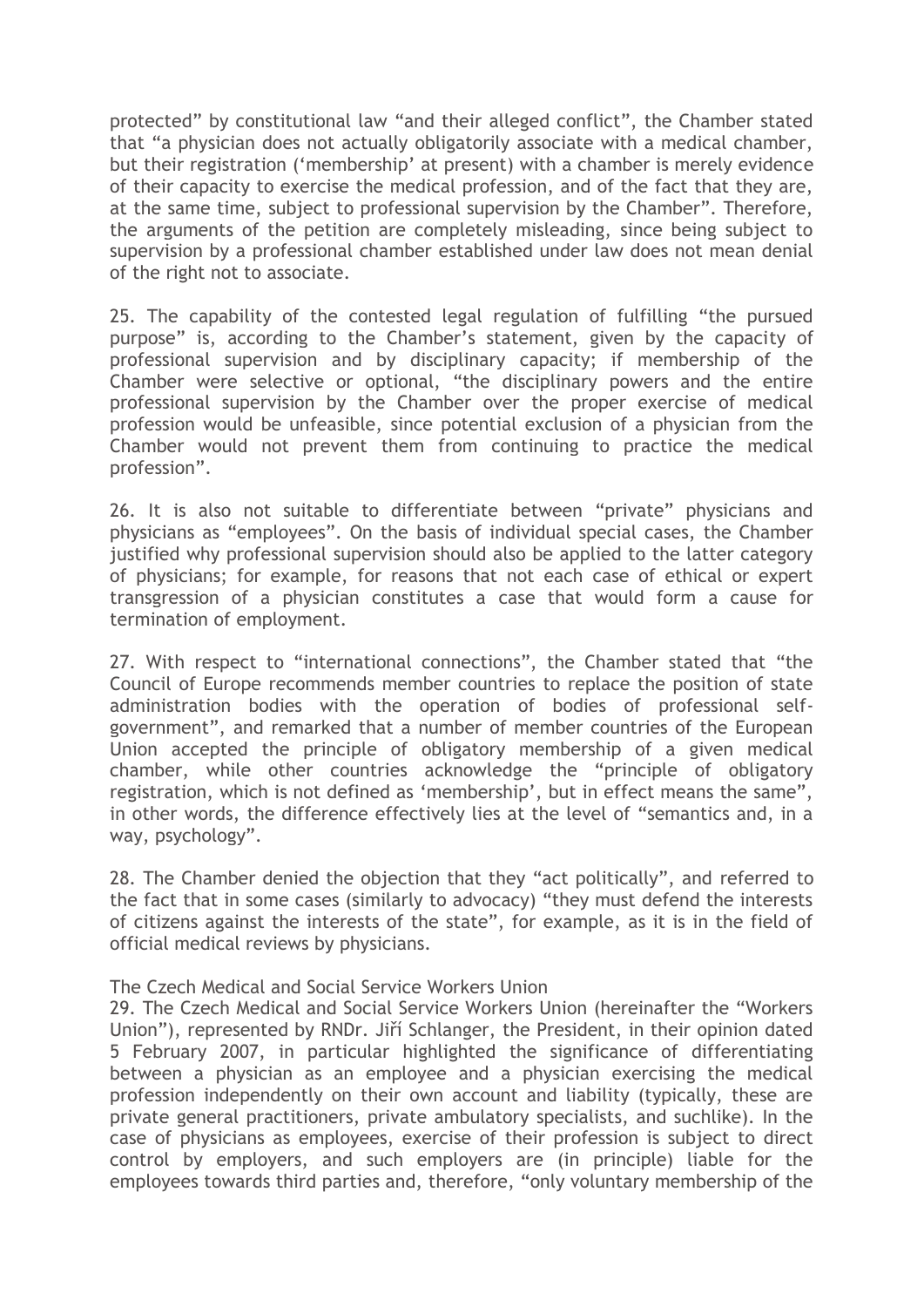Chamber is legally justified" for such employees, possibly obligatory membership should remain in existence solely for managers of medical establishments (deputies for medical and preventive care and heads of wards.) According to the Workers Union, alternative normative means, restricting less the values of constitutional law under consideration, consist of obligatory membership of the Chamber for "private physicians" and for "physicians as head employees of medical establishments", and of direct exercise of state administration towards others. As for the issue of assessing values protected by constitutional law in terms of their being in collision, the Workers Union referred to previous conclusions and stated that the solution to "the clash of fundamental rights" in the case of "physicians as ordinary employees of medical establishments" is disproportional and thus not acceptable.

#### Reply from the petitioners

30. The petitioners, in their reply dated 18 May 2007, firstly outlined regulation of supervision over the exercise of the medical profession in some European countries (the Federal Republic of Germany, Austria, Belgium, Norway, the Netherlands, Ireland, the United Kingdom, and Slovakia) and concluded that "the present system in the Czech Republic, entrusting endless powers to the Czech Medical Chamber without supervision by the state, is completely different from other European systems which do not undesirably infringe constitutionally guaranteed rights".

31. The petitioners further declared that they believe the "right to medical professional self-government" is not a constitutionally guaranteed one, and referred to opinions pronounced in legal theory, according to which the constitutional concept of the exercise of public power in the Czech Republic in a broad sense "contains gaps and explicitly includes only local self-government, while it does not acknowledge the existence of other forms of self-government, such as professional, economic, scientific, social, educational, or academic selfgovernment" ("Ústavní právo ČR 1 /Constitutional Law of the Czech Republic 1/, Masaryk University, Brno 2003"), and its "faint constitutional support" may only be found in the introductory declaration of the Charter of Fundamental Rights and Basic Freedoms, where the drafter of the constitution acknowledges "our nations' traditions of … self-government".

32. The petitioners oppose the statement by the Chamber of Deputies by repeated accentuation of the fact that obligatory membership of a professional organisation is not the only conceivable concept, since the possibility of control and supervision over individuals exercising a certain profession is not based upon obligatory membership of such a controlling body, but upon the powers entrusted to such a body. The petitioners repeated that necessary expertise of control may be ensured by the state alone through its "physicians-specialists". The issue of the degree of onus of conditions for membership of the Czech Medical Chamber is, according to the petitioners, "totally irrelevant" (even if the conditions were set as "completely minimal as they are at present"), since this "membership is obligatory and compulsory" anyway. The annulment of similar provisions of Act No. 220/1991 Coll. relating to obligatory membership of the Czech Dental Chamber and the Czech Pharmaceutical Chamber has not been proposed, since "it is necessary to infringe the legal order to the least possible degree" and "the above Chambers perform their functions somewhat better than the Czech Medical Chamber, and without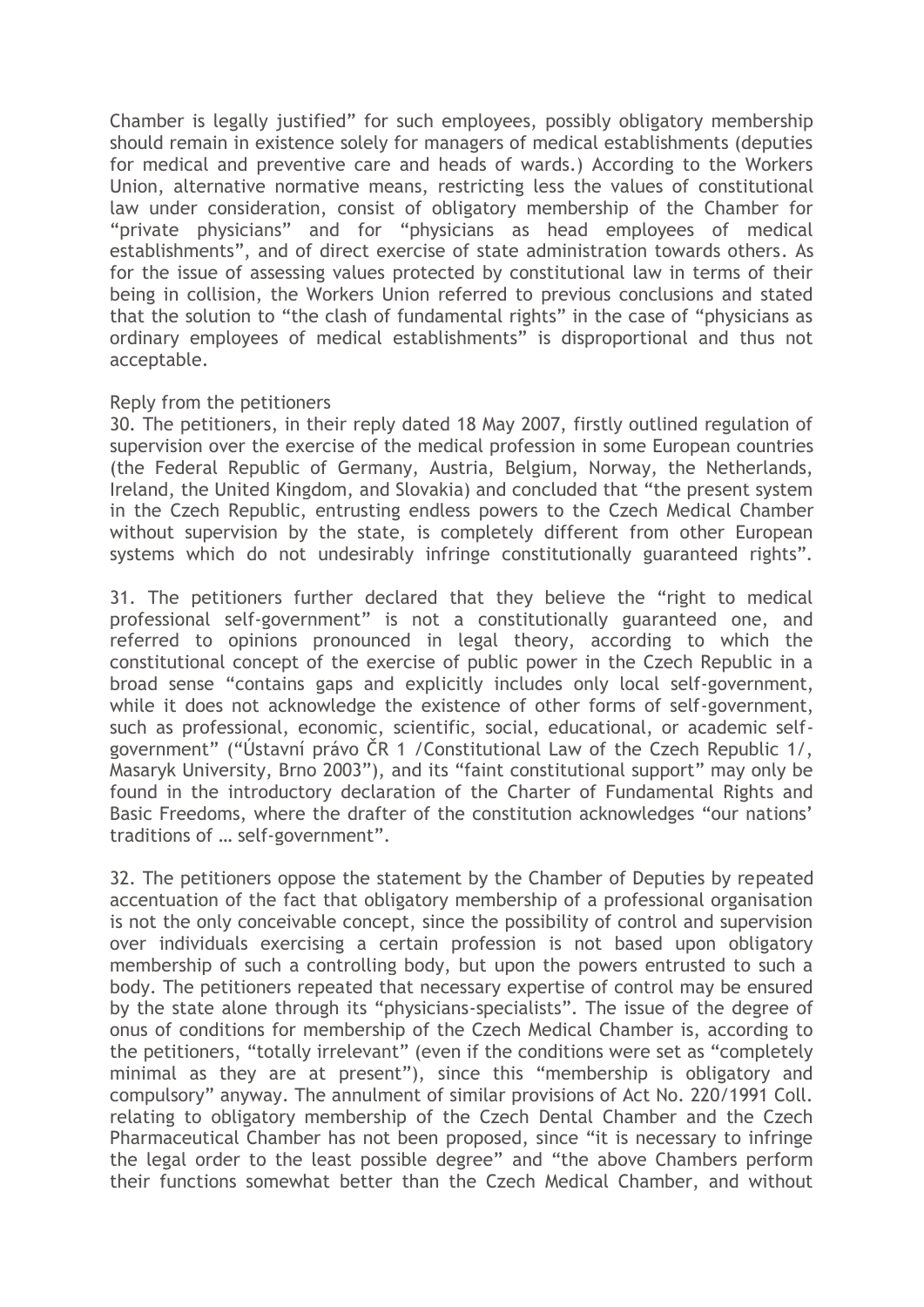undue excesses", and that is why it is proper to leave "amendments" to the regulation, which may also be unconstitutional, up to the legislature.

33. In connection with the statement by the Senate, the petitioners doubted the aptness of the reference to the judgments of the European Court of Human Rights dated 23 June 1981 in the case of Le Compte, Van Leuven and De Meyere v. Belgium, Applications Nos. 6878/75; 7238/75, and dated 10 February 1983 in the case of Albert and Le Compte, Applications Nos. 7299/75; 7496/76. The former judgment was based on a situation when members of the Belgian Medical Association and their interests were and still are very strongly controlled directly by the state, which intervenes both in the appointment of members to the bodies of the chamber and the wording of important regulations by the chamber or disciplinary proceedings to a considerable degree. That is why the petitioners believe it is not applicable to the differing circumstances in the Czech Republic, where "the Czech Medical Chamber at present effectively resembles a trade union or an association of private law", and in no way protects minority opinions held by the "private physicians", is politically engaged, and its members are "additionally forced to pay for such a chamber". As for the latter judgment of the European Court of Human Rights, the petitioners state that the relevant part "only refers" to the previous decision.

34. By contrast, the petitioners refer to "more recent case law of the European Court of Human Rights" which "deals in particular with the right not to associate" and which does not explicitly exempt from the same public law corporations, as well as to case law applying to the formal origination or legal incorporation, and actual operation of associations and corporations ("§100 of Chassagnou and others v. France, dated 29 April 1999"), as well as possibly to case law which confirms the importance of the negative aspect of the freedom of association – even though in connection with "compulsory membership of trade unions" ("judgment Sorensen and Rasmussen v. Denmark, dated 11 January 2006" in "§ 54").

35. The petitioners also expressed a suspicion that excluding the association of public law from the concept of association as specified by Art. 11 of the Convention is intentionally biased, since particularly associations founded by law may violate the freedom not to associate and not to be forced to associate, since private law associations can hardly have the resources for ensuring and enforcing obligatory membership of the same; to this the petitioners added that "the wording of Art. 20 of the Charter of Fundamental Rights and Basic Freedoms by no means implies any difference for application to private or public law associations".

36. To the contrary, the petitioners aligned themselves with the statement of the Ministry of Health. They also see no reason, especially with respect to powers entrusted to the Czech Medical Chamber and its actual "functioning", for which it would be possible to exclude the same from the effects of Art. 20 and Art. 27 of the Charter. The petitioners also highlighted the argument of the Ministry that upon exercise of the administration of this section of public affairs directly by a state body, such a body would be more independent in comparison with the Czech Medical Chamber, since the Chamber's elective officers are logically motivated by their electors "to especially defend their own interests as those of physicians rather than interests of patients, i.e. the public interest". The petitioners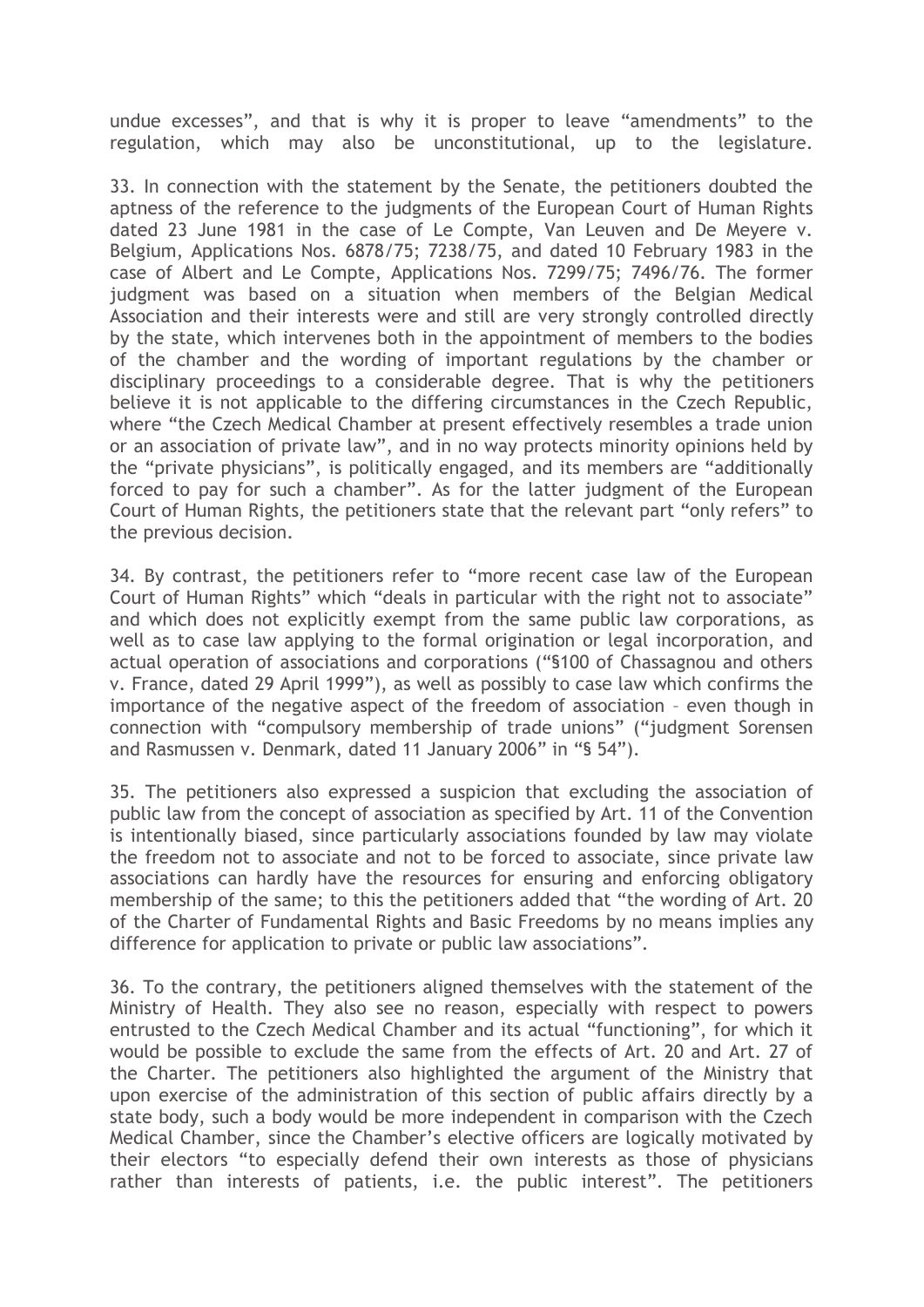exhibited that they are one in mind with the Ministry also in the opinion that the legal definition of the Czech Medical Chamber "considerably" deviates from "European regulations concerning medical chambers". They also remarked that Art. 11 para. 2 of the Convention incorporates the criterion of "indispensability", and "the word 'indispensable' is not as flexible as the terms 'useful' or 'suitable' and expressed a belief that it is the very case of legal regulation of the Czech Medical Chamber where there was a confusion between the terms "indispensability" and "suitability".

37. The petitioners "principally disagree" with the statement of the Czech Medical Chamber, as it declares present membership of the Chamber is "only in the nature of registration"; even though obligatory membership of a medical chamber as such is not under all circumstances unconstitutional, its unconstitutionality is based "only in connection with the regulation of the medical chamber, which, in the case of the Czech Medical Chamber, is starting to resemble, in some respects, an association of private law". The petitioners claim the opinion is incorrect that, in the case of non-obligatory membership, supervision by the chamber would become impossible, since a system "similar to the English one" is conceivable, "where… all registered physicians are subject to supervision by the chamber, and the chamber itself even sets up its own ethical code". Conventions of the Council of Europe, to which the Chamber refers, do not apply directly to professional self-government, but only to local self-government, and recommendations from the Committee of Ministers are not legally binding upon member countries of the Council of Europe. As for the relationship between physicians and the state as is inferred by the Chamber, the petitioners object that within the scope of official medical reviews a physician is effectively in the position of a "quasi-body" of the state, and their activities go against the patient and not against the state, as was claimed. In conclusion, the petitioners assessed that the statement by the Chamber – in entirety – implies "the Chamber's natural desire to retain its present position of a self-governing professional organisation and one which has all conceivable competencies without being accountable to anyone or controllable in any way".

38. The petitioners then agreed with the Czech Medical and Social Service Workers Union insofar that it is necessary to take into account the differences between both types of exercise of the medical profession (that is by private physicians and physicians as employees), however they emphasised that if "the freedom of free association for protection of economic and social interests is guaranteed to everybody, then the same must apply equally to both physicians as employees and physicians as private persons".

39. On 6 June 2007, the Constitutional Court received "Amendment to the statement dated 18 May 2007 with the journal of the Czech Medical Chamber" appended with 15 copies of a journal Tempus medicorum, year 2007, No. 5, published by the Czech Medical Chamber. The petitioners explained that they did so in order to make it possible for the Constitutional Court to "form a clear idea" of the Czech Medical Chamber on the basis of this telling evidence on this organisation.

40. Finally, on 30 June 2008, the petitioners submitted another "Amendment to the statement", in which they declared their disagreement with the "exponents of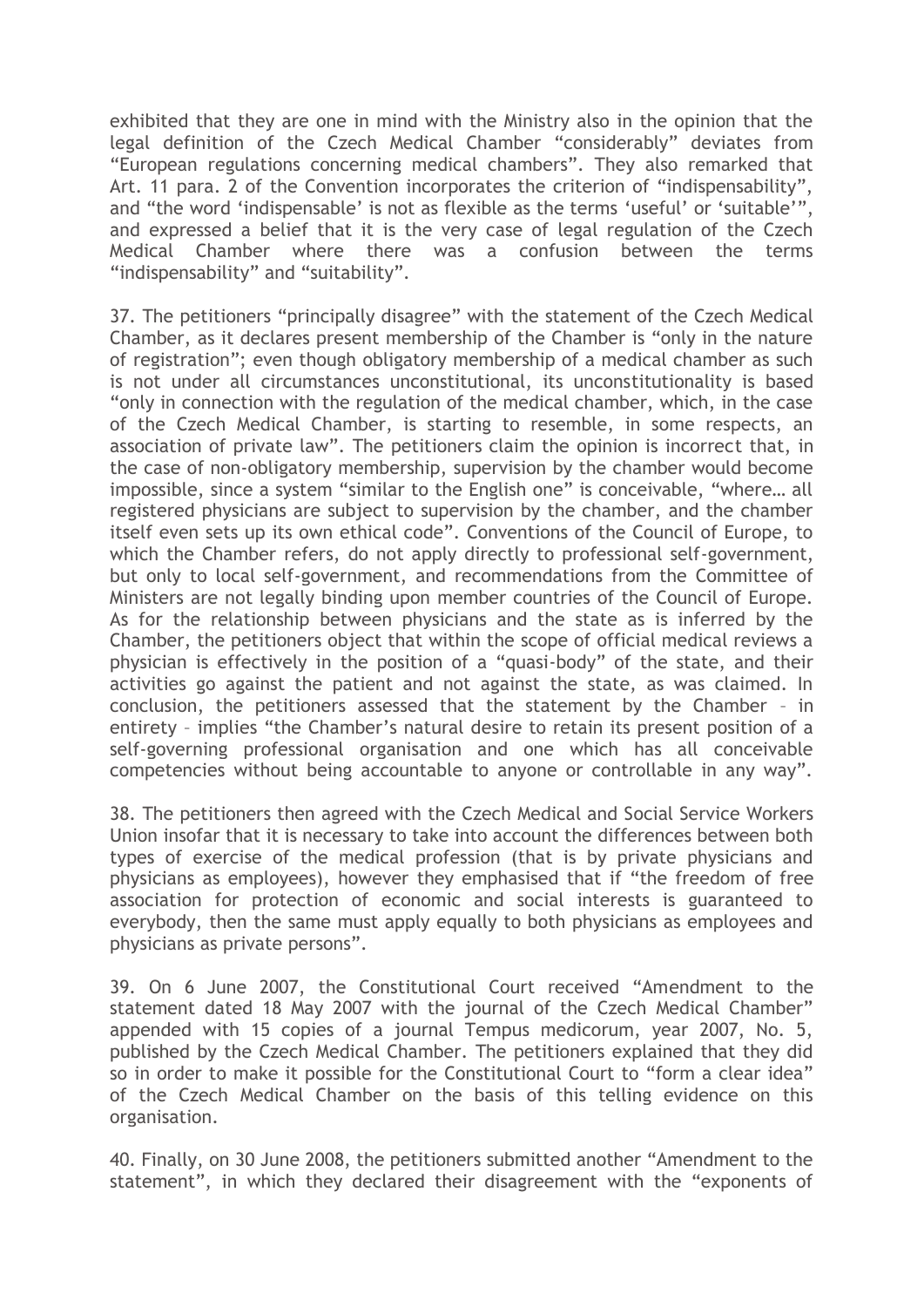obligatory membership", and referring back to earlier applied arguments, they developed the same in detail. The petitioners denied the comparison of selfgovernment and state power, as well as the argument whereby state citizenship and affiliation to a municipality or a region on one hand and obligatory membership of a professional organisation on the other are considered equal. "From this viewpoint", local self-government is allegedly purposeful, but this type of selfgovernment is concentrated on local affairs, and "as opposed to the Czech Medical Chamber, it usually does not publish politically pronounced writings" and "does not promote the opinions of a specific political party". Whereas inhabitants who do not agree with the acts of their municipality may move away, this is not possible for a physician, even though external displays of the Chamber are at a level "not unlike 'Rudé právo'" [The Red Law, a pre-1989 official newspaper of the Communist Party of Czechoslovakia], and remind one "of a basic unit of a certain political party", which the petitioners documented by appending another issue of the Tempus medicorum journal. The petitioners acknowledged that the establishment of a selfgoverning professional chamber is "merely a political decision", which in itself does not constitute any infringement of constitutionally guaranteed fundamental rights, and that obligatory membership is not always unconstitutional. However, they repeated what they had previously stated, which is that the same becomes unconstitutional only "in connection with the regulation of the medical chamber", when the same resembles an association of private law. Repeatedly they designated "as absurd" the opinion that obligatory membership is not connected with an obligation but a right to participate in self-government, since physicians allegedly now have "only the right to choose whether to practice their profession or not". Again they opposed the opinion that Art. 20 and Art. 27 of the Charter do not apply "to professional chambers", since – as they had stated earlier – "the legislature, by using the term 'membership' and legal regulation of their activities, approximated the Czech Medical Chamber to a private law association", and indeed, the Chamber actually operates as thus. It is always necessary "to maintain a list of physicians from which it is possible to verify their competency to exercise the medical profession", but this, according to the petitioners, does not justify obligatory membership of the Czech Medical Chamber, since it may be entrusted to a relevant state body. Finally, the petitioners consider inappropriate the argument that the Chamber acts against the state in the protection of the health of citizens (whereby the Chamber approximates the bar association), since – amongst other points – until now (as shown by "historic experience") it endeavours not to protect patients but its own interests or those of physicians themselves, and their "usually financial" requirements. The petitioners sum up that obligatory membership is thus neither justified by the necessity to maintain a list of physicians, nor by protection of patients, since the former task may be ensured without such membership, and the Chamber "does not serve, and by its very nature, cannot serve" the latter. The statement that takeover of the Chamber's tasks by the state would be inexpedient "with respect to the specific features of the medical profession", is, according to the petitioners, "mere speculation" which is disproved by regulations that "function" in foreign countries.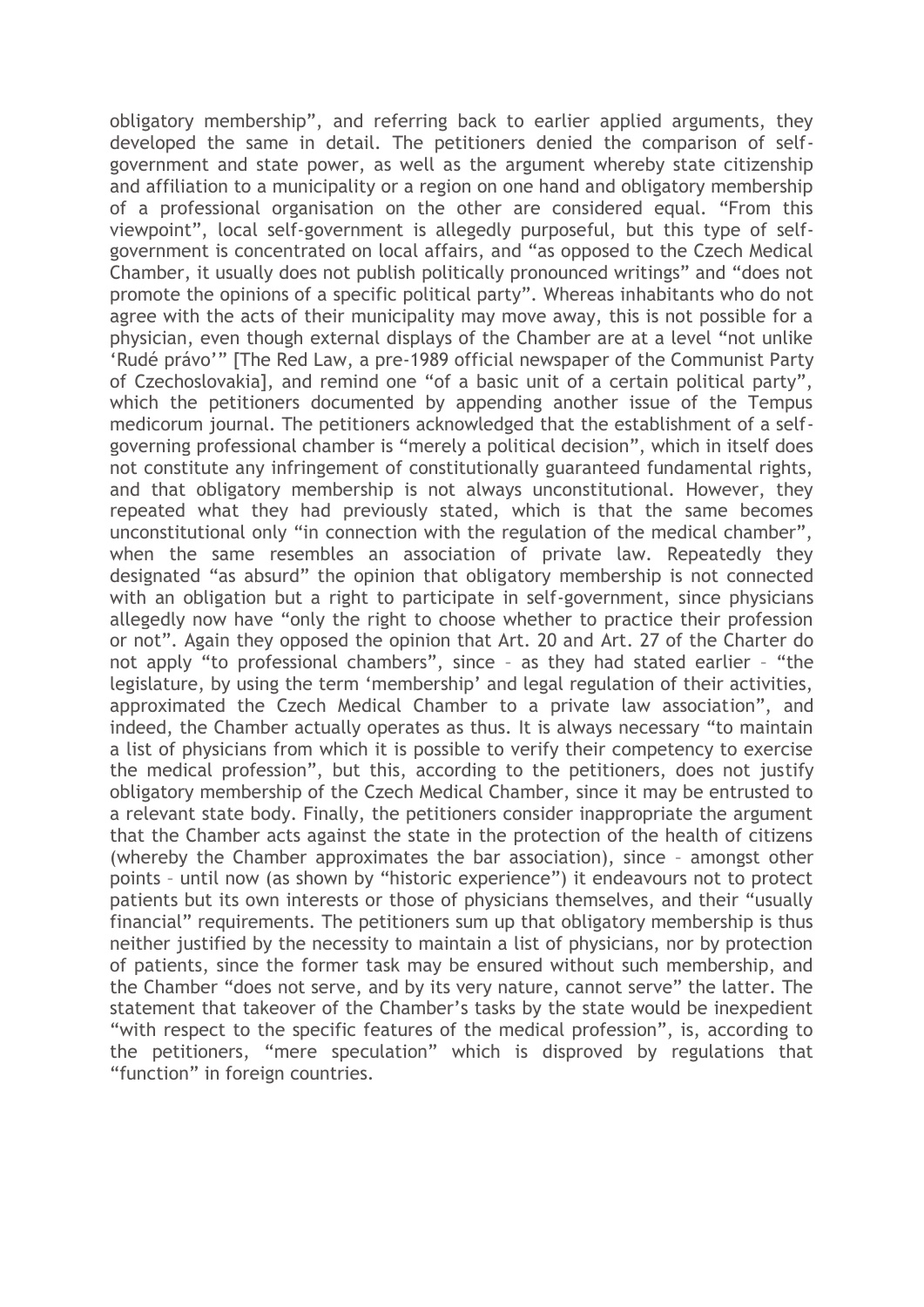#### III.

#### Oral hearing

41. In the course of the oral hearing, representatives of the parties to the proceedings (representatives of the petitioners, and the person authorised to act on behalf of the Chamber of Deputies), summed up the arguments contained in the previously submitted written filings. The representative of the petitioners particularly pointed out the specific features of the legal regulation of the Czech Medical Chamber, consisting of its extraordinary independence and, at the same time, insufficient supervision by the state, including vague judicial supervision. The representative of the Chamber of Deputies opposed this and made it clear that they consider self-government to be generally "more correct" governance of an organisation for the exercise of the medical profession than state administration.

#### IV.

#### Active standing of the petitioners

42. The petitioners infer their active standing for filing the petition under consideration from Art. 87 para. 1 clause a) of the Constitution, according to which the Constitutional Court decides on annulment of statutes or individual provisions thereof if they are in conflict with the constitutional order; in connection with § 64 para. 1 clause b) of the Act on the Constitutional Court, according to which a petition proposing the annulment of a statute or individual provisions thereof, as specified by Art. 87 para. 1 clause a) of the Constitution, may be submitted by a group of at least 17 Senators. In the given case, this precondition has been fulfilled.

V.

## Constitutional conformity of legislative process

43. In accordance with § 68 para. 2 of the Act on the Constitutional Court, in decision-making in proceedings concerning annulment of a statute or other enactment, according to its Chapter Two, Division One, the Constitutional Court also examines whether the contested statute was adopted and issued within the confines of the powers set down in the Constitution, and in a constitutionally prescribed manner. However, this requirement may be effectively applied only in the case that there is an effective constitutional regulation, on the basis of which the legal regulation under consideration was adopted; this implies that, with respect to legal regulations issued prior to the effectiveness of Constitutional Act No. 1/1993 Coll., the Constitution of the Czech Republic, the Constitutional Court is entitled to review merely their contentual accord with the present constitutional order, but not the constitutionality of the procedure of their origination and compliance with normative powers (cf. Judgment of the Constitutional Court dated 6 October 1999, file Nos. Pl. ÚS 9/99, N 135/16 SbNU 9, 289/1999 Coll.). The above fully applies to the case under consideration, as Act No. 220/1991 Coll. was approved by the former Czech National Council on 8 May 1991 and became effective on 1 June 1991, that is prior to the effectiveness of the Constitution of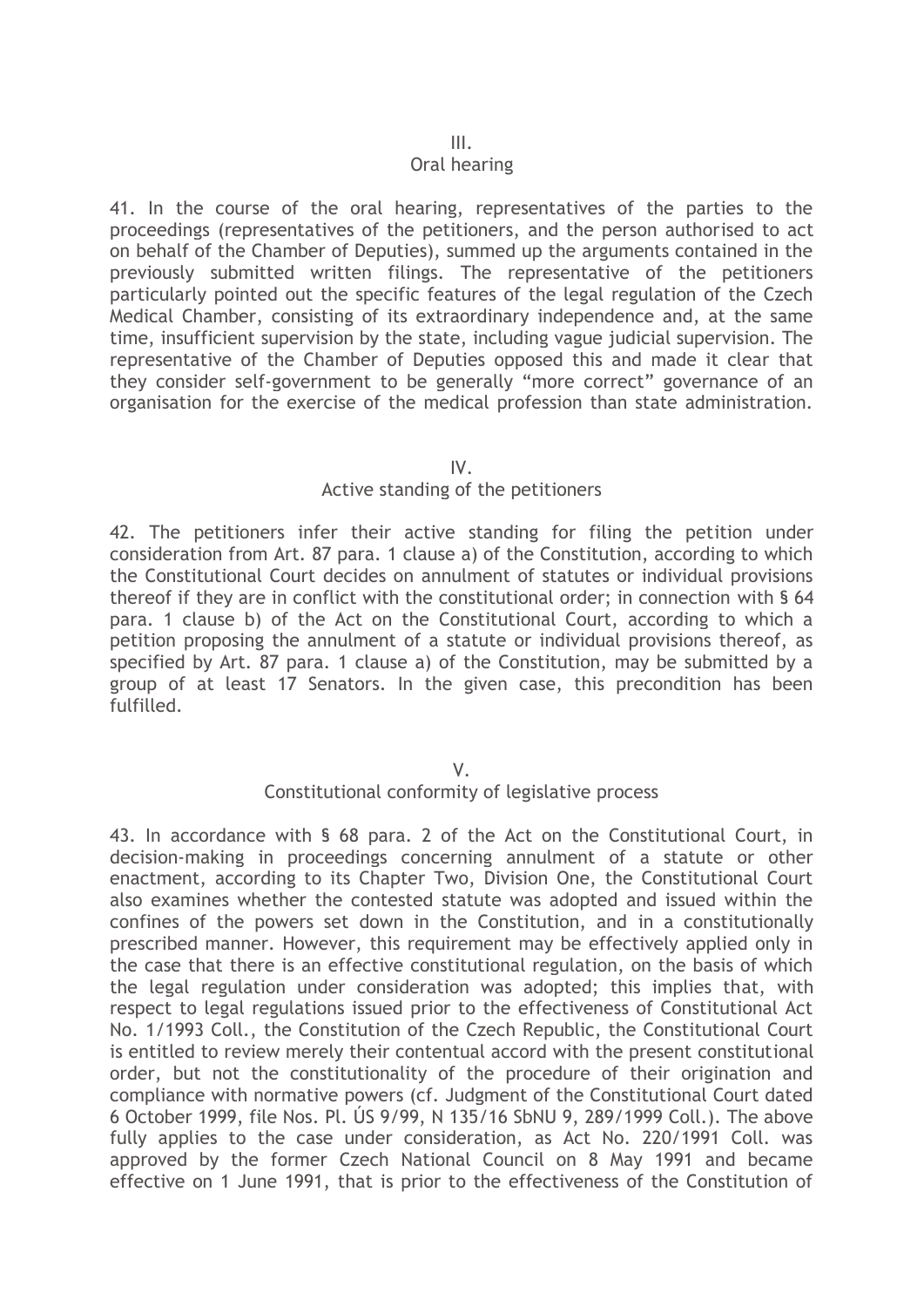the Czech Republic; the contested provisions of § 3 para. 1 were not affected by any amendment to this Act made in the relevant period of time (that is by Act No. 285/2002 Coll. and Act No. 111/2007 Coll.). Moreover, the petitioners did not claim any relevant procedural deficit.

44. Following the establishment of such, the Constitutional Court proceeded to examine the content of the contested provisions of the Act from the viewpoint of its compliance with the constitutional order of the Czech Republic [Art. 87 para. 1 clause a) of the Constitution].

#### VI.

Wording of the contested provisions of § 3 para. 1 of Act No. 220/1991 Coll.

45. The provisions of § 3 para. 1 of Act No. 220/1991 Coll. contested by the petitioners state: each physician who exercises a medical profession in medical and preventive care in the territory of the Czech Republic must be a member of the Czech Medical Medical Chamber.

#### VII.

#### Self-government and constitutional order of the Czech Republic

46. The issues of professional self-government are subject to constitutional law review less frequently than those of local self-government; that is why their substantive examination in the case law of the Constitutional Court is not widespread. Theory acknowledges the term (in addition to local self-government) of "other forms of public law self-government", which include, for example, professional, academic, economic, insurance, and educational self-government (Filip, J.: Ústavní právo České republiky. 1, Základní pojmy a instituty. Ústavní základy České republiky /Constitutional Law of the Czech Republic. 1, Basic Terms and Institutes. Constitutional Basis of the Czech Republic/; Brno: Masaryk University, published by Doplněk, 2003, p. 501).

Local self-government

47. The Constitutional Court in a Judgment dated 19 November 1996, file Nos. Pl. ÚS 1/96 (N 120/6 SbNU 369, 375, 294/1996 Coll.), stated that the Court "considers local self-government to be an irreplaceable component for developing democracy. Local self-government is an expression of the right and capability of local bodies – within limits specified by law, within the scope of liability, and in the interest of local inhabitants – to regulate and manage some public affairs." In a Judgment dated 9 July 2003, file Nos. Pl. ÚS 5/03 (N 109/30 SbNU 499, 211/2003 Coll.), the Constitutional Court added that, according to the basic thesis on which the concept of self-government was founded, the basis of a free state consists of a free municipality, then (from the viewpoint of regional importance) at a higher level of local hierarchy, of a self-governing community of citizens – a region.

#### Professional self-government

48. As for professional self-government itself, the Constitutional Court expressed an opinion – in relation to the profession of a veterinarian – in a Judgment dated 16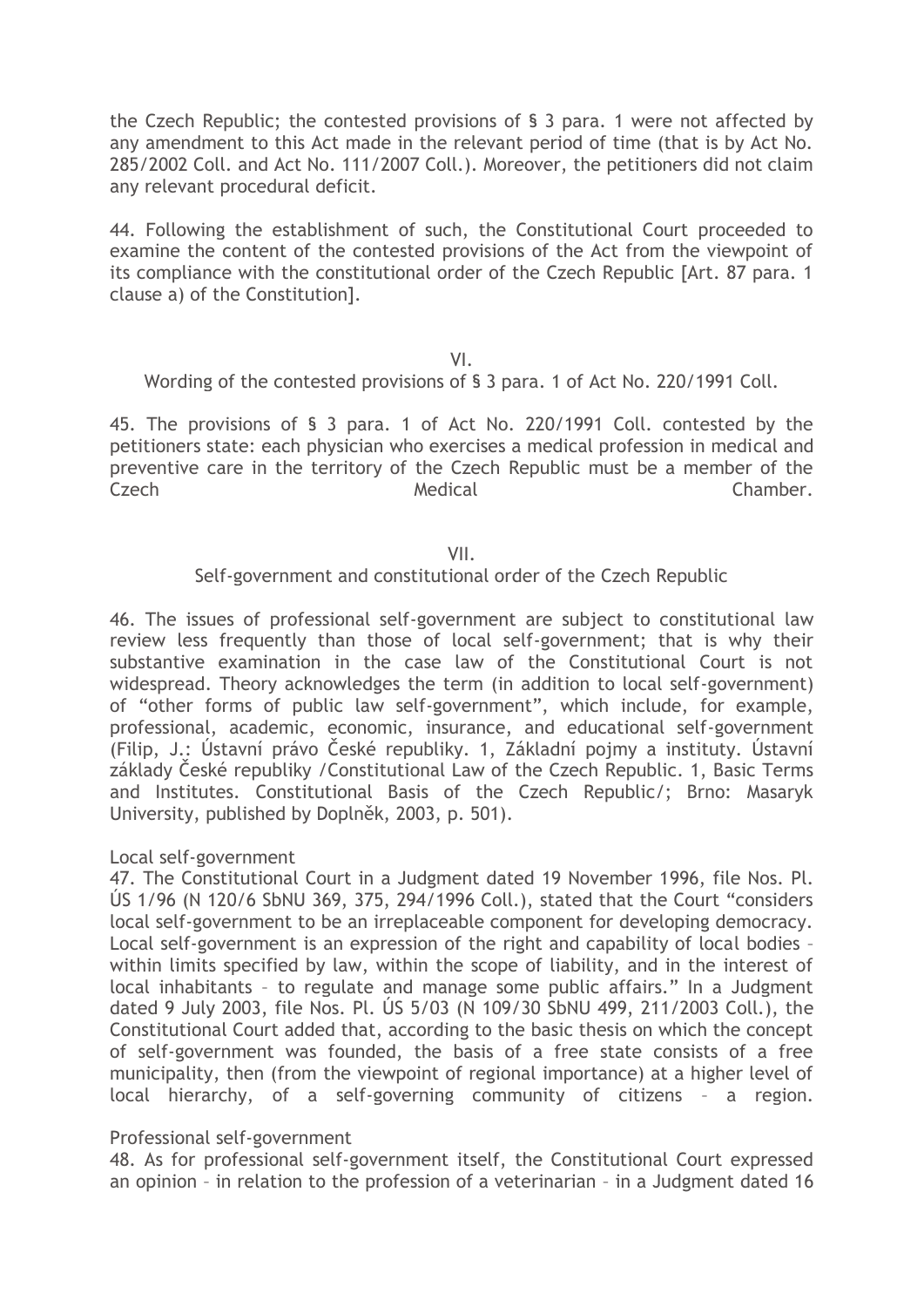April 2003, file Nos. I. ÚS 181/01 (N 58/30 SbNU 97), that "this is an issue relating to the 'special-interest self-government', specifically professional chambers with obligatory membership, associating self-employed natural persons exercising certain professions, where there is a strong public interest in the proper exercise thereof. These chambers are legal entities of public law, founded by law, endowed with the competence of adopting various internal regulations for the chamber and members thereof, who must, with respect to obligatory membership, subject themselves to the same. The chamber thus exercises certain authoritative powers over such members – people belonging to a certain professional class. These powers typically include … disciplinary powers". Regarding the issue "whether membership of the Czech Veterinary Chamber is obligatory or not", the Constitutional Court added, as obiter dictum, that with respect to obligatory membership of the Chamber, and the above-mentioned public interest in the exercise of the given profession, "(similarly to proper operations of attorneys at law, notaries public, physicians, pharmacists, patent attorneys, and suchlike)" the Chamber has been entrusted "certain authoritative powers, so that the Chamber is able to ensure such a requirement. The very existence of any self-government by definition limits state bureaucracy, makes it possible for people to take immediate care of affairs which directly affect them, and thus contributes to greater freedom and independence of an individual. That is also why professional self-government is supported by a democratic law-based state". "However, with respect to its operations, it is necessary to insist on unconditional compliance with fundamental rights and basic freedoms which are under the protection of independent judicial power, and within such protection as 'ultima ratio' safeguarded by the Constitutional Court as a judicial body protecting constitutionality".

49. Art. 21 para. 1 of the Charter, whereby citizens are guaranteed the right to participate in the administration of public affairs (Filip, J.: Ústavní právo České republiky. 1, Základní pojmy a instituty. Ústavní základy ČR /Constitutional Law of the Czech Republic. 1, Basic Terms and Institutes. Constitutional Basis of the Czech Republic/; Brno: Masaryk University, published by Doplněk, 2003, p. 502), may be considered the constitutional basis for professional self-government. It is appropriate also to refer to the Preamble of the Charter, whereby "The Federal Assembly, on the basis of the proposals of the Czech National Council and the Slovak National Council, … proceeding from … our nations' traditions of democracy and self-government … has enacted this Charter of Fundamental Rights and Basic Freedoms".

50. Otherwise, the constitutional order does not provide explicit support for the origination of this type of self-government, and the requirement to establish 'professional chambers' is not thereby imposed on the legislature.

51. Legal theory has formulated a conclusion that the Constitution explicitly does not regulate public law forms of self-government other than local self-government, but this surely does not mean that the Constitution excludes the same (Filip, J.: Ústavní právo České republiky. 1, Základní pojmy a instituty. Ústavní základy ČR /Constitutional Law of the Czech Republic. 1, Basic Terms and Institutes. Constitutional Basis of the Czech Republic/; Brno: Masaryk University, published by Doplněk, 2003, p. 503); besides there is the "principle of a democratic state under Art. 1 para. 1 of the Constitution of the Czech Republic, and then the unwritten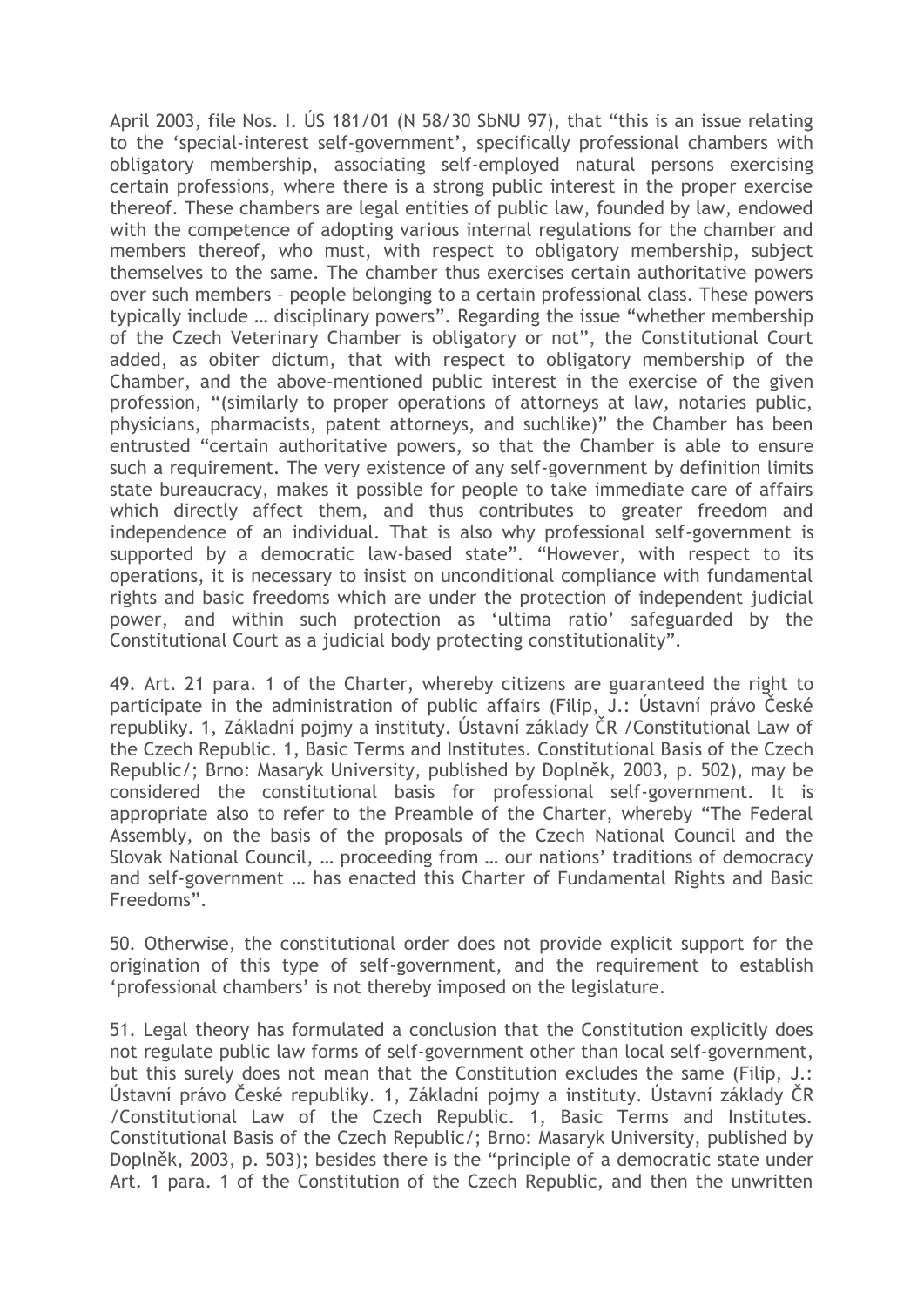principle of a social state, to which also the principle of participation in the administration of public affairs should apply, and more so in the administration of affairs which directly affect citizens and which must be authoritatively organised in any case" (p. 506 ibid).

52. Therefore, even if it were possible to agree with the petitioners that direct constitutional law support for professional self-government "is faint", from what is mentioned above it is implied that such self-government is not, within this context, completely neutral, and favourable evaluative tendencies, in particular in relation to the "state" administration confronted by the petitioners, are perceivable.

## VIII. Public health protection

53. The determining aspect for the organisation of supervision over practice of the medical profession thus is protection of public health, this being under circumstances when the existence of a special constitutional guarantee of a right to professional self-government cannot be convincingly inferred. Within these boundaries, the constitutional order provides the legislature with relatively wide scope for considering how the same should be specifically ensured; guaranteeing (the organisation of such) proper expert exercise of medical care (exercise of medical profession) is then undoubtedly one (and an important example) of the requirements enabling this objective incorporated by constitutional law to be achieved. Under Art. 6 para. 1 of the Charter, everyone has the right to life; and Art. 31 establishes that everyone has the right to protection of their health.

54. In accordance with a Judgment of the Constitutional Court dated 27 September 2006, file No. Pl. ÚS 51/06 (No. 483/2006 Coll.), it is worthy to note that "the rights to life and health, as specified by Art. 6 para. 1 and Art. 31 of the Charter of Fundamental Rights and Basic Freedoms respectively, are absolute fundamental rights and values".

55. The importance of life and health in a constitutional law context may similarly be inferred from Art. 2 of the Convention on the Protection of Human Rights and Fundamental Freedoms (published in Collection of Laws under No. 209/1992 Coll.), Art. 12 of the International Covenant on Economic, Social and Cultural Rights (promulgated in Collection of Laws under No. 12/1976 Coll.), Art. 24 of the Convention on the Rights of the Child (promulgated in Collection of Laws under No. 104/1991 Coll.), Art. 11 and Art. 13 of the European Social Charter (promulgated under No. 14/2000 of the Collection of International Agreements), possibly from Art. 2 and Art. 3 of the Convention for the Protection of Human Rights and Dignity of the Human Being with regard to the Application of Biology and Medicine, as amended by its Supplemental Protocol of 12 January 1998 (promulgated under No. 96/2001 and No. 97/2001 in the Collection of International Agreements).

56. It is worth noting that according to the Conclusions of the Council concerning common values and principles in health systems of the European Union (2006/C 146/01), published in the Official Journal of the European Union dated 22 June 2006, health systems form an indivisible part of Europe's social infrastructure. When negotiating future strategies, the common interest should lie in protection of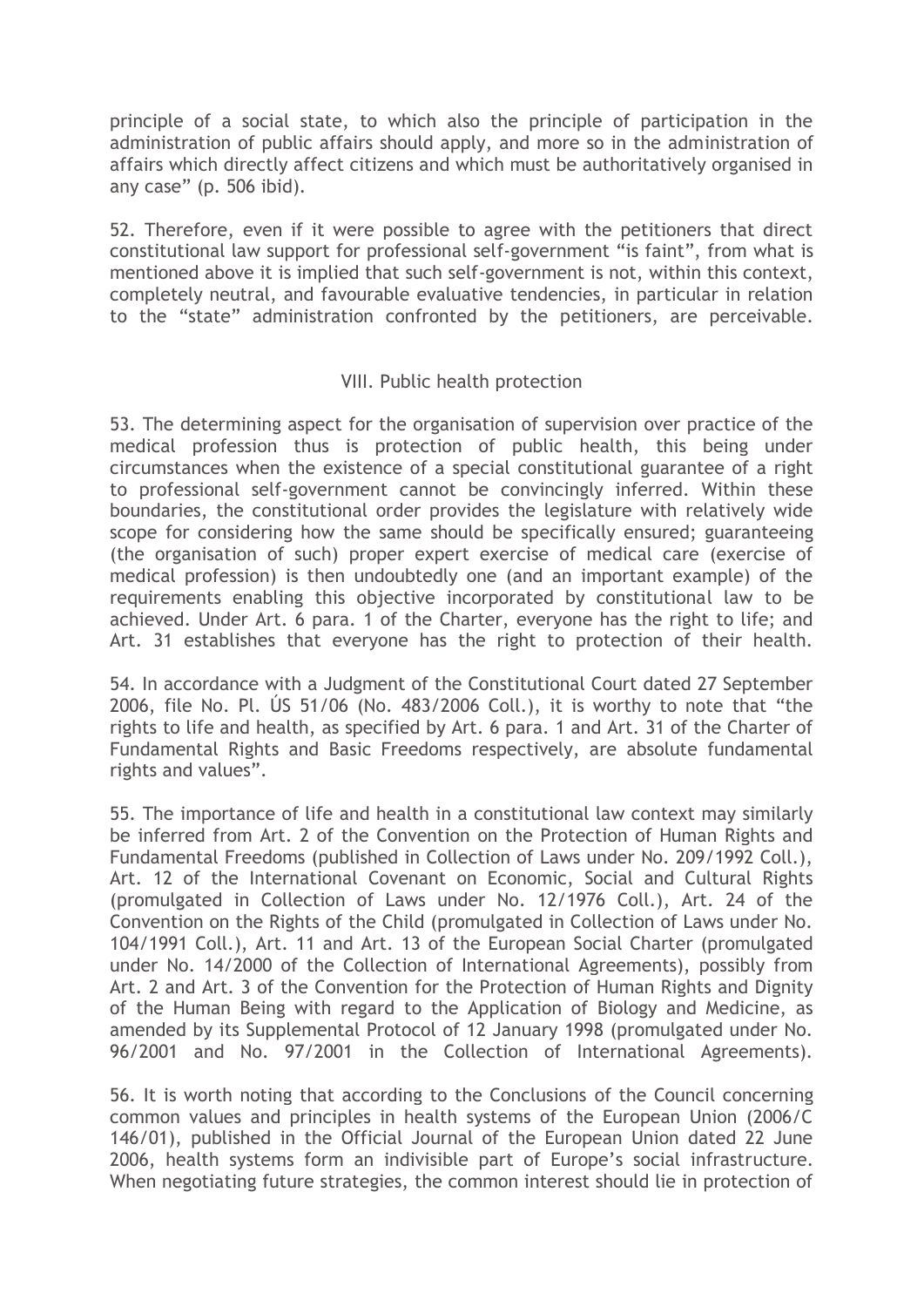values and principles on which health systems of the European Union rest. The Council of the European Union also noted the intention of the European Commission to develop principles of the Community for safe, high-quality, and effective medical care by strengthening co-operation among member countries, and ensuring clarity and certainty in the enforcement of the law of the Community in the field of medical services and medical care. According to the Statement on common values and principles of Health Ministers of the European Union, on which health systems of the European Union rest, and which form an appendix to the above-mentioned Conclusions of the Council of the European Union, basic values include universality, access to high-quality care, equality, and solidarity, such values being generally acknowledged by various bodies of the European Union in their work. All health systems of the European Union endeavour to focus primarily on the patient and to respond to their individual needs, but various member countries adopt varying attitudes to the application of such values in practice. Ministers of Health noted growing interest in the issue of the role of market mechanisms (including pressure by economic competition) in managing health systems, and stated that it is up to each member country to determine their own approach containing specific modifications tailored towards each individual health system.

## IX. Systems of supervision over the exercise of medical profession

57. Detailed information on the conditions for approaching the medical profession, as well as on supervision over the exercise of the same, is provided by a study from the World Health Organisation, "Regulation and Licensing of Physicians in the WHO European Region" issued in 2005, and available at http://www.euro.who.int/document/e87789.pdf.

58. The professional association of physicians in France, the French Medical Chamber (see http://www.conseil-national.medecin.fr/) is of the nature of a "public service". The law establishes that membership of the chamber is a precondition for the exercise of the profession of a physician (/the Chamber/ "obligatorily associates all physicians exercising medical practice"). The Chamber decides on registrations in a list of physicians, and ensures compliance with ethics and a professional quality of medical care, and is competent to handle disciplinary proceedings against its members. In Austria, there are medical chambers for individual states as well as the Austrian Medical Chamber (http://www.aerztekammer.at/) to which all physicians authorised to exercise medical profession belong as regular members. The Chamber maintains a list of all physicians in Austria entitled by the state chambers to exercise the profession, be they regular or associate members, and the Chamber is entitled to administer disciplinary proceedings. The chambers are also entitled to protect and support the working, social, and economic interests of physicians. In Germany, the central organisation in the system of medical self-government consists of the German Medical Association (http://www.bundesaerztekammer.de/). The positions of medical chambers in Germany are regulated by law governing individual states. In Bavaria, for example, there are district and regional medical clubs and a medical chamber, and each physician exercising their profession (or residing) there has a duty to register with the district medical club, of which they become members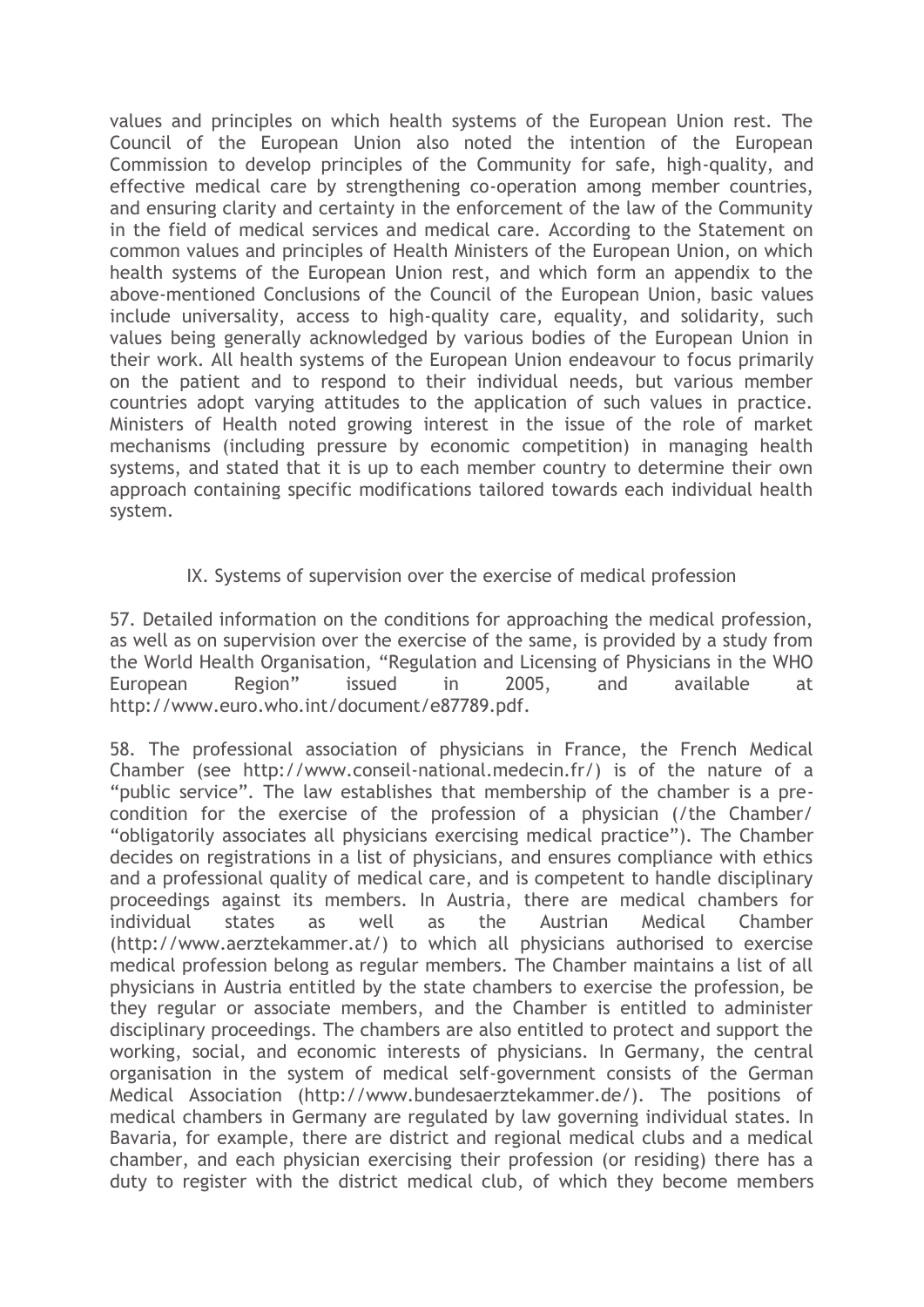following payment of a fee. Professional association in Belgium, the Belgian Medical Association (http://www.ordomedic.be/), holds the position of a public law corporation with a legal personality, the membership of which is obligatory; medical practice may only be exercised by those registered on the list of the Association. The Association deliberates on registration on the list of physicians, ensures compliance with medical ethics and rules for the exercise of medical practice, and administers disciplinary proceedings.

59. On the contrary, in Great Britain, the task to "protect, support, and maintain public health and safety" is assigned to the General Medical Council (http://www.gmc-uk.org/) which is of the nature of a corporation (body corporate); all physicians must be obligatorily registered with the Council. The Council consists of elected members (by all registered physicians); other members are appointed by various designated institutions (universities with medical faculties, Royal Colleges), and nominated by the Privy Council. (Davies, M.: Medical Self-regulation. Crisis and Change. Medical Law and Ethics, Ashgate, 2007, pp. 15 et seq.; the Parliament of the Czech Republic, Office of the Chamber of Deputies, Parliamentary Institute: Postavení lékařských komor v zahraničí /Position of medical chambers in foreign countries/, Informational base No. 5.033, January 1994).

60. The conditions for the exercise of the medical profession in the First Czechoslovak Republic were governed by Act No. 113/1929 of the Collection of Laws and Orders, on Medical Chambers (in the wording of Act No. 176/1934 of the Collection of Laws and Orders), where § 3 para. 1 says that "all physicians who permanently reside in the district of the medical chamber and exercise medical practice … are members of the medical chamber". This did not apply to physicians "appointed to national service (both civil and military)" who were members of the chamber "only insofar as their practice beyond these confines is concerned". The Chamber was of the nature of a public law self-governing corporation, and its Honourable Council exercised disciplinary powers (§ 27 para. 1).

# X. Freedom of association

61. With respect to the framework for the constitutional law review set up by the petitioners concerning the contested provisions of § 3 para. 1 of Act No. 220/1991 Coll., the key issue involves the question of its conformity with the freedom of association, or its incorporation within the constitutional order.

62. Art. 20 para. 1 of the Charter, to which the petitioners referred, determines that the right of free association is guaranteed, and everybody has the right to associate together with others in clubs, societies, and other associations. According to Art. 20 para. 3 of the Charter, the exercise of these rights may be limited only in cases specified by law, if it involves measures that are necessary in a democratic society for the security of the state, the protection of public security and public order, the prevention of crime, or the protection of the rights and freedoms of others.

63. Art. 11 para. 1 of the Convention says that everyone has the right to freedom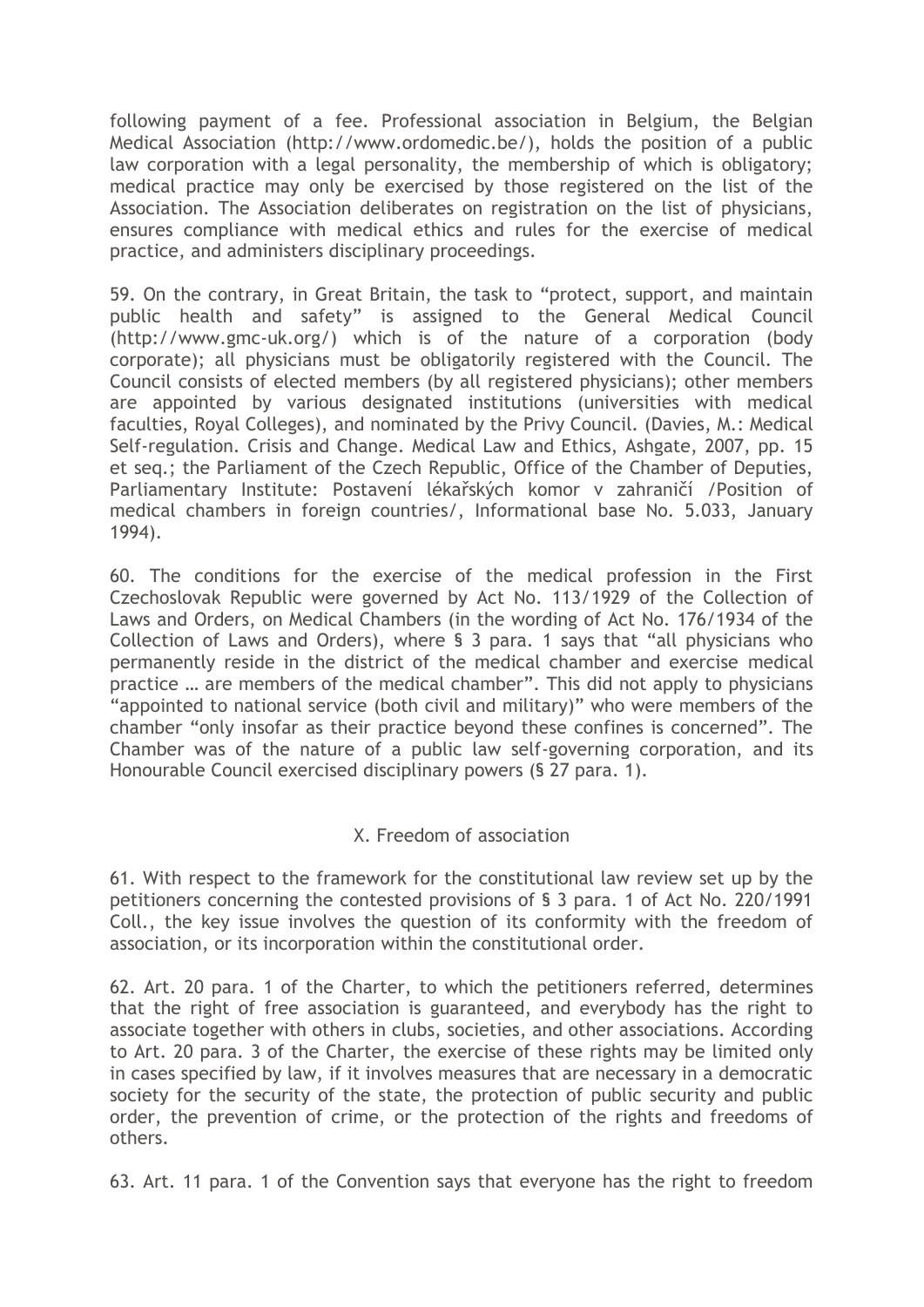of peaceful assembly and to freedom of association with others, including the right to form or join trade unions for the protection of their interests. According to Art. 11 para. 2 of the Convention, no restrictions shall be placed on the exercise of these rights other than such as prescribed by law and necessary in a democratic society in the interests of national security or public safety, for the prevention of disorder or crime, for the protection of health or morals or for the protection of rights and freedoms of others. This article shall not prevent the imposition of lawful restrictions on the exercise of these rights by members of the armed forces, of the police or of the administration of the State.

64. The negative aspect of the freedom of association ('negative right of freedom of association') is then generally understood to be the possibility of freely deciding not to be a member of a certain association, and a corresponding prohibition of forcing any person to associate (cf. Judgment of the Constitutional Court dated 11 June 2003, file Nos. Pl. ÚS 40/02, N 88/30 SbNU 327, No. 199/2003 Coll.).

65. It is not questionable that the meaning and extent of the term 'association' established in Art. 11 para. 1 of the Convention, and in Art. 20 para. 1 of the Charter, that is in "general norm of the right of association" (Klíma, K.: Komentář k Ústavě a Listině /Commentary on the Constitution and the Charter/. Pilsen: Aleš Čeněk Publishing House, 2005, p. 757), are equivalent. Even the petitioners do not claim any relevant difference or any reasons therefor.

66. Here, as was mentioned earlier, the petitioners resorted to the statement that "excluding the association of public law from the concept of 'association' as specified by Art. 11 of the Convention is intentionally biased", and that "the wording of Art. 20 of the Charter of Fundamental Rights and Basic Freedoms by no means implies any difference for application to private or public law associations"; they refer (specifically) to differences between the Czech Medical Chamber and the Belgian Medical Association evaluated by the European Court of Human Rights in a judgment dated 23 June 1981 in the case of Le Compte, Van Leuven and De Meyere v. Belgium, Applications Nos. 6878/75; 7238/75, and, furthermore, "more recent case law of the European Court of Human Rights".

67. Therefore, it is necessary to deal with the question whether Art. 11 of the Convention and Art. 20 para. 1 of the Charter are applicable ratione materiae in relation to the Czech Medical Chamber.

# XI. Decision-making practice of the bodies of the Convention

68. According to the decision-making practice of the bodies of the Convention, the viewpoint that the term 'association', normatively regulated by Art. 11 para. 1 of the Convention, must be given an autonomous meaning, is determining in terms of interpretation. National law classification has only a relative value and forms only a starting point.

69. The issue whether a medical chamber falls within the effects of Art. 11 of the Convention was dealt with by the European Court of Human Rights in its judgment dated 23 June 1981 in the case of Le Compte, Van Leuven and De Meyere v.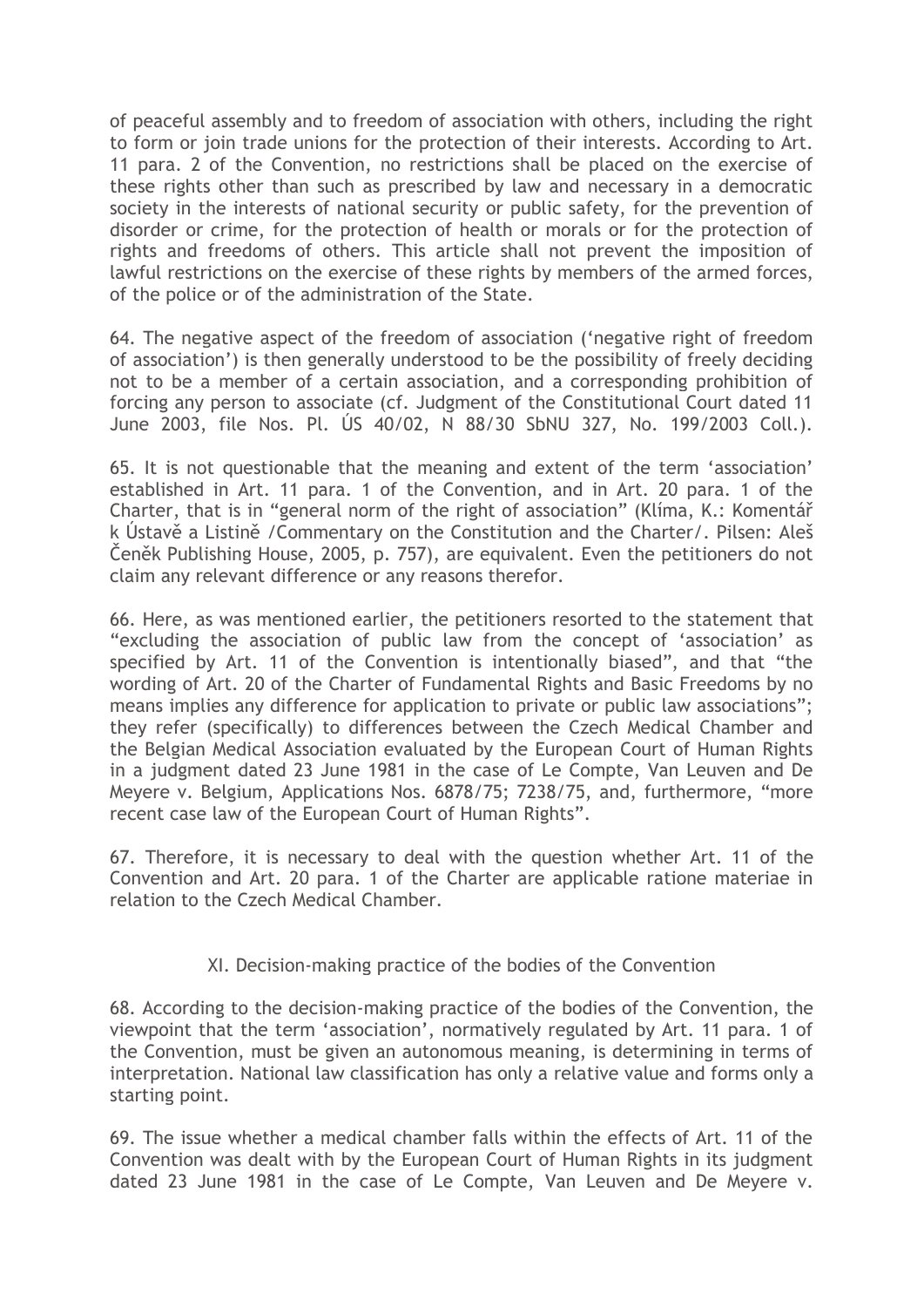Belgium, Applications Nos. 6878/75; 7238/75, and in a decision on admissibility dated 6 November 2003 in the case of Popov and others, Vakarelova, Markov and Bankov v. Bulgaria, Applications Nos. 48047/99, 48961/99, 50786/99, and 50792/99; and by the European Commission of Human Rights in a decision on admissibility dated 8 July 1992 in the case of Simón v. Spain, Application No. 16685/90. In such cases, the bodies of the Convention established that the institutions under consideration are not associations as specified by the abovementioned article, and that is why an infringement of the negative aspect of the freedom of association by obligatory membership of the same could not have occurred.

70. The European Court of Human Rights, in a judgment dated 23 June 1981 in the case of Le Compte, Van Leuven and De Meyere v. Belgium, Applications Nos. 6878/75; 7238/75, dealt with the Belgian Medical Association. The Court stated that the Association is an institution of public law, it was established not by individuals but by law, it is integrated within the state structure, and judges nominated by the King are appointed to the majority of its bodies. The Association pursues an objective in the public interest, specifically protection of health, and this by ensuring, in compliance with the relevant law, a form of public control over the exercise of medical practice. Within this power, it is especially required to maintain a list of the members of the Association. In order to carry out the tasks entrusted to it by the state, this organisation has been endowed with some administrative, normative, and disciplinary privileges exceeding the sphere of ordinary law, and thus it utilises legal instruments of public power.

71. The European Court of Human Rights, in its decision on admissibility dated 6 November 2003, in the case of Popov and others, Vakarelova, Markov and Bankov v. Bulgaria, Applications Nos. 48047/99, 48961/99, 50786/99 and 50792/99, evaluated the Bulgarian Medical Association and Bulgarian Dental Association (hereinafter the "Associations"). The Court remarked that the bodies of the Convention steadily view the regulatory bodies of freelance occupations as not being associations as specified by Art. 11 of the Convention. Generally, the objective of these bodies established by law is regulation and support of professions, whereby they exercise significant public law functions aimed at protecting the public. Thus they cannot be compared to private law associations or trade unions, and remain integrated within the state structure. Nevertheless, the Court must resolve in concreto whether both Associations in the given case, characterised by their functions, structures, and memberships, are associations falling under Art. 11 of the Convention, or whether they are effectively public law institutions, where contested obligatory membership of the same cannot interfere in the freedom of association. In this connection, the Court noted that the Associations – similar to the Belgian Medical Association – pursue objectives in the public interest, specifically protection of health, this by exercising, in compliance with relevant law, public control over the exercise of medical practice; in particular they maintain registries of physicians and dentists, are authorised to create rules, and bestowed with disciplinary powers. They propose codes of professional ethics for physicians and dentists, adopt rules of good practice together with the National Health Insurance Fund in accordance with the Act on Professional Organisations of Physicians and Dentists, and impose sanctions for medical malpractice. The Court thus concluded that the Associations apply procedures of public power. Furthermore, the Court had to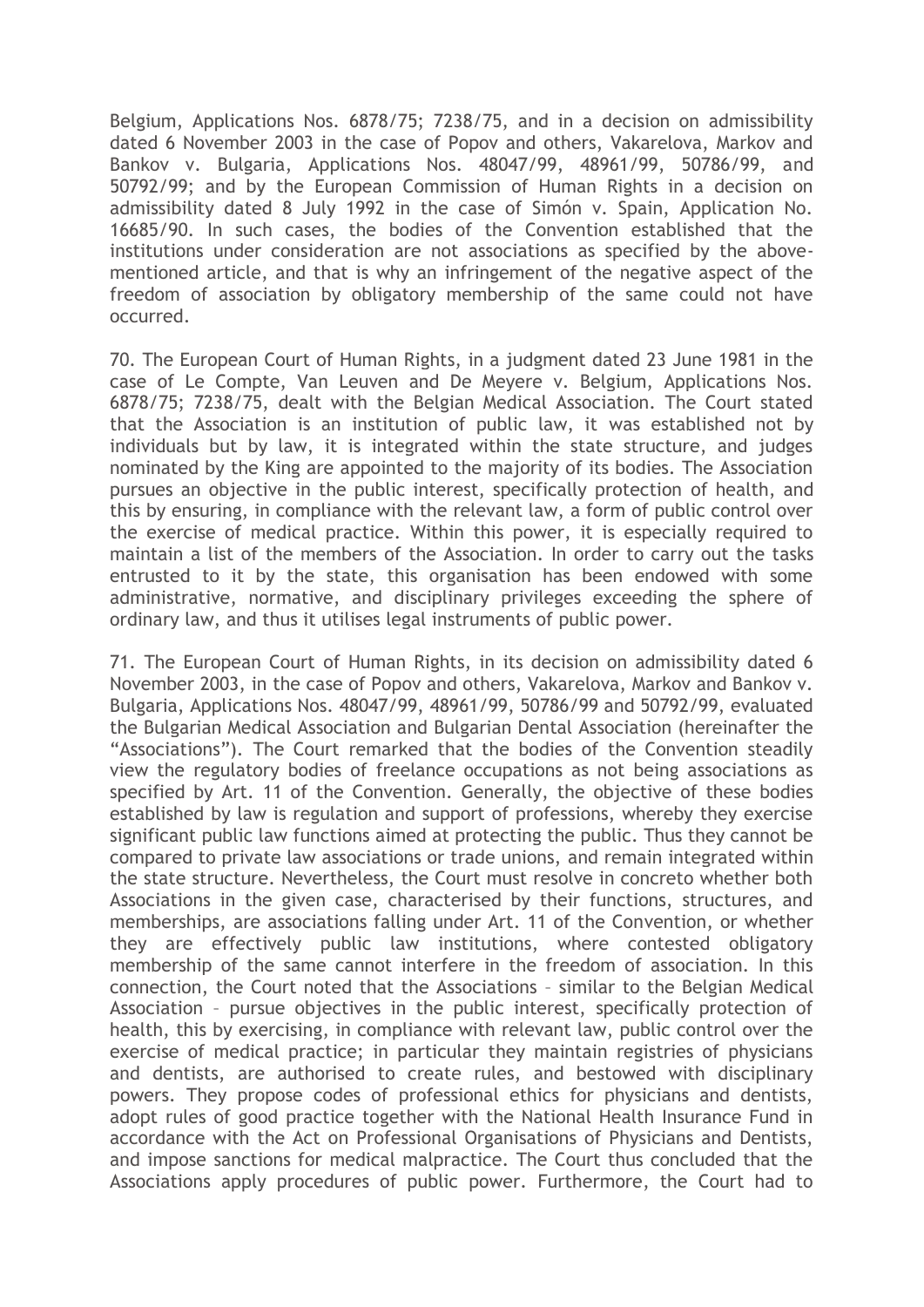address a specific objection from the petitioners that the Associations are private law associations, since they are authorised to negotiate and effect the National Framework Contract with the National Health Insurance Fund. In their opinion, such a Contract is comparable with a collective agreement setting up terms and conditions under which physicians and dentists work and receive remuneration (which is a task of trade unions, and thus the Associations have features of trade unions within the scope of Art. 11 of the Convention). However, the Court stated that the National Framework Contract does not regulate such issues as wages and working conditions; the Contract applies to payments which may be required by the providers of medical care from the National Health Insurance Fund for services provided to insured persons, as well as quality, quantity, and the manner of provision of such services. According to the Court, the Contract is thus similar to a price controlling mechanism rather than to a collective agreement. For example, if a hospital is effecting an individual contract with the National Health Insurance Fund on the basis of the National Framework Contract, it may be hardly stated that the relationship in question is similar to that of an employee and employer. Even though it is true that individual contracts effected by (private) physicians and dentists extensively affect the manner of work and prices that may be charged to an insured person, they still do not resemble employment contracts, since they only set up the terms and conditions under which services are provided to patients, and amounts which may be required by physicians and dentists from the National Health Insurance Fund for medical services provided. The Court added that remunerations for medical services provided to patients holding a different type of health insurance or no health insurance whatsoever are not regulated by the Contract. The Court also referred to a "recent" decision by the Bulgarian Supreme Administrative Court which concluded that the Contract may be compared with secondary regulations and is subject to judicial review. Therefore, the Court stated that from negotiations on the Contract and effecting of the same, it cannot be inferred that the Associations act as trade unions; the structures of the Associations are described in detail in the Act on Professional Organisations of Physicians and Dentists, including the structures and functions of the central and regional bodies of both Associations, and membership of such bodies (the statutes of the Associations deal only with subsidiary issues, such as exact numbers of members of the bodies, and technical details of procedures of appointing the bodies). The Court also added that memberships of the Associations were based on a decision by an individual to practice a profession which requires special legal regulation, and not on other factors, such as ownership of land (a contrario report of the Commission dated 30 October 1997 in the case of Chassagnou and others v. France, Application No. 25088/94, para. 89).

72. The European Commission of Human Rights in its decision dated 8 July 1992, in the case of Vialas Simón v. Spain, Application No. 16685/90, stated that medical chambers in Spain are public law institutions established by law and pursuing the public interest – the protection of (public) health – by ensuring certain public control over the exercise of medical practice and compliance with medical ethics. Within the powers entrusted to the medical chambers by the state, the chambers enjoy certain administrative as well as disciplinary privileges. Medical chambers also participate in the process of creating legal norms and implementary regulations, possibly give their opinions on proposals in the field of health care services, submitted by bodies of public power. According to the Commission, with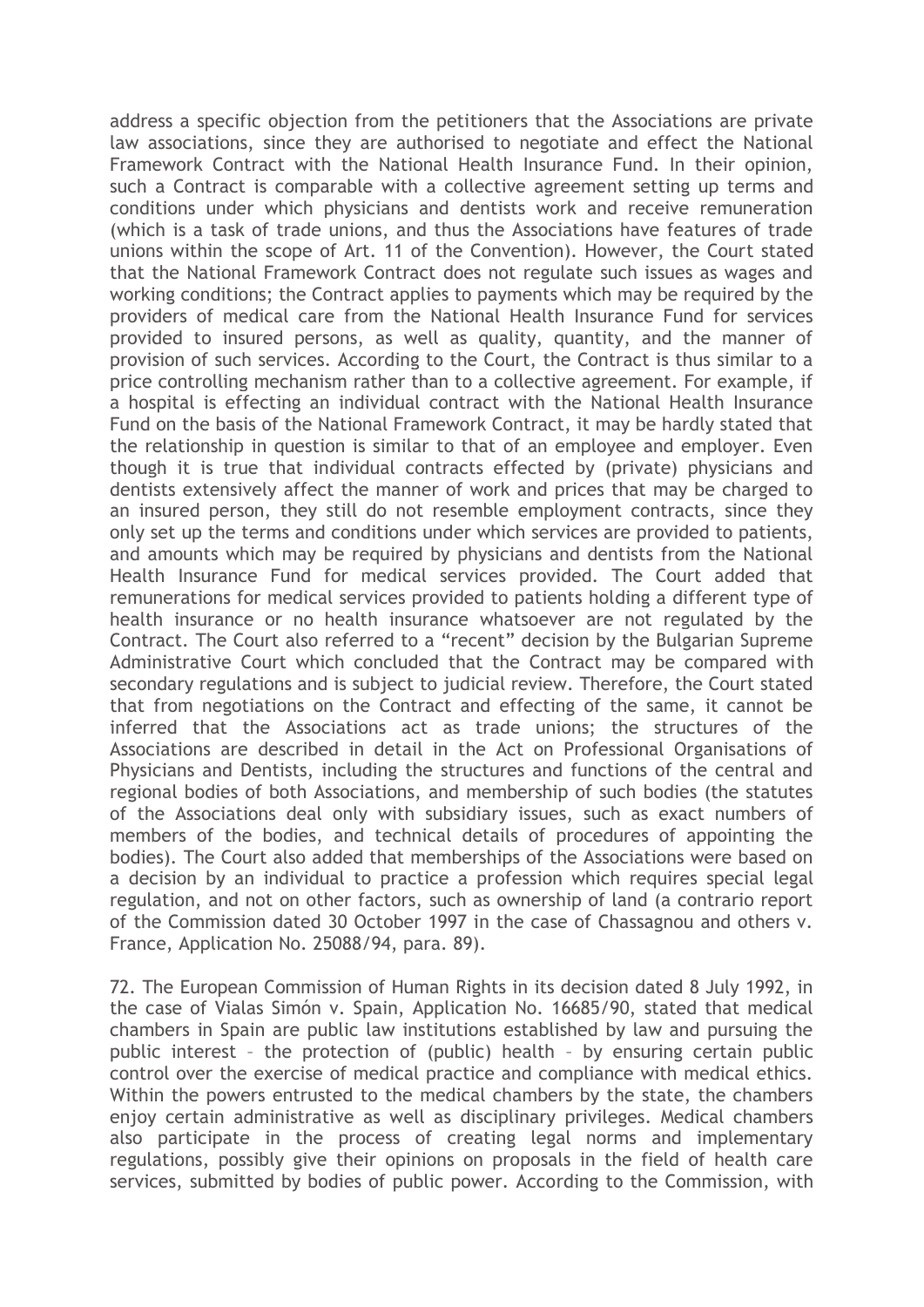respect to the powers granted to the medical chamber, it is proper to conclude that this is not an association as specified under Art. 11 of the Convention. In the given case, the petitioner claimed that for physicians active in the public sector, chambers are nothing but associations recognised by this Article, since typical functions of control over exercising medical practice and compliance with medical ethics, with respect to such physicians, are exercised by bodies of administration employing such physicians. However, the Commission referred to a judgment of the Spanish Constitutional Court dated 17 July 1989, and concluded that even the fact that the state ensures compliance with statutory and contractual obligations by physicians employed by the state, cannot be equated to (as was required by the petitioner) removing the powers of medical chambers in relation to physicians employed in the public sector, so that they would carry out control over exercise of medical practice and compliance with medical ethics.

73. The bodies of the Convention inferred that Art. 11 of the Convention is neither ratione materiae applicable in the case of other professional chambers.

74. It is proper to refer also to a partial decision by the European Commission of Human Rights on admissibility dated 12 March 1981 in the case of Barthold v. Germany, Application No. 8734/79, which related to obligatory membership of the Council of Veterinary Surgeons.

75. In a decision on admissibility dated 8 September 1989 in the case of Revert and Legallais v. France, Applications Nos. 14331/88 and 14332/88, the Commission concluded, in relation to obligatory membership of the French Chamber of Architects, that the obligation imposed by law to join the Chamber of Architects is aimed at protecting the public interest (an interest which is not specified in closer detail, but, from the context of the case, identifiable also with protecting recipients of the services, or the public).

76. In a decision on admissibility dated 2 July 1990 in the case of A. and others v. Spain, Application No. 13750/88, the Commission made it clear that bar associations in Spain are institutions of public law regulated by law and pursuing objectives in the general interest, which is support of free and adequate legal aid and thus support of justice. The Commission accentuated that registration with the list maintained by the chamber, such a list representing a preliminary and indispensable condition for the exercise of the profession of an attorney at law, is open to anyone who meets the statutory conditions. The Commission then added that professional chambers are not, according to the settled decision-making practice of the bodies of the Convention, associations as specified by Art. 11 of the Convention.

77. The Court, in a decision on admissibility dated 3 April 2001, in the case of O. V. R. v. Russia, Application No. 44319/98, in connection with the issue of membership of Archangelsk Notarial Chamber, realised again that chambers of freelance occupations are not associations as specified by Art. 11 of the Convention. The purpose of these bodies established by law is to regulate and support such occupations and also to fulfil public law tasks for the protection of the public. Thus they cannot be compared with trade unions – they remain integrated within a state's structure.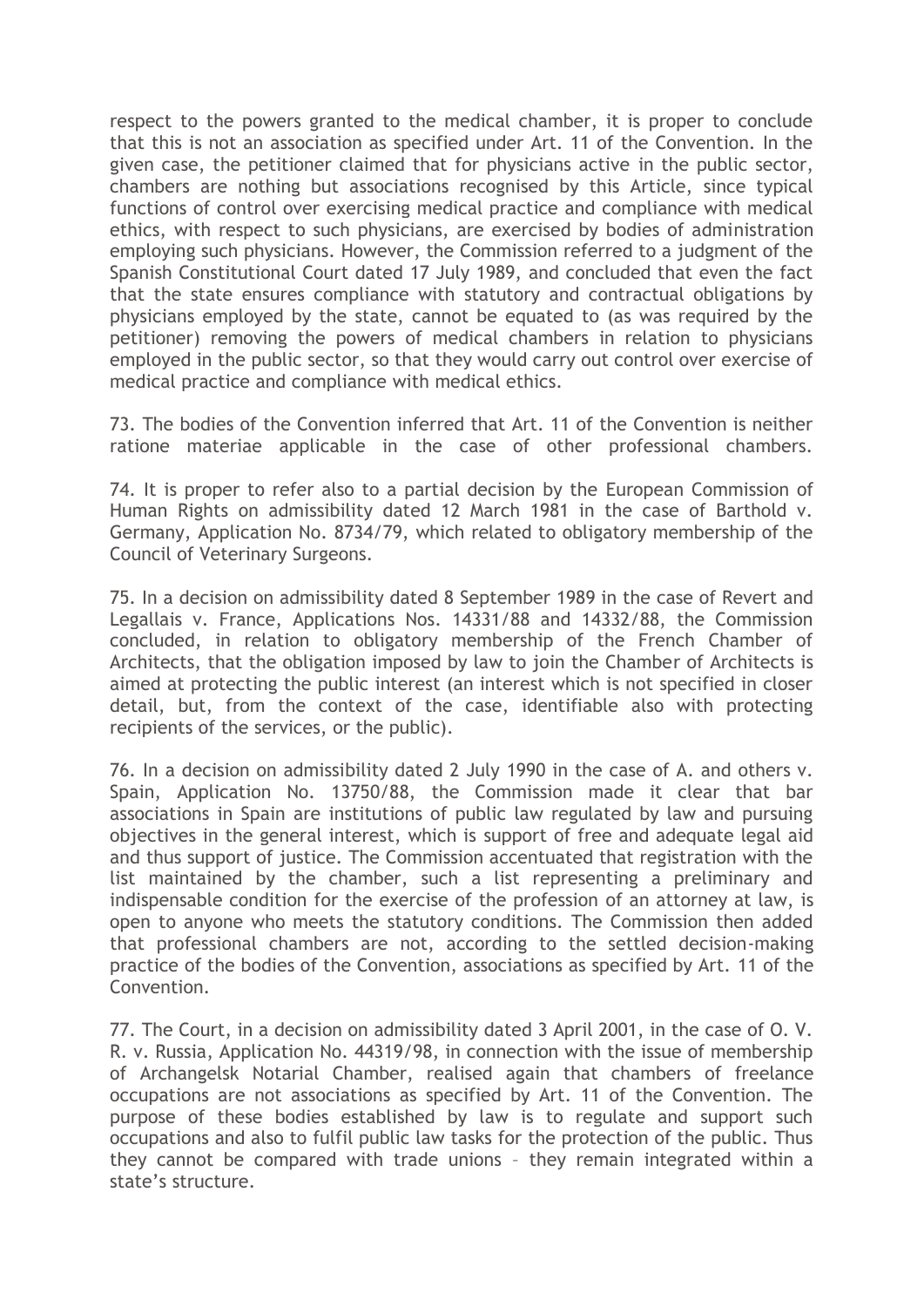78. In a decision on admissibility dated 12 October 2004 in the case of Bota v. Romania, Application No. 24057/03, the Court also referred to settled case law, according to which chambers of freelance occupations are institutions of public law, regulated by law and pursuing objectives in the public interest, and thus Art. 11 of the Convention does not apply to them. The Court emphasised again that the Romanian Bar Union under evaluation in this case was established by law and pursues an objective in the general interest, which is to support adequate legal aid and, implicitly, support justice.

79. We may point out other decisions by the European Commission of Human Rights, where the bodies of the Convention concluded that the entities under evaluation stand outside the impact of Art. 11 of the Convention, such as a decision on admissibility dated 6 July 1977 in the case of Association X. v. Sweden, Application No. 6094/73 (Association "A. Studentkar" was under assessment), a decision on admissibility dated 12 April 1991, in the case of Halfon v. United Kingdom, Application No. 16501/90 (Exeter College Students' Union), a decision on admissibility dated 10 July 1991 in the case of Weiss v. Austria, Application No. 14596/89 (Carinthian Chamber of Commerce), and a decision on admissibility dated 14 January 1998 in the case of M. A. v. Sweden, Application No. 32721/96 (Stockholm University's Student Union). Other decisions from the case law of the European Court of Human Rights include a decision on admissibility dated 14 September 1999 in the case of Karakurt v. Austria, Application No. 32441/96 (board of employees), and a decision on admissibility dated 4 July 2002 in the case of Köll v. Austria, Application No. 43311/98 (tourism association).

80. For the sake of completeness, it is proper to note that, on the contrary, infringement of the negative aspect of the freedom of association in contravention of Art. 11 of the Convention was proclaimed by the European Court of Human Rights (as for membership of trade unions), for example, in a judgment dated 13 August 1981 in the case of Young, James and Webster v. United Kingdom, Applications Nos. 7601/76, 7806/77, a judgment dated 20 April 1993 in the case of Sibson v. United Kingdom, Application No. 14327/88, a judgment dated 25 April 1996 in the case of Gustafsson v. Sweden, Application No. 15573/89, a judgment dated 11 January 2006 in the case of Sorensen v. Denmark, Applications Nos. 52562/99 and 52620/99, also in a judgment dated 30 June 1993 in the case of Sigurdur A. Sigurjónsson v. Iceland, Application No. 16130/90 (Frami Automobile Association), and in a judgment dated 29 April 1999 in the case of Chassagnou and others v. France, Applications Nos. 25088/94, 28331/95 and 28443/95 (approved municipal hunters' associations).

## XII. Case law of the Constitutional Court

81. The Constitutional Court has expressed its opinion on the attributes of professional chambers in the above-mentioned Judgment dated 16 April 2003, file Nos. I. ÚS 181/01, N 58/30 SbNU 97 (see clause 48). The Court also identified itself with the doctrinal definition in a Judgment dated 25 June 2002, file Nos. Pl. ÚS 36/01, N 80/26 SbNU 317, 403/2002 Coll., having based its opinion on aspects defining the term 'public law body'; the Court considered these to include factors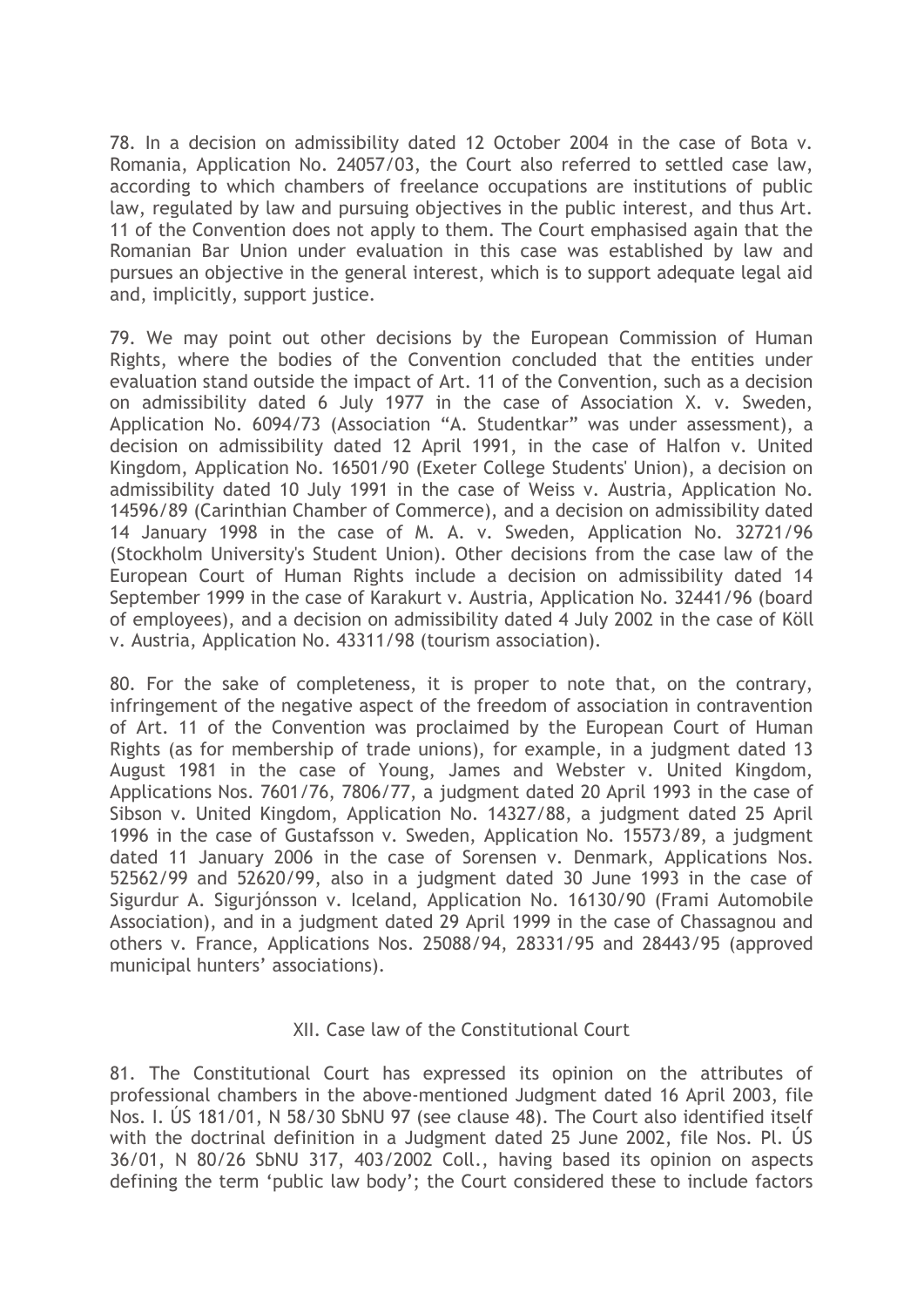of public purpose, method of foundation of the same, and powers entrusted to the same.

## XIII. Legal characteristics of the Czech Medical Chamber

82. With respect to opinions continually held by the Constitutional Court concerning the importance of its own previous case law, as well as decisions by the bodies of the Convention, in particular the European Court of Human Rights, and their consequences on the assessment of the specific case, it suffices to say that the Constitutional Court again proceeds from both types of decisions (as was explained in the previous Sections X and XII).

83. Attention is thus paid to the issue whether the opinions declared up to now in these resources regarding 'professional self-government', or 'professional chambers', in relation to Art. 11 of the Convention and Art. 20 para. 1 of the Charter, are applicable in the case of the Czech Medical Chamber. In this it is not omitted that the aspects determining interpretation as presented are of informative value particularly when viewed together.

## Establishment of the Czech Medical Chamber

84. The Czech Medical Chamber was established by law (provisions of § 1 para. 1 of Act No. 220/1991 Coll.) and defined as a self-governing non-political professional organisation endowed with a legal personality, associating all physicians registered on the list maintained by the Chamber itself (§ 1 para. 2 and 3 of Act No. 220/1991 Coll.).

85. Therefore, the Chamber is characterised by the same form of establishment as other professional chambers, which, according to the decision-making practice of the bodies of the Convention, stand beyond the effects of Art. 11 of the Convention. In addition, other professional chambers were established by law within the legal order of the Czech Republic: the Czech Dental Chamber, the Czech Pharmaceutical Chamber (§ 1 para. 1 of Act No. 220/1991 Coll.), the Czech Chamber of Patent Attorneys (§ 22 of Act No. 237/1991 Coll. on Patent Attorneys, or Act No. 417/2004 Coll. on Patent Attorneys and on Amendments to Act on Protection of Industrial Property), the Czech Veterinary Chamber (§ 1 of Act No. 381/1991 Coll. on the Czech Veterinary Chamber), the Notarial Chamber of the Czech Republic and notarial chambers at seats of regional courts (§ 35, or § 29 of Act No. 358/1992 Coll. on Notaries and Their Operations), the Czech Chamber of Architects and Czech Chamber of Authorised Engineers and Technicians Operating in Building Development (§ 23 of Act No. 360/1992 Coll. on Execution of Profession of Authorised Architects and Authorised Engineers and Technicians Operating in Building Development), the Chamber of Tax Advisers of the Czech Republic (§ 9 of Act No. 523/1992 Coll. on Tax Advisory Services and the Chamber of Tax Advisers of the Czech Republic), the Chamber of Auditors of the Czech Republic (§ 24 para. 2 of Act No. 524/1992 Coll. on Auditors and the Chamber of Auditors of the Czech Republic, or Act No. 254/2000 Coll. on Auditors), the Czech Bar Association (§ 40 para. 3 of Act No. 85/1996 Coll. on Advocacy), and the Chamber of Distress Officers of the Czech Republic [§ 6 and § 109 para. 1 of Act No. 120/2001 Coll. on Judicial Distress Officers and Their Operations (Rules of Distress) and on Alterations to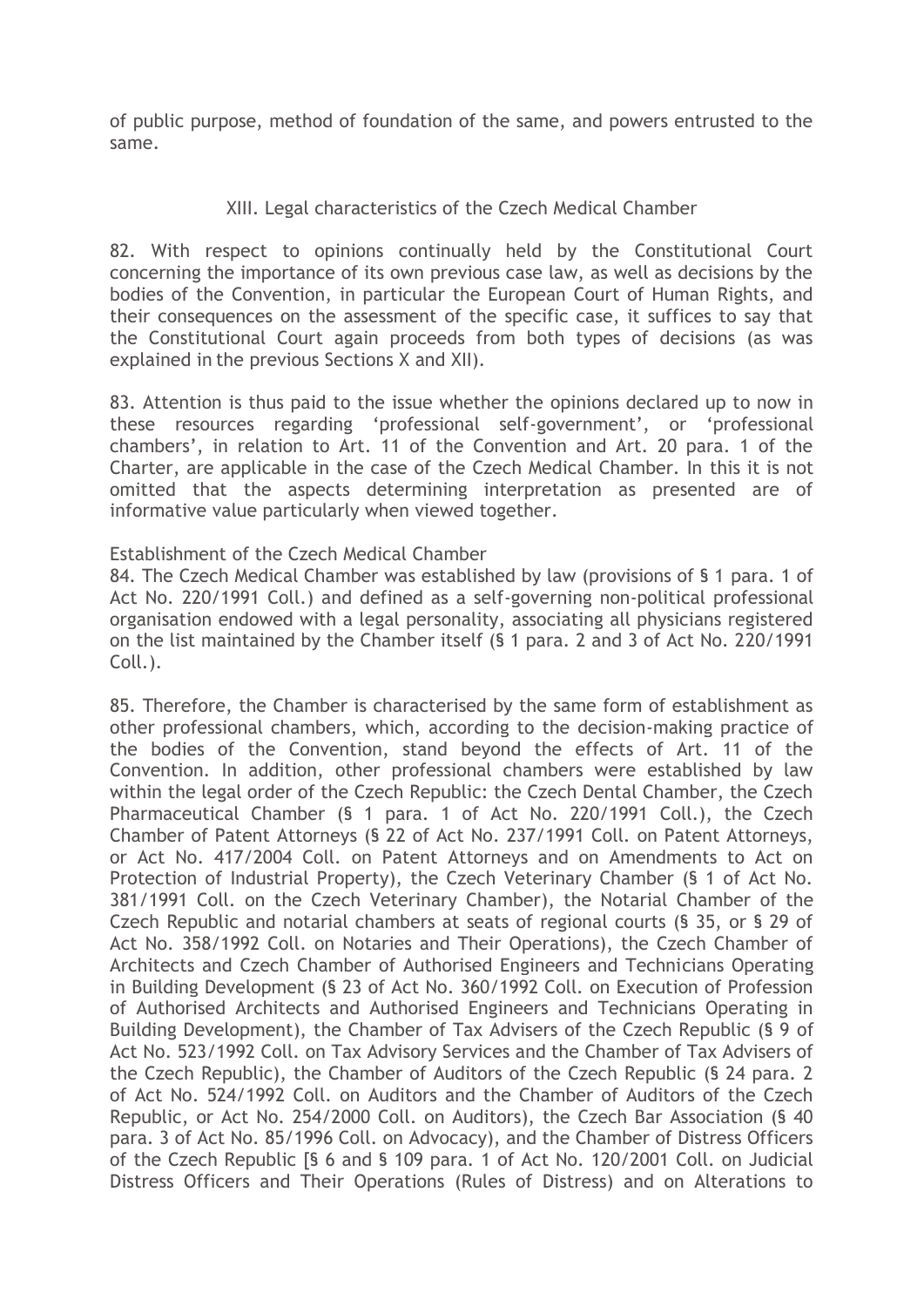## Other Acts].

86. Even the manner of establishment of the Czech Medical Chamber affirms the opinion that it is an institution identifiable with those treated by the bodies of the Convention as public law corporations (see clauses 69 to 79 above), whilst it differentiates from associations as assessed by the European Court of Human Rights in the judgment referred to by the petitioners, dated 29 April 1999, in the case of Chassagnou and others v. France, Applications Nos. 25088/94, 28331/95 and 28443/95. The approved municipal hunters' associations under assessment remained "private law institutions", while Act No. 64-696 dated 10 July 1964, known as "Loi Verdeille", then represented an "invitation to membership of association established under an Act from 1901", which applies (para. 32 and para. 99 of the above-quoted judgment) to private law association (thereby the judgement on the relative informative value of compliance with the abovespecified criterion is not doubted, as it is implied, for example, in relation to the origination of a "private law" joint stock company on the basis of Act No. 77/2002 Coll. on the Joint Stock Company 'České dráhy' /Czech Railways/, 'Správa železniční dopravní cesty' State Organisation /Railway Infrastructure Administration/, and on Alterations to Act No. 266/1994 Coll. on Railways, as amended by later regulations, and of Act No. 77/1997 Coll. on State Enterprises, as amended by later regulations; cf. file No. III. ÚS 63/06).

## Obligatory membership

87. Due to "compulsory" membership under § 3 para. 1 of Act No. 220/1991 Coll., the Czech Medical Chamber resembles a public law corporation according to case law summary in Sections XI and XII, and in such case, the objection that there is a completely "intentionally biased" exclusion of "association of public law from the concept of association as specified by Art. 11 of the Convention", is purely fanciful. The consideration of the petitioners that "private law associations can hardly have the resources for ensuring and enforcing obligatory membership of the same" then also goes against the ambition to reconcile obligatory membership with "private law institutions" or associations as specified by Art. 11 of the Convention, evidenced by cases evaluated by the European Court of Human Rights and listed in clause 80 above.

#### Supervision over the exercise of medical profession

88. When the Czech Medical Chamber, under § 2 para. 1 clauses a) and b) of Act No. 220/1991 Coll., sees to it that members exercise their profession expertly, in accordance with its ethics and in a way determined by law and rules of the Chamber, and guarantees the expertise of its members and approves compliance with conditions for exercise of the medical profession under special regulations, then the purpose of its establishment is to ensure proper practice of the medical profession as such and, with respect to the nature of the same (see Section VIII 'Public health protection'), "fulfilment of public law tasks for the protection of the public", with this being beyond any doubt.

#### Normative powers

89. The provisions of § 2 para. 1 clause a) of Act No. 220/1991 Coll. anticipate that the Czech Medical Chamber issues "rules of the Chamber", and by the provisions of § 15 para. 2, the Chamber is granted powers "to approve, modify and annul the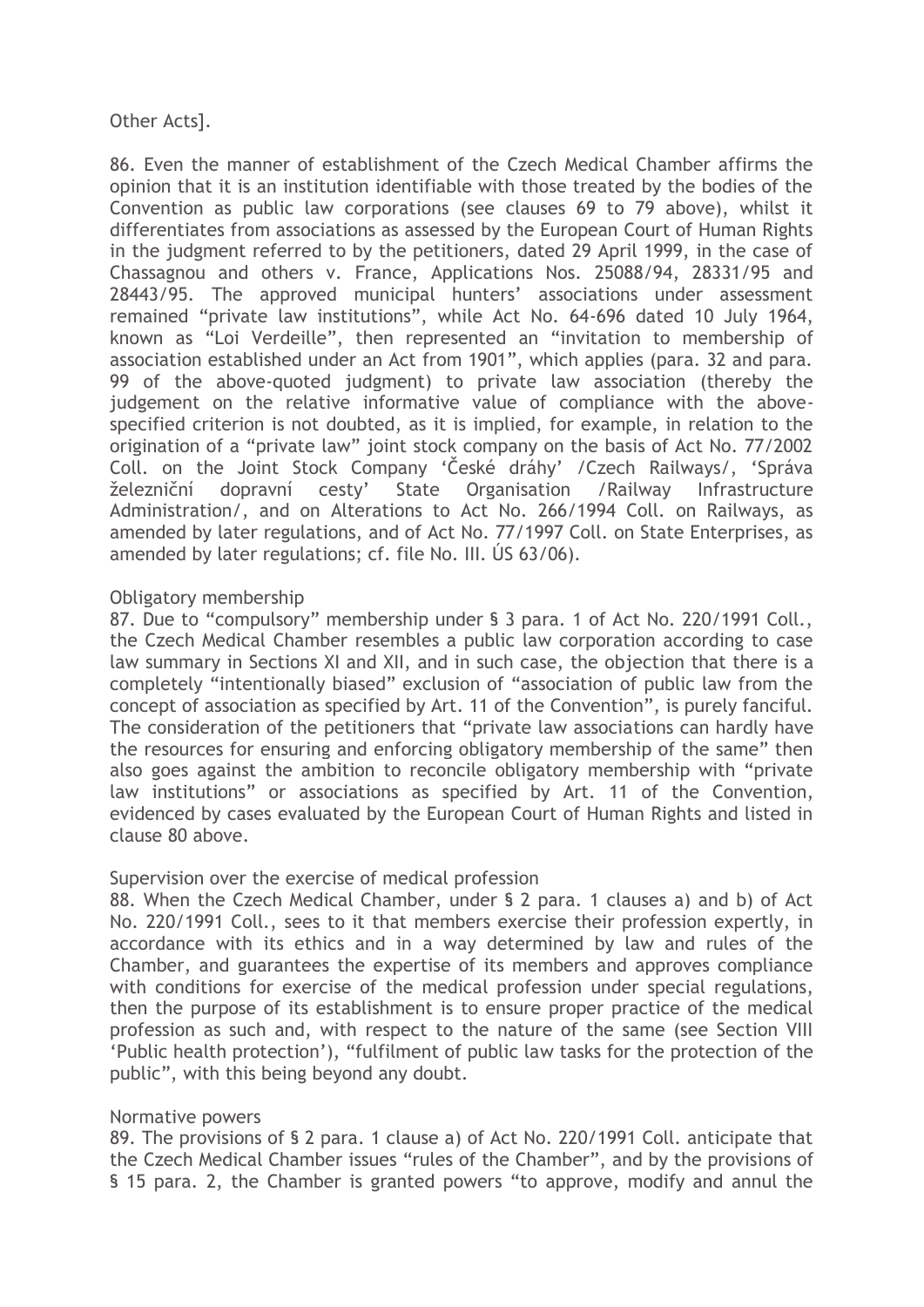rules of organisation, procedure, election, and discipline". This normative power is exercised by the convention of delegates to which authority to issue ("approve") also other regulations of the Chamber is attributed, as is inferred from a nonexhaustive enumeration of powers of such a body. Normative power is typical also of other professional chambers, one of the most comprehensive examples being the regulation included in Act No. 85/1996 Coll. on Advocacy (§§ 49-53).

90. Autonomous normative powers, binding upon the members of the Chamber, thus represent "a constitutive element of public power entrusted to a public law corporation" (Beran, K.: Právnické osoby veřejného práva /Legal Entities of Public Law/. Prague: Linde, 2006, p. 63).

91. For this conclusion, decisive in terms of the issue under consideration, it is no longer relevant to solve the issue of possibly reviewing this creation of norms ("professional regulations"). However, it is beyond doubt untrue that decisions by bodies of the Chamber which interfere with the legal position of members of the same are not subject to judicial review, or that obligations imposed on the individual members on the basis of professional regulations (cf. the above-specified Judgment of the Constitutional Court dated 16 April 2003, file No. I. ÚS 181/01) are completely beyond the scope of judicial protection. Besides, the petitioners' objection that relevant judicial supervision is lacking is clearly aimed at another issue than obligatory membership, this being the matter exclusively under consideration here.

#### Personnel and disciplinary powers

92. The Czech Medical Chamber maintains a list of members [§ 2 para. 1 clause e) of Act No. 220/1991 Coll.] and a list of visiting persons [§ 6a para. 1 of Act No. 220/1991 Coll.]. The public law nature of registrations on the lists maintained by the Czech Medical Chamber is retained even under the very limited conditions applicable to administrative discretion allowed under the provisions of § 4 and § 6a para. 2 of Act No. 220/1991 Coll. An applicant wishing to be placed on the list of members of the Chamber and not subsequently registered by the Chamber on said list, or whose listing was not processed in due time, has the right to seek judicial protection (§ 6a para. 11 and § 7 of Act No. 220/1991 Coll.).

93. Even following the date of effectiveness of Act No. 95/2004 Coll. on Medical Professions of Physicians, Dentists, and Pharmacists, it remains under the power of the Czech Medical Chamber to set conditions for the exercise of private practice of its members and of the function of authorised representatives under special regulation, as well as of head physicians and heads of wards in non-governmental medical establishments, and to issue certificates on complying with such conditions [§ 2 para. 2 clauses c) and d) of Act No. 220/1991 Coll., professional regulation No. 11 - Licensing Rules]. The option of judicial review has been preserved (§ 2 para. 3 and 4 of Act No. 220/1991 Coll.).

94. In "personnel" connections, it is also proper to refer to the right of the Czech Medical Chamber to participate in tenders for staffing management positions in health care services, to require from its members documents related to the exercise of the profession, to give opinions concerning the conditions and methods of the further education of physicians, stomatologists and pharmacists, to take part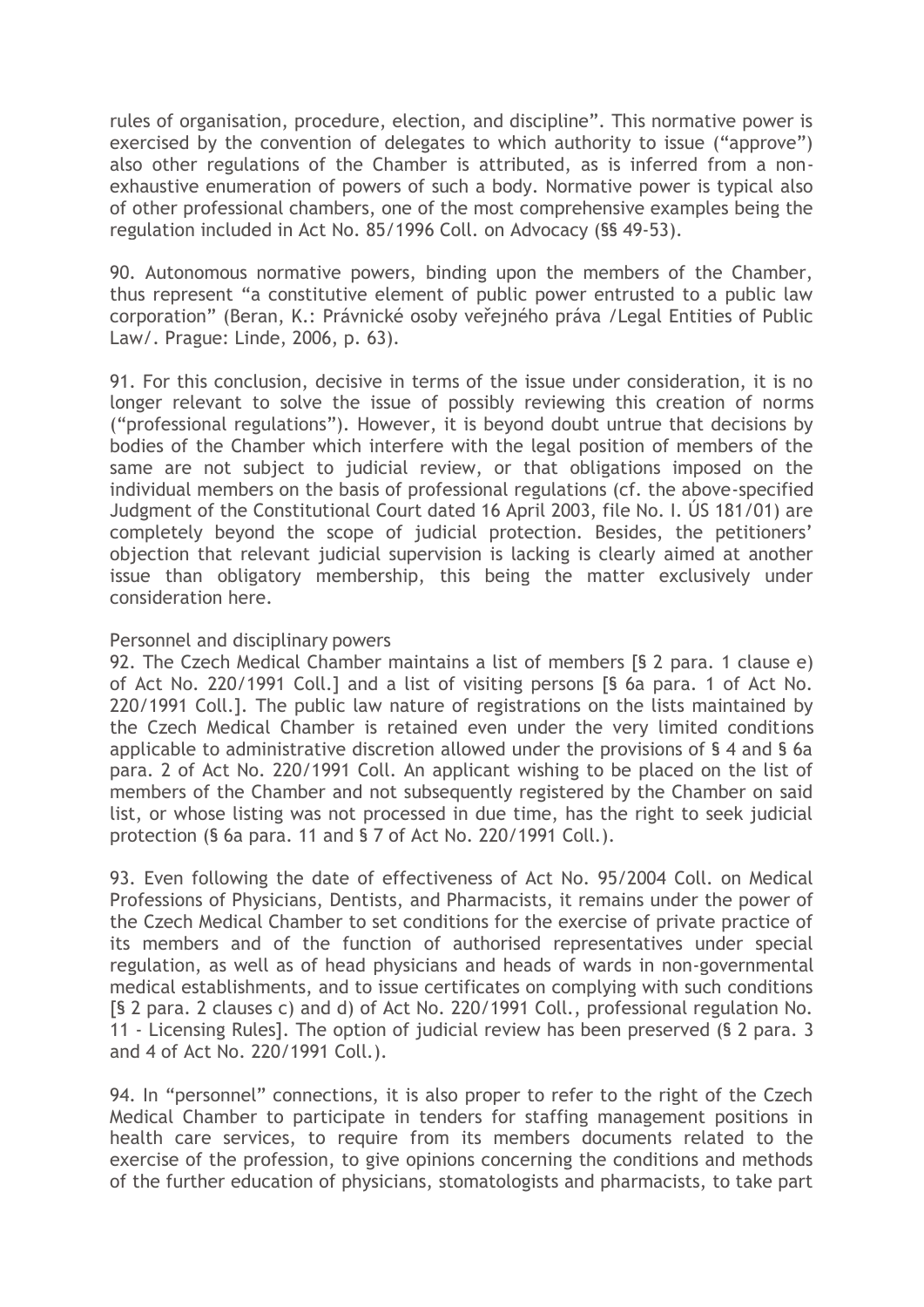in organising specialisation tests, and to issue opinions binding upon members of the Chambers relating to professional issues concerning the provision of medical care and medical research [§ 2 para. 2 clauses b), g), h) and i) of Act No. 220/1991 Coll.].

95. The Czech Medical Chamber has been entrusted with disciplinary powers [§ 2 para. 2 clause f) of Act No. 220/1991 Coll.] exercised by the Honourable Council of a district association, or the Honourable Council of the Czech Medical Chamber (§ 13 para. 1 and § 18 para. 1 of Act No. 220/1991 Coll.). A proposal for commencing disciplinary proceedings under § 14 para. 2 clause c) of Act No. 220/1991 Coll. is submitted by an auditing committee of a district association [cf. also § 2 para. 2 clause e) of Act No. 220/1991 Coll.] and the resulting decision by the Honourable Council of the district association, whereby disciplinary measures are imposed, may be contested by a remedy to be decided on by the Honourable Council of the Chamber. The decision of the Honourable Council on imposing a disciplinary measure is, under § l8 para. 5 of Act No. 220/1991 Coll., reviewable by a court of justice.

96. The nature of summed-up personnel and disciplinary attributes – as attributes indicative for a public law corporation – was rendered by the Supreme Administrative Court in its judgment dated 6 January 2005, file No. 6 As 36/2003- 115, according to which the disciplinary powers (here in relation to attorneys at law) represent "a part of public administration, since if the same had not been entrusted to the Chamber, it would have been a part of general state administration". There is no reason not to concur with this conclusion; and as for "personnel and disciplinary" regulation of powers of the Czech Medical Chamber thus there is, even here, a clear similarity to those "public law corporations" assessed by bodies of the Convention in Section XI above.

97. When the petitioners refer to "more recent case law" of the European Court of Human Rights which, in their opinion, "deals in particular with the right not to associate and which does not explicitly exempt from the same public law corporations", and to case law "applying to the formal origination of incorporation, and actual operation of associations and corporations (§100 of Chassagnou and others v. France, dated 29 April 1999)", it is necessary to add that at the level of the powers entrusted, a considerable difference exists between the Czech Medical Chamber and approved "municipal hunters' associations", which according to the Court did not enjoy "privileges exceeding the sphere of ordinary law, be they administrative, normative, or disciplinary", and thus did not utilise "procedures of public power" (para. 101 of the above-specified judgment).

Participation in proceedings under the Act on Public Health Insurance 98. According to the provisions of § 2 para. 2 clause a) of Act No. 220/1991 Coll., the Chambers are entitled to participate in negotiations on generating tables of tariffs for medical acts, on generating prices of medication, pharmaceutical preparations, and tables of tariffs for other services provided by pharmacies. Together with the regulation contained in § 17 para. 3, § 17 para. 6, and § 48 para. 1 clause b) of Act No. 48/1997 Coll. on Public Health Insurance, as amended by later regulations, this represents a basis for various types of proceedings featuring the participation of the Czech Medical Chamber in relation to public health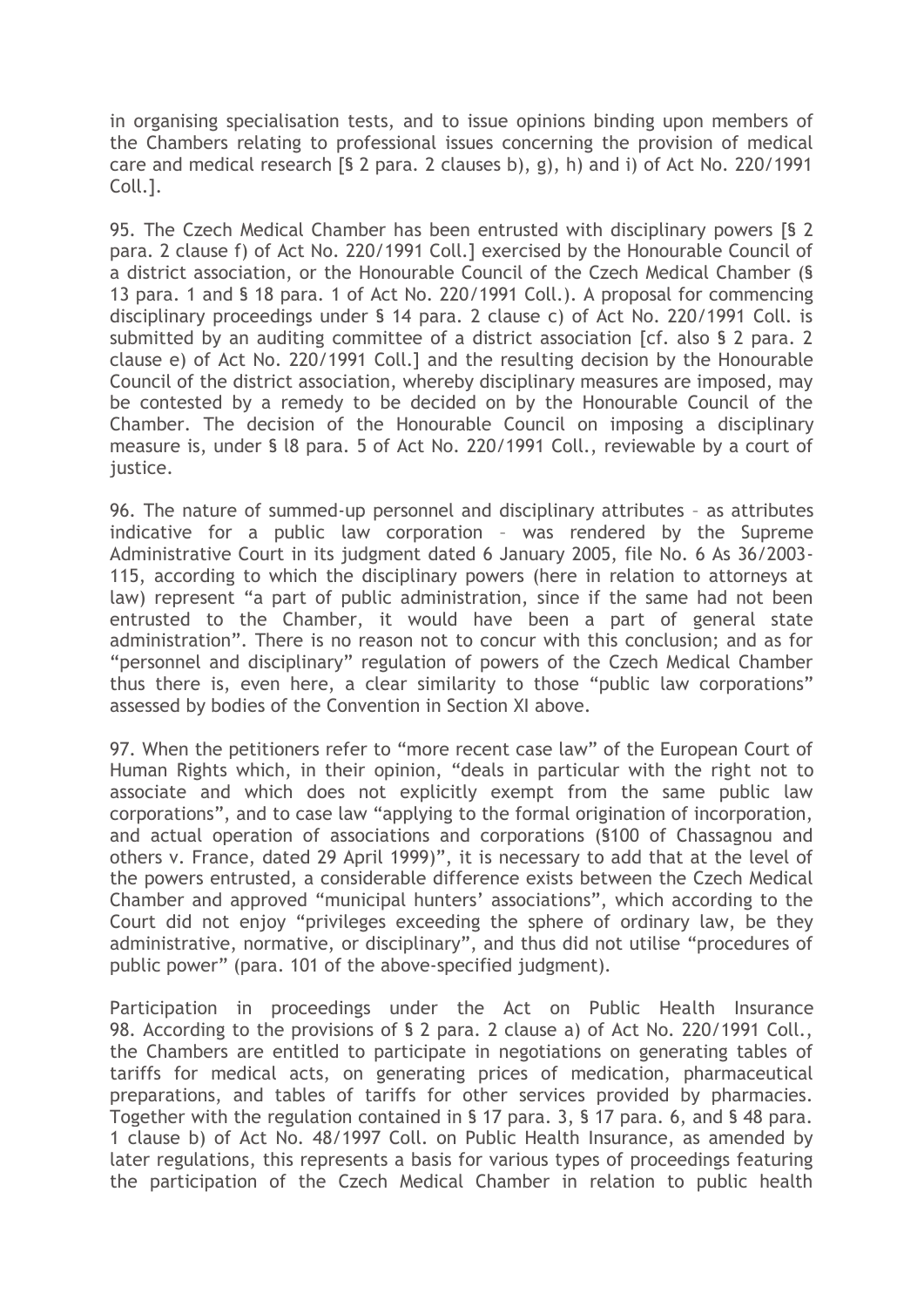insurance, or the scope and conditions under which medical care is provided from health insurance.

99. Provisions of § 17 para. 1 of Act No. 48/1997 Coll. specify that, in order to ensure the material execution of the provision of medical care to insured persons, the General Health Insurance Company and other health insurance companies established under special statute (Act No. 280/1992 Coll. on Departmental, Professional, Employees' and Other Health Insurance Companies, as amended by later regulations) effect contracts with medical establishments concerning the provision of and remuneration for medical care ('individual contracts'). Prior to effecting these individual contracts, a tender must be organised according to § 46 para. 2 of Act No. 48/1997 Coll.; the course of such tenders is regulated by the provisions of § 46 to § 52; a representative of the relevant professional organisation, which includes the Czech Medical Chamber, is a member of the committee established by the organiser (Regional Council or Prague City Hall) for each tender. However, the health insurance company is not bound by the results of the tender – they "take the same into account", as well as they "take into account" the opinion of the organiser, when effecting individual contracts (§ 52 para. 2 of Act No. 48/1997 Coll.) which are governed by the 'Framework Contract'. This, according to § 17 para. 3 of Act No. 48/1997 Coll., is a result of negotiation procedure between representatives of health insurance companies unions (representatives of the General Health Insurance Company of the Czech Republic and employees' health insurance companies) and representatives of various group contractual medical establishments represented by their own special-interest associations (including the Czech Medical Chamber).

100. A Framework Contract should contain provisions governing the time period of effectiveness, manner of and reason for termination of an 'individual contract', should regulate the manner of provision of remuneration for the medical care provided, the rights and obligations of parties to the individual contract unless the same are specified by law, general conditions for the quality and effectiveness of medical care provision, conditions indispensable for the discharge of the individual contract, a control mechanism relating to the quality of care provided and accuracy of amounts charged, as well as an obligation for mutual notification as regards relevant inspection of the necessary data (§ 17 para. 3 of Act No. 48/1997 Coll.). Framework Contracts agreed upon in individual segments of the medical care provided are, following their acceptance, submitted to the Ministry of Health which then evaluates their compliance with legal regulations and the public interest, and subsequently issues the same as a decree (at present, Decree No. 618/2006 Coll. whereby Framework Contracts are issued, is effective). If no new contract is concluded prior the expiry of the contract, the validity of the contract is prolonged until the time a new Framework Contract is concluded. If the parties to the negotiation procedure fail to agree on the contents of the Framework Contract within a period of six months, or if the submitted Framework Contract is in conflict with legal regulations or the public interest, the Ministry of Health is then called upon to make the relevant arrangements.

101. § 17 para. 6 of Act No. 48/1997 Coll. then defines the procedure resulting in the determination of the 'point value', the amount of reimbursement for medical care covered by health insurance, and regulatory limits for the following calendar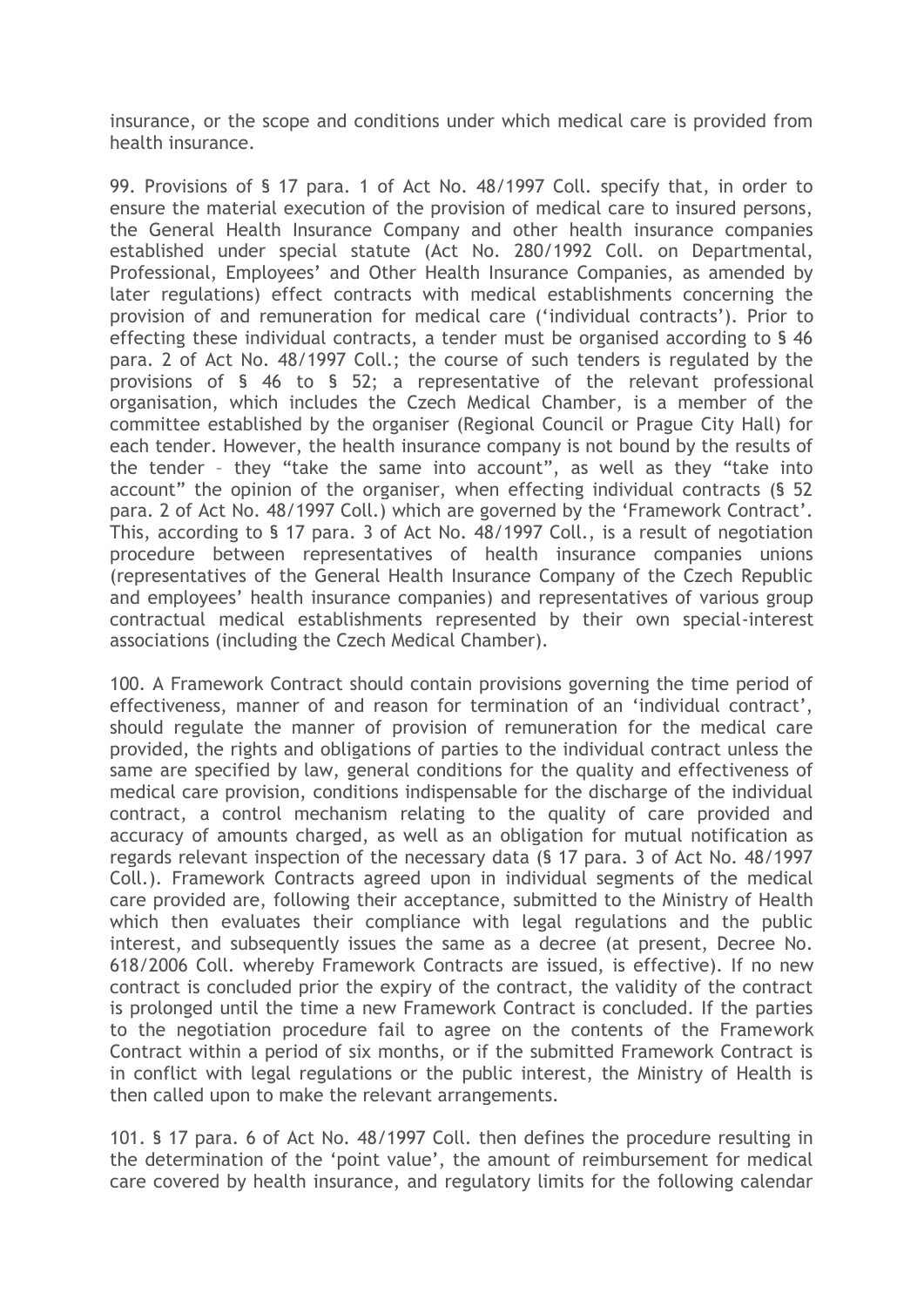year. Negotiation procedure is participated in by representatives of the General Health Insurance Company of the Czech Republic, other health insurance companies, and relevant professional associations of providers as representatives of contractual medical establishments.

102. When an agreement on 'point value', the amount of remuneration for medical care covered by health insurance and regulatory limits is arrived at, the contents of such an agreement is evaluated by the Ministry of Health from the viewpoint of its compliance with legal regulations and the public interest. If the result of the agreement is found to be in compliance with the above, the Ministry of Health issues the same as a decree. Should negotiation procedure bring about no such result within 90 days prior to the termination of the given calendar year, or when the Ministry of Health ascertains that the result of the negotiation procedure does not comply with legal regulations or the public interest, the Ministry establishes such parameters for the following calendar year by a decree (Decree No. 383/2007 Coll. on establishment of 'point values', the amount of remuneration for medical care covered by health insurance and regulatory limits on the volume of the provided medical care covered by public health insurance for 2008, is currently effective). A list of medical acts with their 'point values' is issued by the Ministry of Health as a decree (§ 17 para. 5 of Act No. 48/1997 Coll.); prior to effectiveness of Act No. 267/2007 Coll. on Stabilisation of Public Budgets, negotiation procedure was also applied in this process.

103. Upon evaluation of the powers of participation in tenders and negotiation procedures so summarised, it is proper to conclude that – in the context of the above-mentioned (clause 71) decision by the European Court of Human Rights on admissibility dated 6 November 2003 in the case of Popov and others, Vakarelova, Markov and Bankov v. Bulgaria, Applications Nos. 48047/99, 48961/99, 50786/99 and 50792/99 – even in this instance, it is not true that the Czech Medical Chamber would thereby "resemble" a trade union (Art. 11 para. 1 of the Convention, Art. 27 para. 1 of the Charter). A clear conclusion is inferred from the above-specified particulars of Framework Contracts (and, subsequently, 'individual' contracts), this being that regulation of relationships between health insurance companies and medical establishments cannot be identified, in terms of their contents, with an equivalent of collective agreements (principally specifying relationships between employers and employees, and potentially their rights and obligations in relationships of labour law). The same is true for the regulation of the position of the Czech Medical Chamber to the arrangement of determining the 'point value', the amount of reimbursement for medical care covered by health insurance and regulatory limits, where, in the words of the European Court of Human Rights (ibid), it is "a price controlling mechanism" which, by the very nature of the matter, is characterised not by private law attributes but "public law" attributes.

## XIV. Assessment of the petition for annulment of § 3 para. 1 of Act No. 220/1991 Coll.

104. It is easy to identify with the fact that "non-local" public law corporations of professional self-government show (similarly to local self-government) the following attributes, they: 1/ are established by law; 2/ are entrusted with the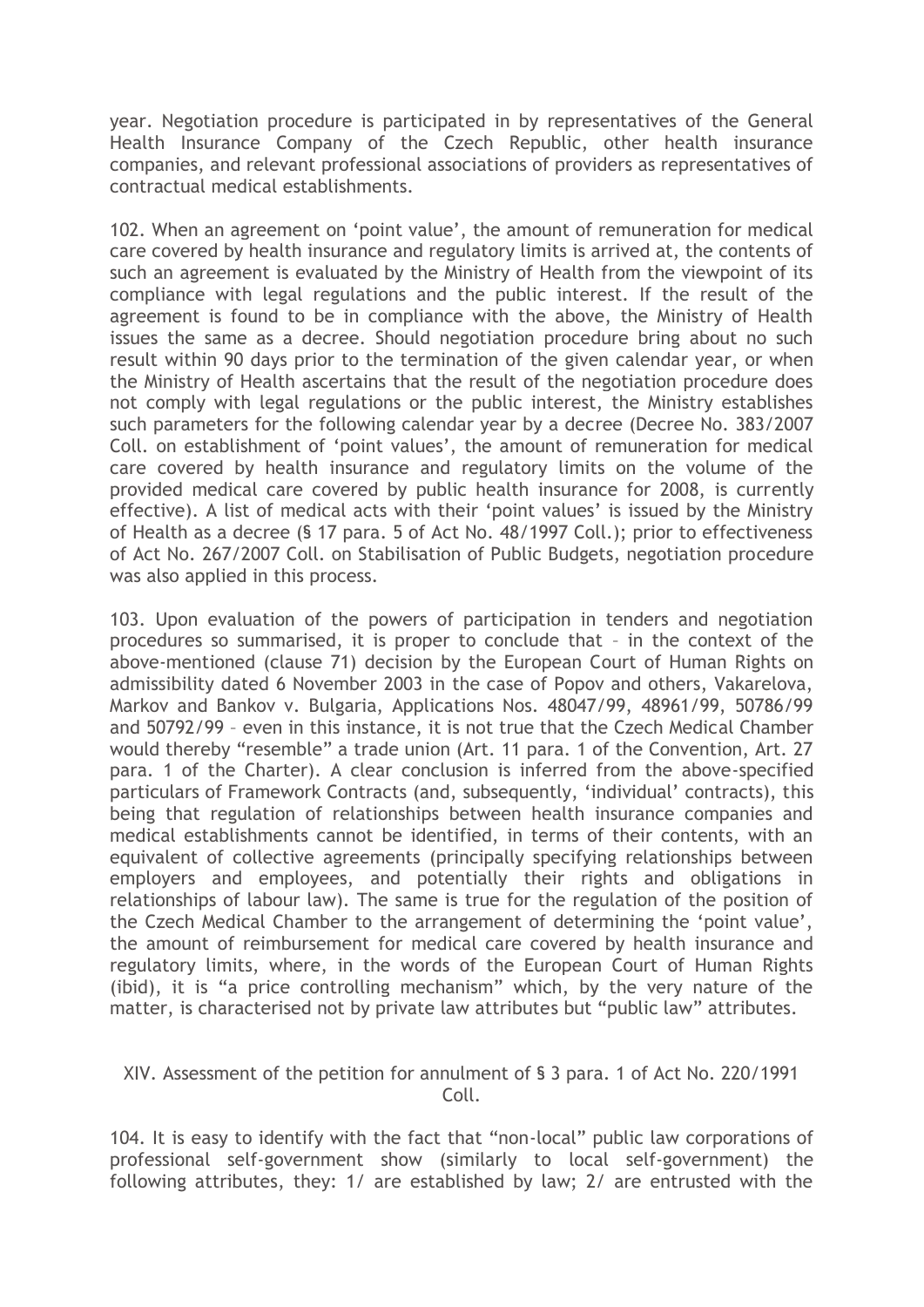exercise of public power in relation to a certain group of inhabitants; 3/ have a legal personality; 4/ have a personal basis (a special reason for membership); 5/ are independent of the state in terms of financing and budget; 6/ bear responsibility for their actions; 7/ act in their own interest as well as in the general or public interest; 8/ are, along with their activities, supervised by the state; 9/ make authoritative decisions which may be contested at court (see Filip, J.: Ústavní právo České republiky. 1, Základní pojmy a instituty. Ústavní základy České republiky /Constitutional Law of the Czech Republic. 1, Basic Terms and Institutes. Constitutional Basis of the Czech Republic/; Brno: Masaryk University, published by Doplněk, 2003, pp. 500-501).

105. Similarly, it is possible to accept reasoning that the statutory definition of the Czech Medical Chamber, as presented in Section XIII, adequately reflects these attributes. The Czech Medical Chamber completely fulfils attributes 1 to 5 above. (With respect to attribute 5, it is proper to quote § 20 of Act No. 220/1991 Coll., according to which the Chambers independently manage their assets and administer resources in accordance with their annual budgets. The revenues of the Chamber are composed of members' fees, grants, donations, and other income. Revenue from fines is allocated to the social fund of the Chamber.) The responsibility of the Chamber at the level of civil and administrative law is also discernable. Acts passed by the Czech Medical Chamber do not stand, as was stated above, beyond the reach of judicial control (however problematic the arrangement of normative powers and its judicial control seems to be – much like with other chambers, with certain exceptions, such as with the Czech Bar Association or the Czech Chamber of Patent Attorneys). Acting in the public or general interest is indubitably correlated to the protection of public health.

106. Case law description provided by the Constitutional Court in its Judgment dated 16 April 2003, file No. I. ÚS 181/01 (clause 48), concerning the Czech Veterinary Chamber established by Act No. 381/1991 Coll., corresponds with that mentioned above. It is also proper to relate to the Czech Medical Chamber the conclusion that it is one of several professional chambers "with obligatory membership, associating self-employed natural persons exercising certain professions, where there is a strong public interest in the proper exercise thereof. These chambers are legal entities of public law, founded by law, endowed with the competence of adopting various internal regulations for the chamber and members thereof, who must, with respect to obligatory membership, subject themselves to the same. The Chamber thus exercises certain authoritative powers over such members – people belonging to a certain professional class. These powers typically include … disciplinary powers".

107. It has already been emphasised in particular points in Section XIII, in relation to "legal characteristics" of the Czech Medical Chamber summarised there, that these attributes as "public law" factors separate the Czech Medical Chamber from such "private law" associations which enjoy natural protection under Art. 11 of the Convention, or Art. 20 para. 1, and possibly Art. 27 para. 1, 2 of the Charter.

108. It is crucial that these legal attributes also make it possible to identify the Czech Medical Chamber with such institutions evaluated by the bodies of the Convention (in particular the European Court of Human Rights) in decisions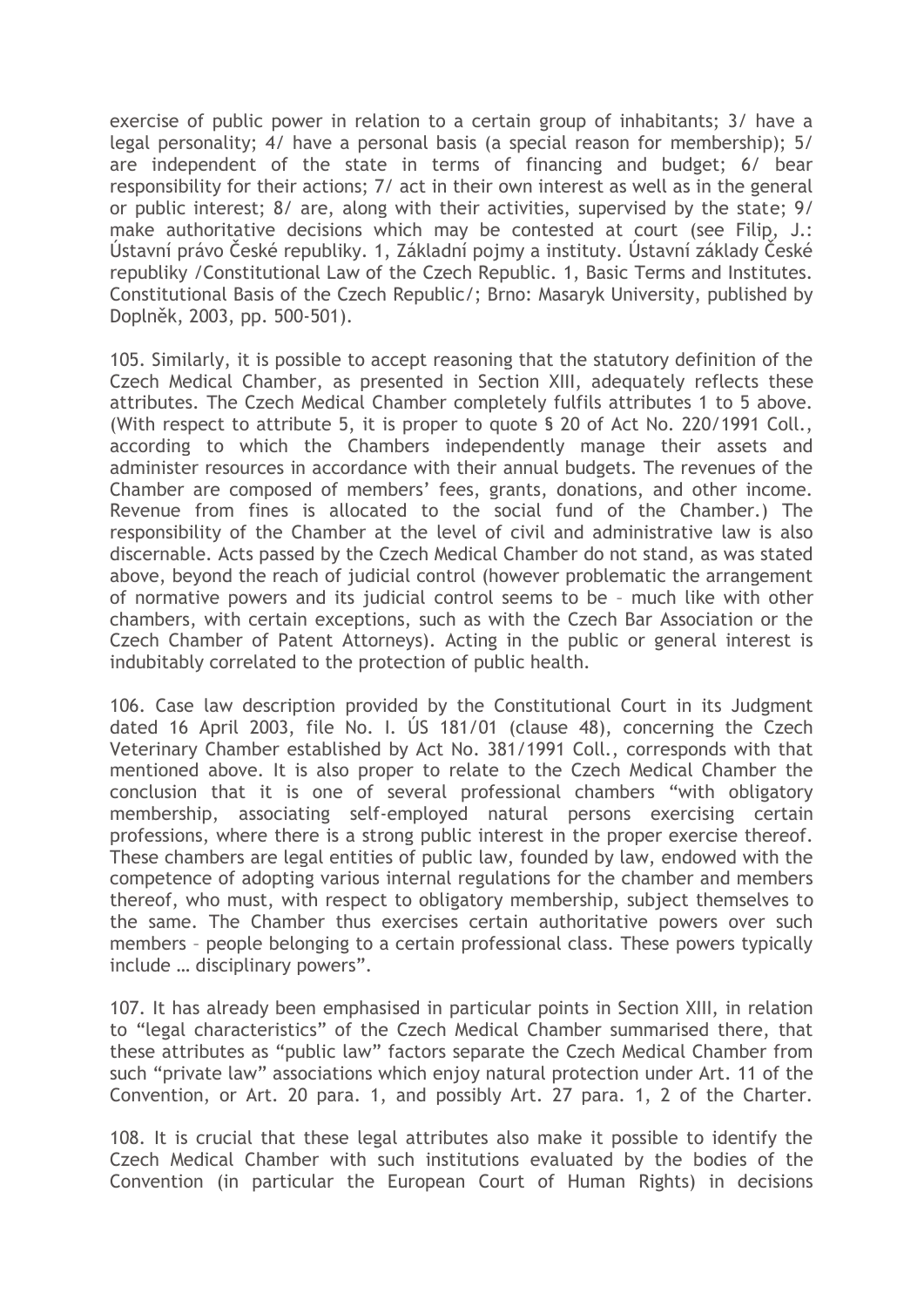enumerated in Section XI. It is evident that there indeed exists no relevant difference between the Czech Medical Chamber and – for example – the Belgian Medical Association evaluated by the European Court of Human Rights in the case of Le Compte, Van Leuven and De Meyere v. Belgium as an "institution of public law", established not by individuals but by law, integrated in the state structure, pursuing an objective in the public interest, specifically as regards protection of health, by ensuring, in accordance with the relevant law, a form of public control over the exercise of medical practice; for the execution of tasks entrusted… by the state, it enjoys some administrative, normative and disciplinary privileges outside the sphere of ordinary law, "and thus it utilises legal instruments of public power" (see clauses 69 and 70). On the contrary, the argument of the petitioners that the Belgian Medical Association is "very strongly controlled directly by the state" then does not imply absolutely clearly a need for decisive differentiation (in relation to the Czech Medical Chamber), and the same is also true with respect to the statement that the Czech Medical Chamber, in its actual operation, "at present effectively resembles a trade union", i.e. "an association of private law", since decisive characteristics of, to the contrary, an "institution of public law" have been retained by the Chamber in any case, and the lack of "private law" elements is also demonstrable (see clause 103) in relation to its participation in tenders and negotiation procedures, possibly in the arrangement of determining the 'point value', the amount of reimbursement for medical care covered by health insurance, and regulatory limits. As for the thoughts of the petitioners on the "intentionally biased" exclusion of the "association of public law from the concept of association as specified by Art. 11 of the Convention", it suffices to refer to clause 87 above, from which it is implied that, in the cases of 'professional chambers' mentioned in Sections XI and XII ("institutions of public law"), differentiation is objective, resting on a legal basis which also applies – with respect to similar legal definition – to the Czech Medical Chamber. The degree of their autonomy in relation to the state, accentuated by the petitioners, does not itself prevent such "differentiation".

109. It is then of key significance that when the bodies of the Convention inferred that (these) institutions under evaluation are not associations as specified by Art. 11 of the Convention and, therefore "an infringement of the negative aspect of the freedom of association by obligatory membership of the same could not have occurred", it is also reasonable to apply this conclusion to the institution comparable with them, this being – as has been inferred – the Czech Medical Chamber. If then, as implied by the conclusions stated under clause 65, there are no doubts that the sense and scope of the term 'association' established in Art. 11 para. 1 of the Convention, and in Art. 20 para. 1 of the Charter are identical, then it is logically true that the summary on exclusion of interference in freedom of association also applies in relation to the negative aspect of the same (the right "not to associate"), which is based on Art. 20 para. 1 (possibly Art. 27 para. 1, 2) of the Charter to which the petitioners referred.

110. When the freedom of association (in its negative aspect) cannot be at all objectively affected by obligatory membership of the Czech Medical Chamber, there is also no room for continuing evaluation of the petitioners' petition by the test of proportionality, so as to verify whether it is not limited in a way impermissible from the viewpoint of constitutional law, or whether there existed or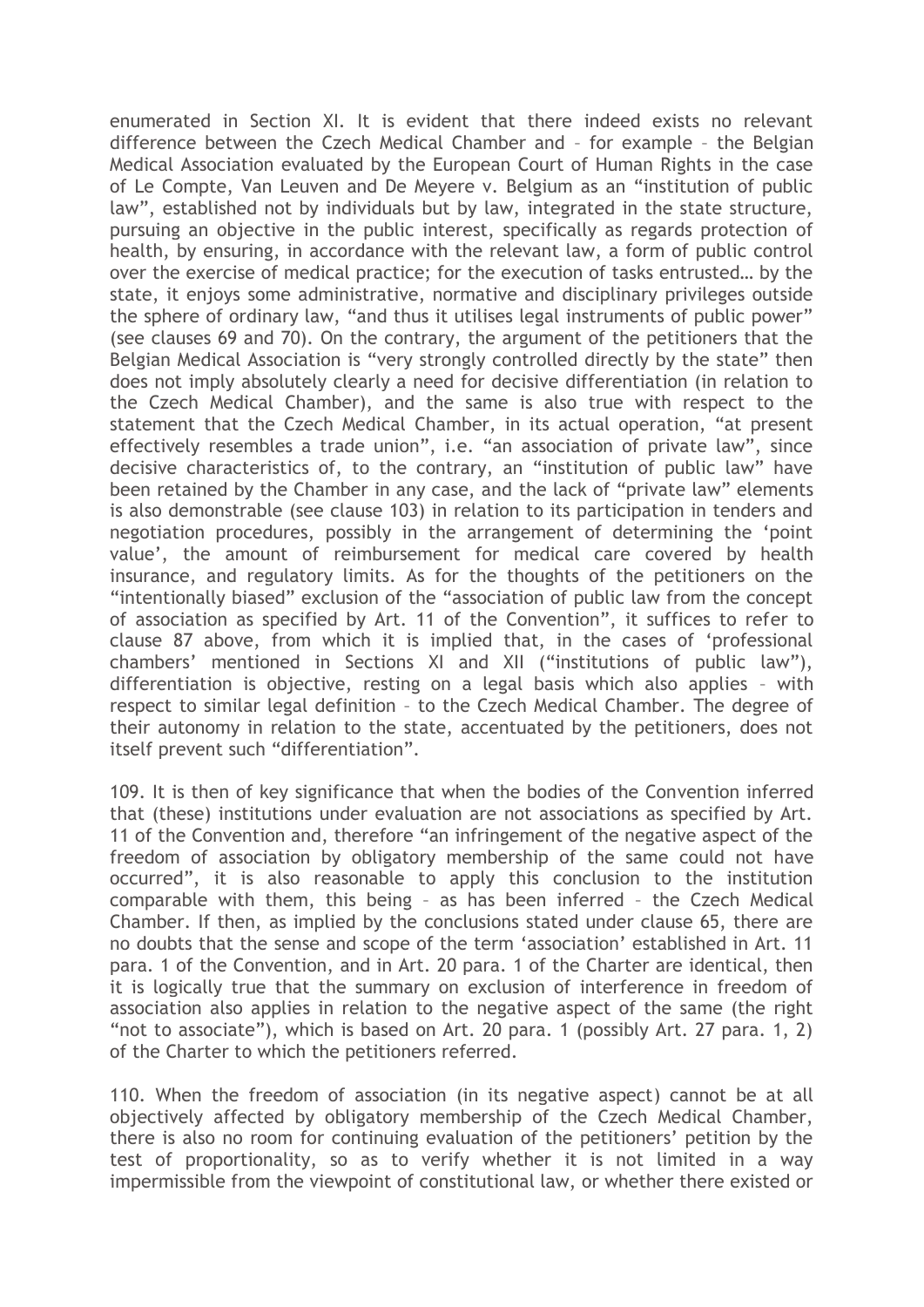not any means "more sparing" to the given freedom.

111. It is not improper to note here that the institute of obligatory membership under § 3 para. 1 of Act No. 220/1991 Coll. is, under comparable (European) circumstances, nothing exceptional (see Section IX above); and that this institute is "logical" by organically ensuring the competence of the Czech Medical Chamber towards the persons directly addressed (physicians) by the very fact that the same are members of the Chamber. The binding nature of norms, acts, and other measures by the Chamber would be possible to achieve by means other than exclusively through obligatory membership (see, for example, clause 59), but it is essential that its establishment within the decisive conditions cannot be at all linked to arbitrariness or capriciousness of the legislature.

112. Obligatory membership of the Czech Medical Chamber under § 3 para. 1 of Act No. 220/1991 Coll. is, therefore, not in conflict with Art. 20 para. 1 (Art. 27 para. 1, 2) of the Charter.

## XV. On other objections of the petitioners

113. Therefore, the dispute on the "suitability" of using the categories 'member' or 'membership' in Act No. 220/1991 Coll., administered on the basis of comparison with Act No. 85/1996 Coll. on Advocacy, which uses the term "registration on the list of attorneys at law maintained by the Czech Bar Association" (§ 4), remains only theoretical (within a necessary reflection on the result of the proceedings). It is not clear which kind of a real (a contr. symbolic, formal, semantic, psychological, etc.) change would be brought about by the corresponding modification to Act No. 220/1991 Coll. For the purpose of a constitutional law review (when obligatory "membership" of the professional chamber is not an expression of limits imposed on the freedom of association) it is possible to state only that the comparison of both legal arrangements does not imply the position of attorneys at law towards the Czech Bar Association is contentually (at the level of rights and obligations) different from that of physicians in their relationship towards the Czech Medical Chamber. This conclusion cannot be questioned even by the reference made by the petitioners to the "actual operation" of the Czech Medical Chamber, or the objection that "each member of the organisation is logically identified with the same, and as such is displeased that they are associated with activities with which they fundamentally disagree", since there is apparently no constitutional-law reflection included in the same.

114. The thoughts of the petitioners that the same may be ensured (and more suitably) not by way of the Czech Medical Chamber but via direct exercise of administration by the state are unimportant, with respect to the inferred nonexistence of infringement of the constitutionally guaranteed freedom of association, because they only reflect political issues (the election of this or that concept of administration), the evaluation of which is, due to the nature of the matter, not appropriate for the Constitutional Court. It is merely noted here that in clause 52, in accordance with the petitioners, it is acknowledged that direct constitutional law support for professional self-government "is faint", however,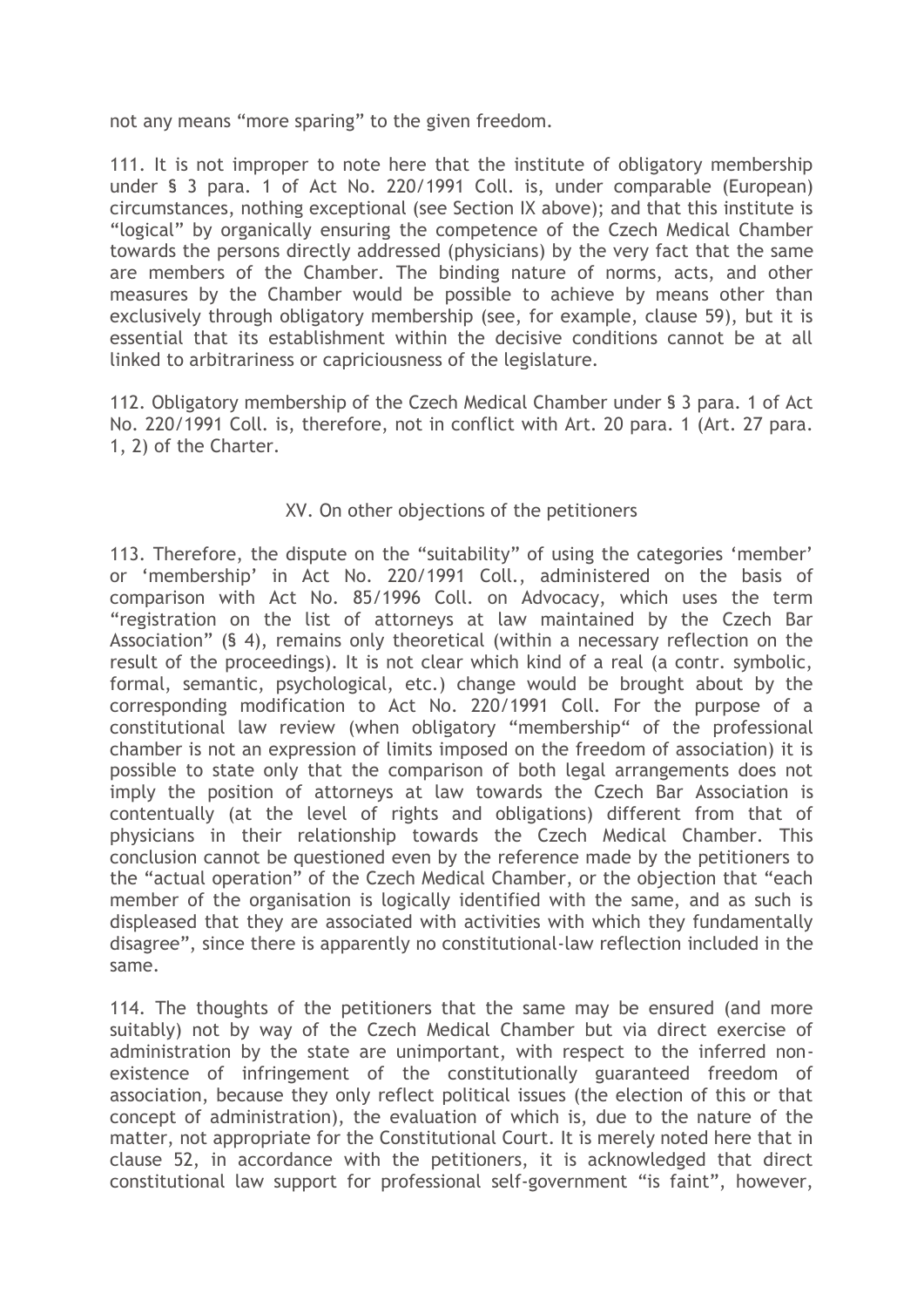that "favourable evaluative tendencies, in particular in relation to the state administration confronted by the petitioners", are perceivable.

115. The need for differentiating between "private" physicians and "physicians as employees" (in the form of consent to the opinion of the Czech Medical and Social Service Workers Union), as was stated by the petitioners, was commented on by the European Commission of Human Rights in a decision dated 8 July 1992 in the case of Vialas Simón v. Spain (clause 72 above), and there is no reason to oppose the opinion pronounced by the Commission (that the difference is not crucial when it comes to the relations under consideration).

116. References by the petitioners to "more recent case law" of the European Court of Human Rights have been – as for the judgment in the case of Chassagnou and others v. France, dated 29 April 1999 – taken into account in clauses 86 and 97 above, with the result that it is not possible to infer any effective support for their opinions therefrom. In a judgment dated 13 August 1981 in the case of Young, James and Webster, Applications Nos. 7601/76, 7806/77, para. 57, the Court stated that the protection of personal belief provided by Art. 9 and 10 of the Convention in the form of (guaranteeing) freedom of thought, conscience, and religion, and freedom of expression, is one of the purposes of the freedom of association under Art. 11 of the Convention, and an enforcement of a person against their will to be a member of an association thus assaults the very nature of Art. 11 of the Convention. However, the point in this instance was membership of trade unions, i.e. associations as specified by Art. 11 of the Convention. Similarly, the European Court of Human Rights in its judgment dated 30 June 1993, in the case of Sigurdur A. Sigurjónsson v. Iceland, Application No. 16130/90, evaluated in this way opinions presented by representatives of the Frami association (para. 37), but also only after they had declared that the association in question falls under Art. 11 of the Convention (para. 32). The criticised regulation of Act No. 220/1991 Coll. does not limit in any way the possibility of establishing "true" associations as specified by Art. 20 para. 1, Art. 27 para. 1, 2 of the Charter.

117. The statement that obligatory membership of the Czech Medical Chamber is also an infringement of the right established by Art. 26 para. 1 of the Charter, according to which everyone has the right to free choice of profession, is also invalid. When it was inferred that freedom of association as specified by Art. 20 of the Charter (in its "negative aspect") is not aggrieved by obligatory membership, then logically the statement, which is contrarily based on "aggrieving" such freedom, necessarily cannot stand. Therefore, it is not true, as the petitioners state, that the right to free exercise of medical profession is aggrieved due to the fact that those wishing to exercise such a profession must surrender the freedom of association, since there is no such right. Constitutional law conformity of other statutory preconditions for the exercise of the medical profession (§ 4 of Act No. 220/1991 Coll.) apparently cannot be doubted by referring to Art. 26 of the Charter, something even the petitioners did not do.

118. In the cases when membership of associations as specified by Art. 11 of the Convention is not under evaluation, there is no scope for deliberating on the infringement of the negative aspect of the freedom of association. This is documented by the decision-making practice of the bodies of the Convention, for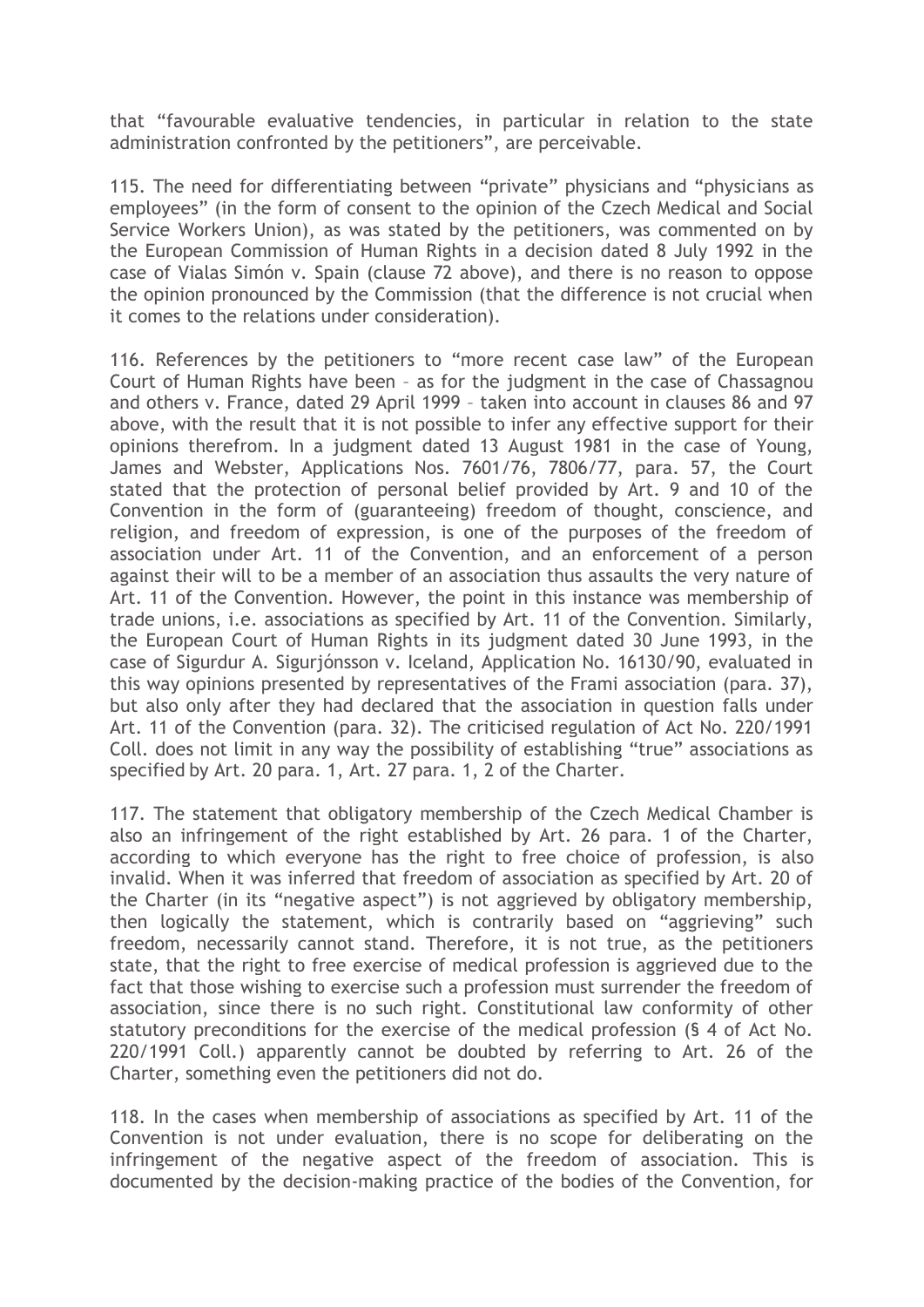example, in a decision on admissibility dated 8 September 1989 in the case of Revert and Legallais, Applications Nos. 14331/88 and 14332/88, in which the European Commission of Human Rights declared that the petitioners may freely express their personal opinions in "another manner". In a decision dated 12 April 1991 in the case of Halfon v. United Kingdom, Application No. 16501/90, the Commission did not accept as relevant objections relating to political activities of the Exeter College Students' Union associated with the National Union of Students.

119. Similar aspects can also be applied in relation to an apparently determining motive that led the petitioners to disapprove of obligatory membership, which they identify with resolute antagonism towards the public and political activities of the Czech Medical Chamber, as they described in detail (see clauses 10 and 40 above) and documented, amongst other items, by the issues of the Tempus medicorum journal submitted. Furthermore, here the petitioners must be reminded of the fact that when freedom of association as specified by Art. 20 of the Charter is not "the issue", an effective framework of constitutional law is missing for favourable evaluation of their criticism. The activities of a professional chamber, as a bearer of public power, may objectively give rise to an infringement of such fundamental rights and basic freedoms which are protected by sources of the constitutional order, but the response to this may be only the establishment of an adequate legal (judicial) framework for such necessary protection, not exclusion of persons endangered by such an infringement from the competency of such a body. Besides, the petitioners – in addition to an inapplicable reference to Art. 20 of the Charter – did not claim any infringement of fundamental rights and basic freedoms; the statement that (some) members of the Chamber "are displeased" with being associated with activities with which they "fundamentally" disagree and consider them "an assault on their own interests", naturally does not imply such an infringement. The petitioners also disregarded that the outwardly presented "will" (including "political opinions") of the Czech Medical Chamber against which they protest are a manifestation of established institutional mechanisms, in particular the bodies of the Chamber and their representatives, the constitutionality (democratic nature) of which they did not doubt, and whose functioning and sociopolitical actions are, therefore, objectively participated in by all "obligatory" members (physicians); thus necessarily also those who at present do not agree with the public expressions of the Chamber. It is then possible to proceed from the fact that the current public image of the Czech Medical Chamber reflects the will of their members, or (all) physicians, dominant at the given moment, which may also be expressed in such a way that the Chamber exists in such a form that the physicians wish, or possibly such a form as they "permitted". The fact that the situation against which the petitioners protest is not a direct manifestation of a legal regulation of the Czech Medical Chamber is obvious (including regulation of obligatory membership), which the petitioners themselves also demonstrate by not proposing that obligatory membership of the Czech Dental Chamber and the Czech Pharmaceutical Chamber (governed by the same provisions of § 3 of Act No. 220/1991 Coll.) be annulled. These arguments are definitely not relevant from the viewpoint of constitutional law.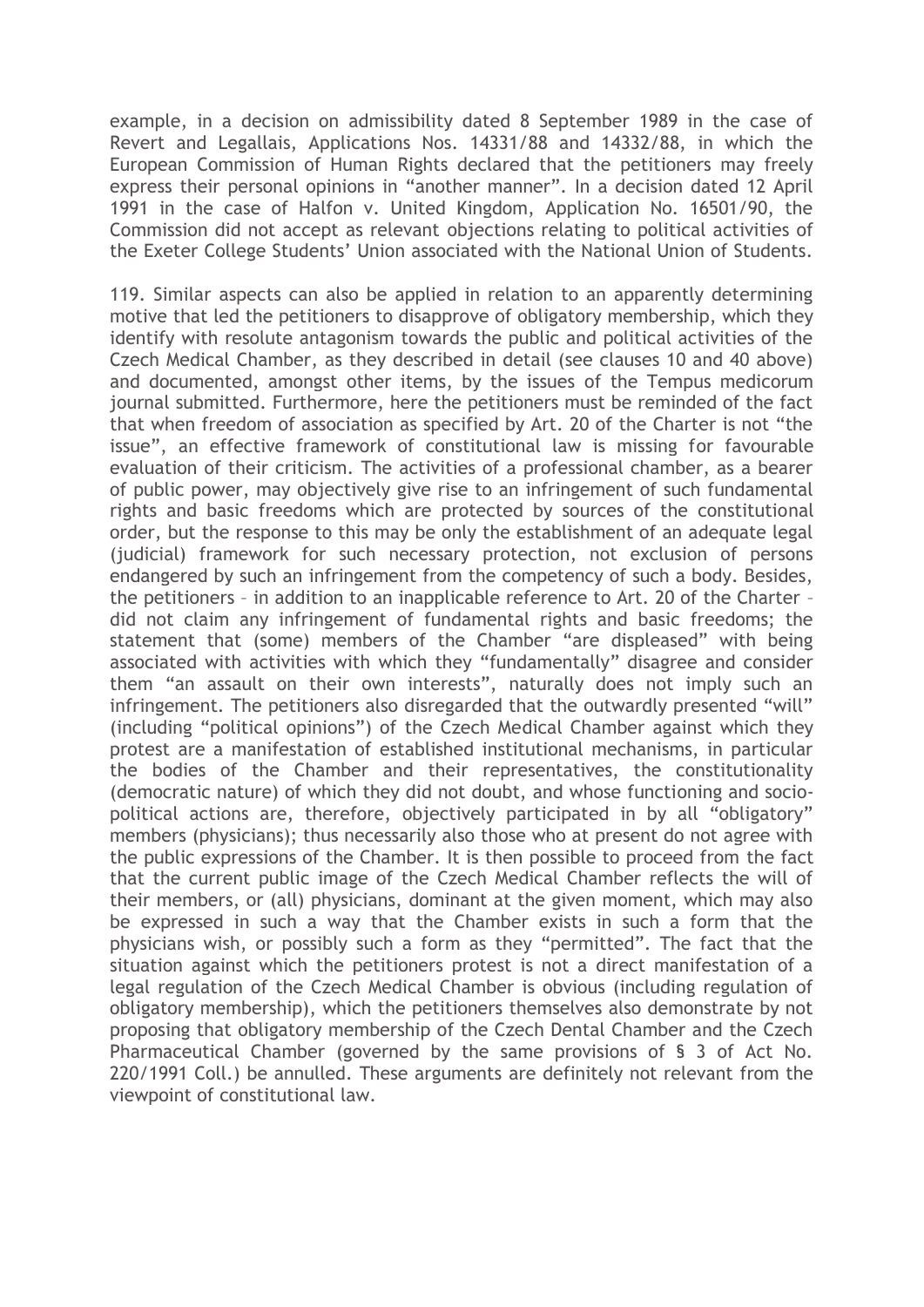#### XVI.

#### Conclusion

120. On the basis of the above, the Constitutional Court has concluded that the petition for annulment of the contested provisions of § 3 para. 1 of Act No. 220/1991 Coll. is not justified and, therefore, under § 70 para. 2 of the Act on the Constitutional Court, the petition was denied.

## **Note: Decisions of the Constitutional Court cannot be appealed.**

## **Dissenting Opinion of Justice Eliška Wagnerová**

I do not agree with the verdict of the Judgment whereby the petition for annulment of § 3 para. 1 of Act No. 220/1991 Coll. was denied; I also do not agree with the reasoning of the Judgment.

From the Judgment it is clear that the contested provisions were examined merely from the viewpoint of whether or not the same were in conflict with the constitutional expression of professional self-government, which the Judgment, in accordance with doctrine, identified with Art. 21 para. 1 of the Charter and with the Preamble of the Charter (clause 21).

Additionally, the Judgment (Section VIII) infers that the determining aspect for the organisation of supervision over the exercise of medical profession is the protection of public health. Within the limits outlined, the legislature has allegedly a host of options for creating a system which would ensure accomplishment of a constitutionally established objective (Art. 6 para. 1 of the Charter – right to life, and Art. 31 of the Charter – right to protection of health). The Judgment, on the contrary, does not mention the fact that the legislature, in creating any system, must respect additional fundamental rights, and if the same must be restricted in order to achieve the objective pursued, then the restriction of the fundamental rights adopted by the legislature must succeed in the test of proportionality. The Judgment errs when it evaluates the institute of obligatory membership of professional self-government only in such an isolated manner and outside other conjunctions.

Furthermore, the Judgment wordily and repeatedly argues that membership of the Czech Medical Chamber is not subject to conditions resulting from the freedom of association, since the Chamber is a public law corporation, or a professional selfgoverning body, to which the state passed the power the state otherwise should and would have to exercise itself. This aspect of the matter is naturally very clear and was probably neglected only a result of tardiness or a lack of information on the part of the petitioners.

On the other hand, this very aspect (i. e. the fact that transfer of state power is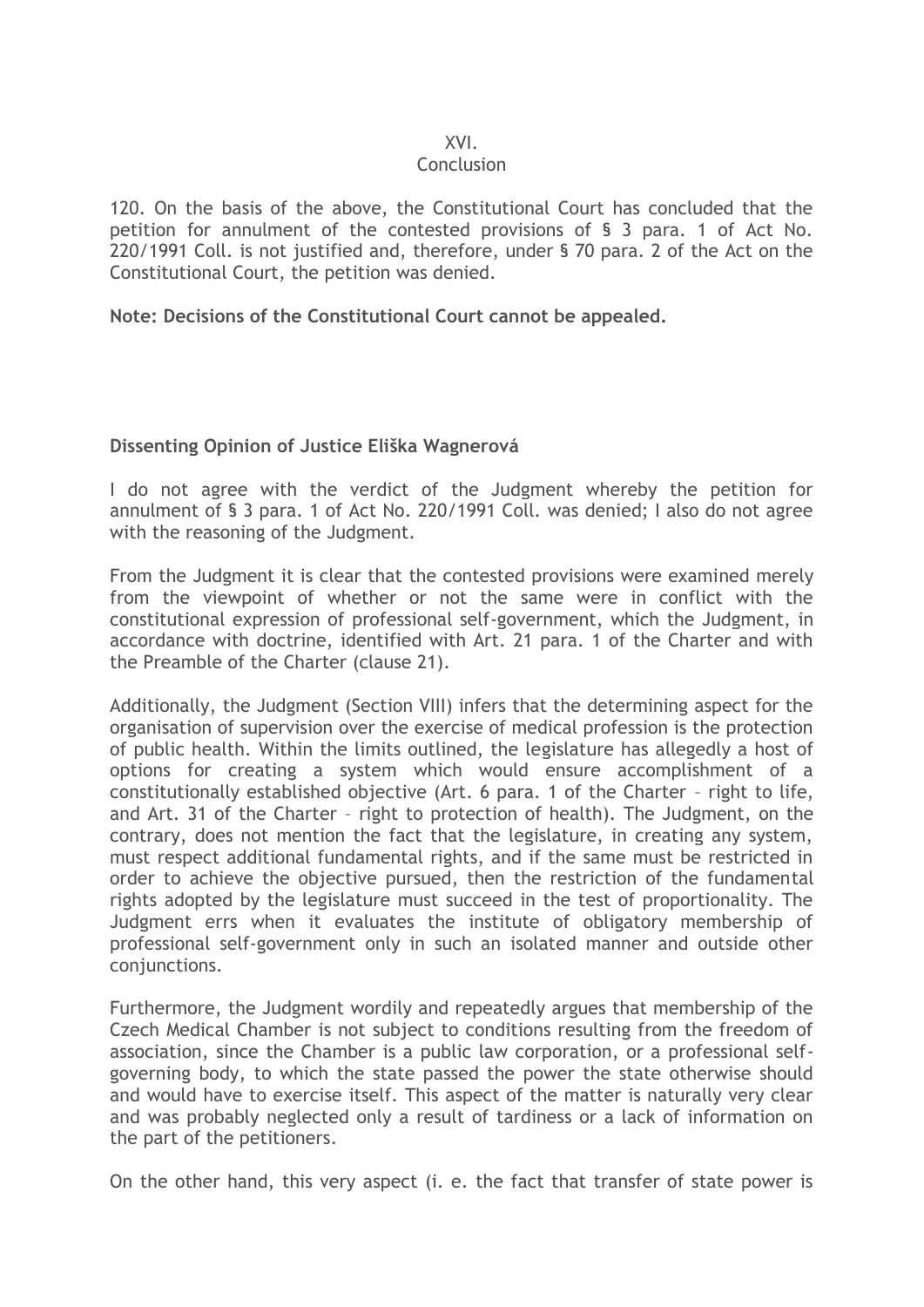involved) went unnoticed by the Judgment. The Constitutional Court has not dealt exhaustively with the issue to which extent the state may transfer its power to other entities, or at least the Constitutional Court has not presented its opinion whether or not such a transfer requires constitutional authorisation and why. Moreover, the Constitutional Court has not determined limits for such a transfer of state power, even though it is obvious that the state cannot be completely deplenished. It is certain that in the case of the ordinary course of events, the exercise of state power is subject not only to judicial control, to which some decisions of the Chamber are subject, but also – and especially – the exercise of state power is subject to control within the scope of constitutional responsibilities of the mutual individual powers, in which the acts of the executive are granted legitimacy through an elected parliament, from which the executive, and actually its very existence, is derived. Thus, the exercise of state power is subject to multiplied control within the scope of constitutional processes, and such control is complemented by another executed by judicial power. The transfer of the exercise of state power also means "de-parliamentarisation", this meaning that the process of a clash of interests is devolved exclusively to the field of the executive, with parliament being left aside. Should this tendency advance, a transmission could gradually take place from a constitutionally ordered parliamentary political system which is associated with the requirement of the democratic legitimacy of bodies of the state endowed with certain power, to another, constitutionally not defined political system, i.e. neo-corportism (in the given case) governed by other principles (see also Judgment Pl. ÚS 52/03, N 152/35 SbNU 117).

Additionally, I believe that the contested provisions should have been examined from the viewpoint of whether it improportionally limits the fundamental right to the general freedom of persons exercising the medical profession or, at least, a part of the same. Generally speaking, this right forms the basis and a fixed point to which the entire remaining order of explicitly enumerated additional fundamental rights and basic freedoms is related. This right may be derived from the requirement of a law-based state, based on respect for the rights and freedoms of a person (Art. 1 para. 1 of the Constitution of the Czech Republic), i.e. a state built on the idea of prevalence of a free individual over the state (such as I. ÚS 643/06, I. ÚS 2254/07, IV. ÚS 359/05, I. ÚS 557/05). Naturally, this freedom has social bonds and is exercised by responsible persons. This concept of an individual and the state is also shared by other European democratic states (e.g. P. Unruh Der Verfassungsbegriff des Grundgesetzes, Mohr Siebeck, Tübingen, 2002, pp. 532-541).

In the case under consideration, the specific issue is that the requirement for obligatory membership of the Chamber is not limited only to physicians exercising their profession as freelance occupation, but is required also of those physicians who exercise their profession as employees. The latter group of physicians is controlled, and in the case of a lapse also punished, by an employer which is also liable for the exercise of their work, as well as by the Chamber. Therefore, this group of physicians faces an imbalance in position in contrast with their professional colleagues who exercise a profession as a "freelance occupation" and is, in my opinion, improportionally restricted in the exercise of their general freedom. The legitimate objective attempted by obligatory membership of the Chamber, may be, with respect to this group, attained through labour-law regulation. Any other regulation, in my opinion, improportionally lessens the